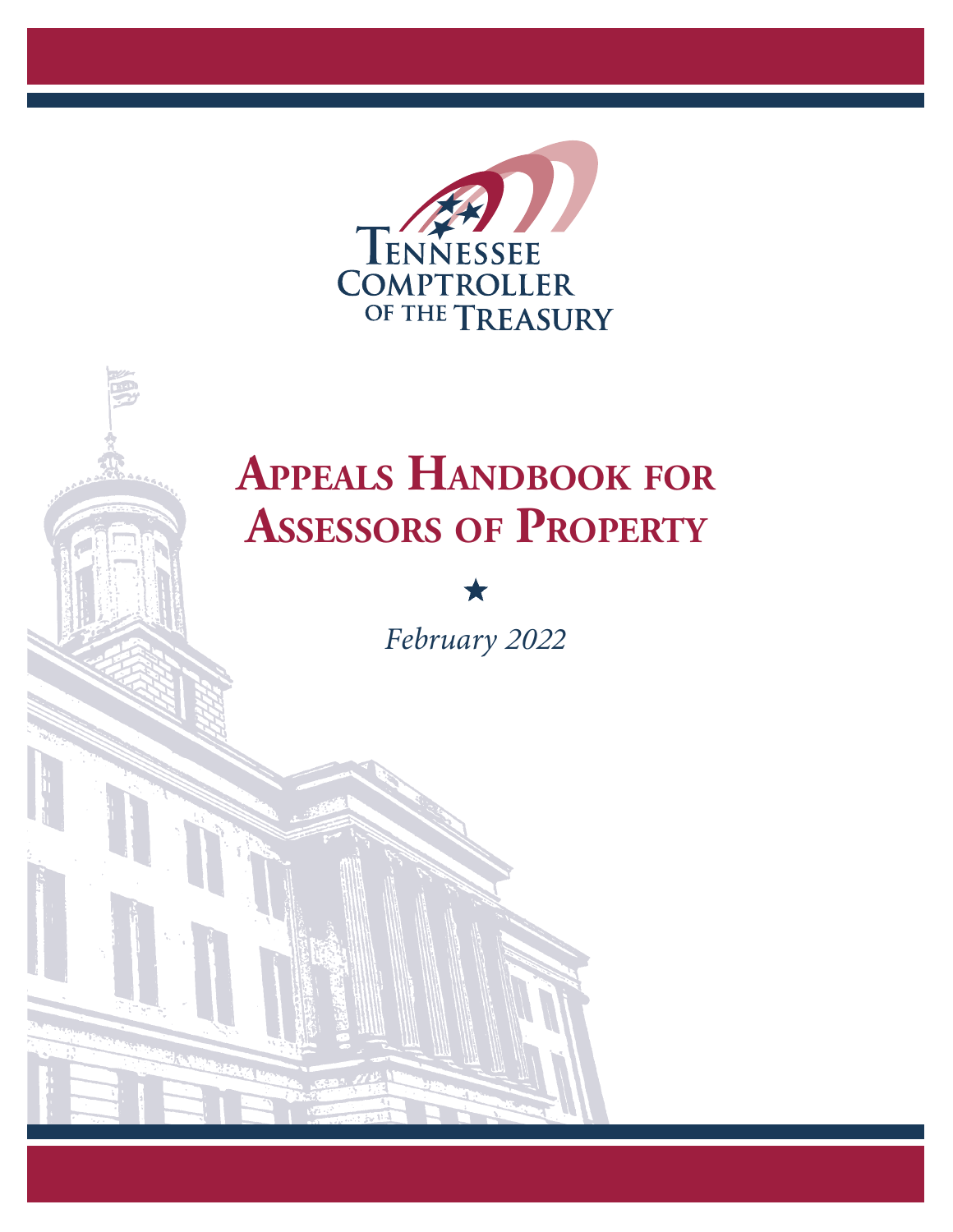## \*INTERACTIVE HANDBOOK INSTRUCTIONS\*

This document is an interactive pdf. Within the handbook, you will be able to:

1. Click on each cited decision/opinion to open the full, original decision/ opinion. The links are in **bold** type.

2. Once you have completed reviewing the original decision/opinion, click the back arrow at the top of your screen to return to the original pdf.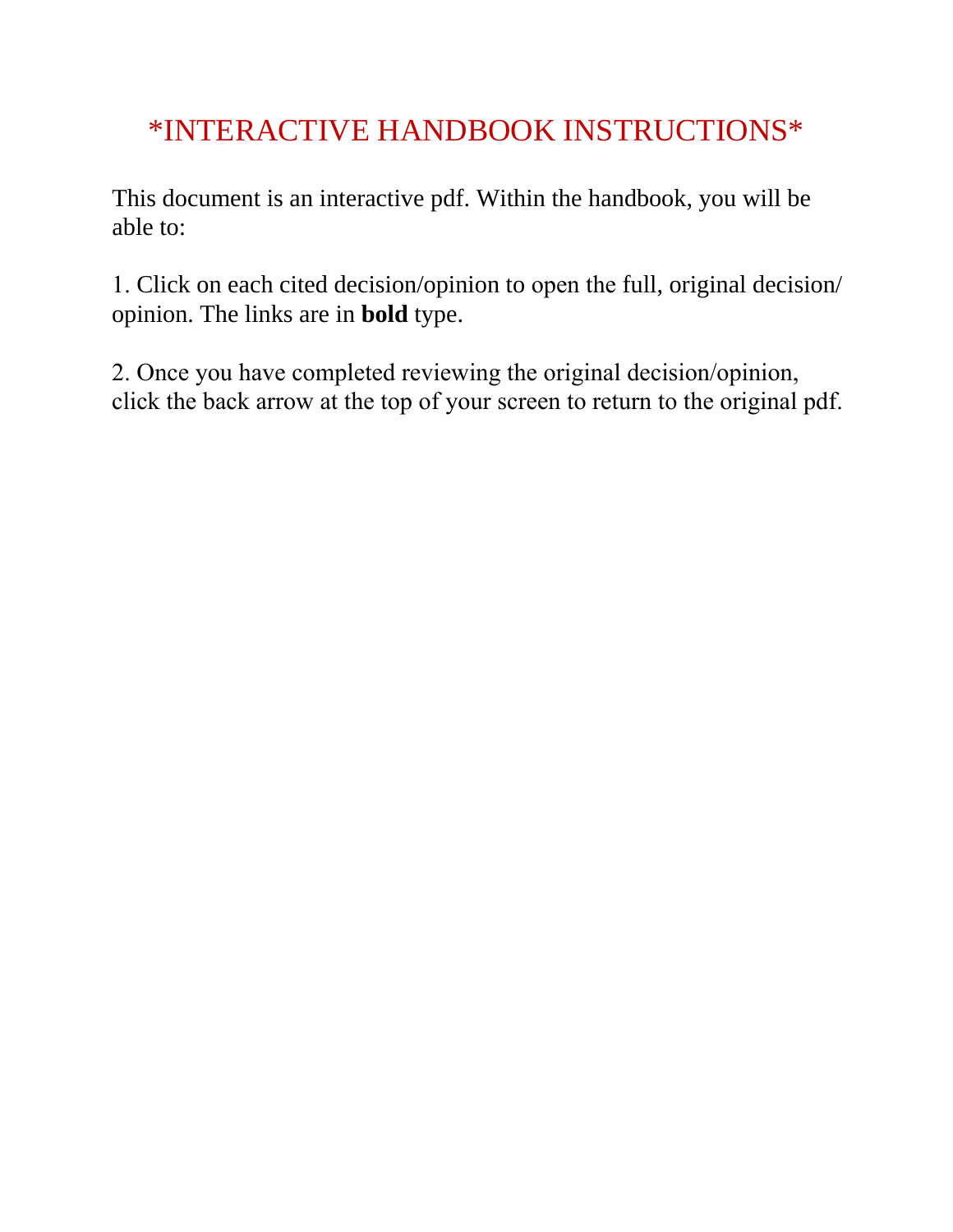## **Table of Contents**

|    | A. Basis of valuation - appraisals of other properties & property record cards15 |
|----|----------------------------------------------------------------------------------|
|    |                                                                                  |
|    |                                                                                  |
|    |                                                                                  |
|    |                                                                                  |
|    |                                                                                  |
|    |                                                                                  |
|    |                                                                                  |
| I. |                                                                                  |
| J. |                                                                                  |
|    |                                                                                  |
|    |                                                                                  |
|    |                                                                                  |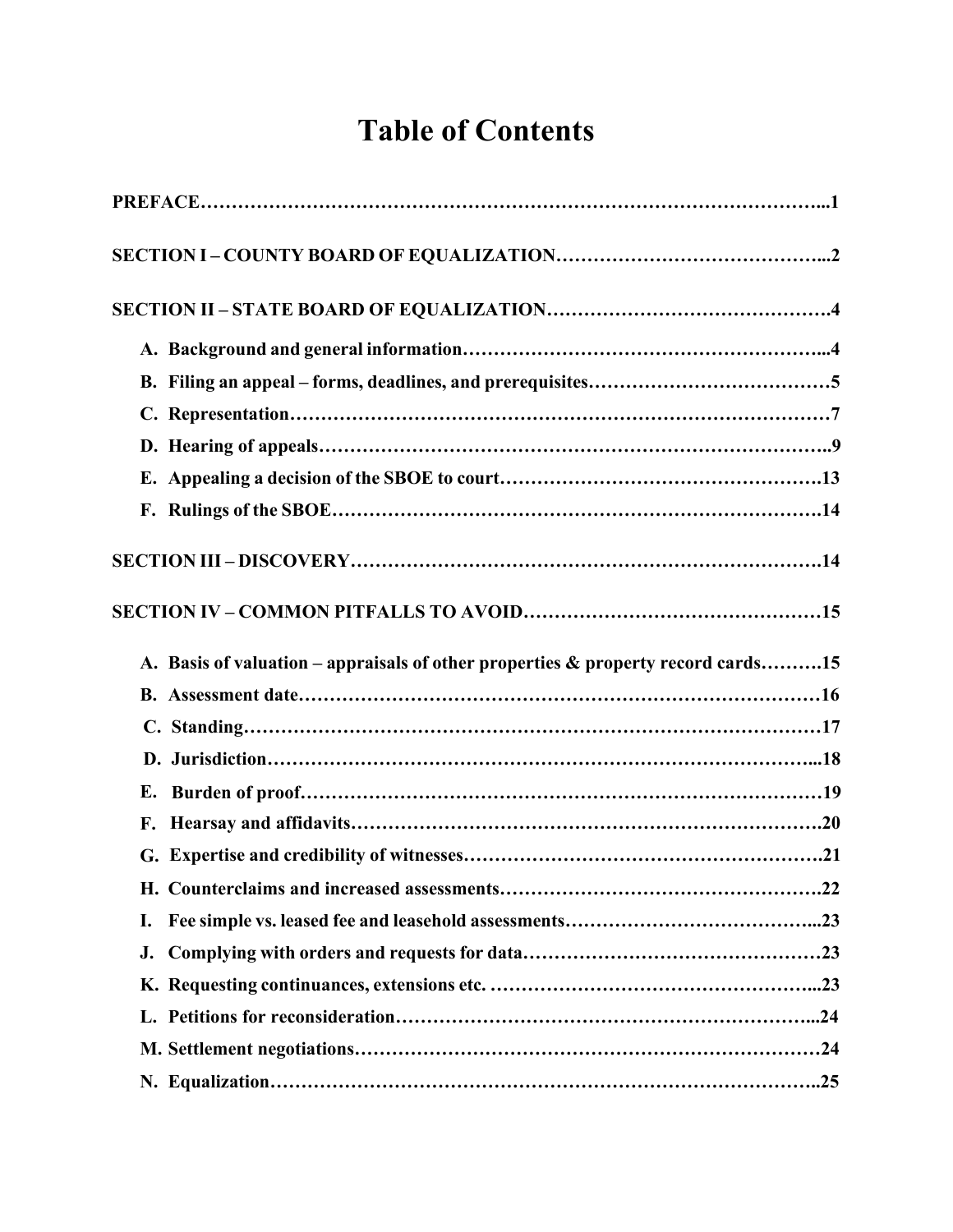| S.                                                                  |    |
|---------------------------------------------------------------------|----|
|                                                                     |    |
|                                                                     |    |
| V. Amending real property appeals to include subsequent tax years27 |    |
|                                                                     |    |
|                                                                     |    |
|                                                                     |    |
|                                                                     |    |
|                                                                     |    |
|                                                                     |    |
|                                                                     |    |
|                                                                     |    |
|                                                                     |    |
|                                                                     |    |
|                                                                     |    |
| L.                                                                  |    |
| J. Mineral interests.                                               | 35 |
| APPENDIX A: SAMPLE DISCOVERY REQUEST FOR APPEALS FILED BY           |    |
|                                                                     |    |
| APPENDIX B: SAMPLE DISCOVERY REQUEST FOR APPEALS FILED BY           |    |
|                                                                     |    |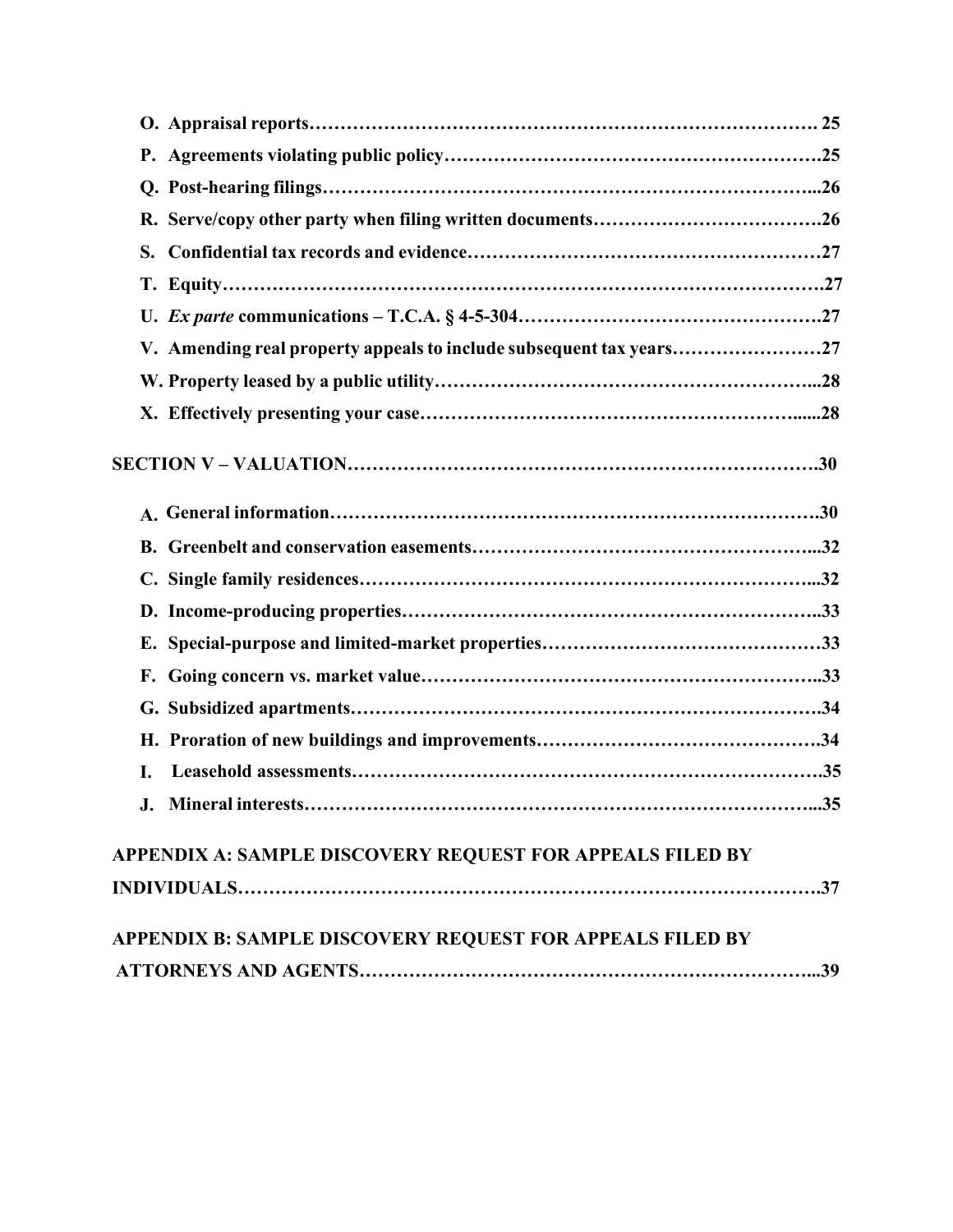## **PREFACE**

The purpose of this handbook is to provide assessors' offices with guidance in the handling of appeals concerning locally assessed properties before county boards of equalization and the State Board of Equalization. Although the handbook deals primarily with real property appeals, many of the concepts are applicable to other types of appeals. The handbook includes interpretations of law by legal staff with the office of the Comptroller of the Treasury. This handbook has not been approved by the State Board of Equalization. These interpretations should be considered general advice regarding various legal issues that often arise in the appeals process. Also included in the handbook are discussions concerning valuation methodology prepared by both the Comptroller's legal staff and appraisers with the Division of Property Assessments. Since some issues will be unique, the appropriate legal authority and/or appraisal methodology may be different in a particular situation. In other words, this handbook is not intended to provide definitive answers to all legal and appraisal issues faced by assessors in the appeals process. Moreover, this handbook addresses just some of the many issues that arise in appeals. Assessors should always keep in mind that future rulings and legislation could require modification of the interpretations and advice contained in this handbook. Please feel free to contact the Office of General Counsel or Division of Property Assessments if you have any questions.

The following abbreviations are sometimes used in the handbook:

| <b>AAC</b>    | <b>Assessment Appeals Commission</b>                                                           |
|---------------|------------------------------------------------------------------------------------------------|
| AJ            | Administrative Judge                                                                           |
| <b>DPA</b>    | Division of Property Assessments                                                               |
| <b>SBOE</b>   | State Board of Equalization                                                                    |
| T.C.A. §      | <b>Tennessee Code Annotated Section</b>                                                        |
| $T.C.A.$ §§   | <b>Tennessee Code Annotated Sections</b>                                                       |
| Uniform Rules | Uniform Rules of Procedure for Hearing Contested<br>Cases Before State Administrative Agencies |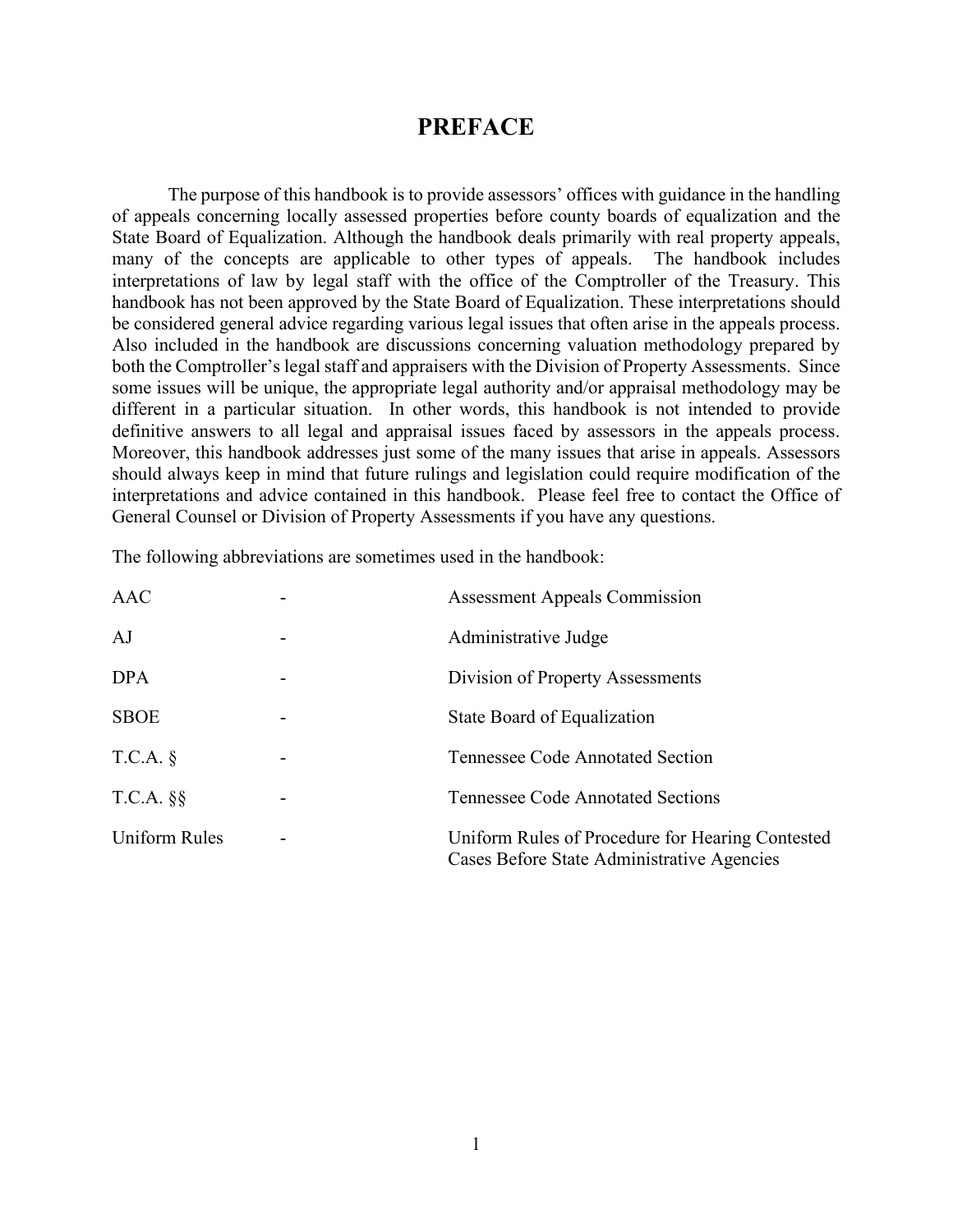## **SECTION I – COUNTY BOARD OF EQUALIZATION**

The county board of equalization is the first level of administrative appeal for all complaints regarding the assessment, classification, and valuation of property for tax purposes. Statutes concerning county boards of equalization can primarily be found at T.C.A. §§ 67-1-401 through 67-1-404, and 67-5-1401 through 67-5-1415.

The county board's duties include examining and equalizing the county assessments, assuring that all taxable properties are included on the assessment lists, eliminating exempt properties from taxation, hearing complaints of aggrieved taxpayers, decreasing over-assessed property, increasing under-assessed property, and correcting clerical mistakes. T.C.A. § 67-5-1402. The county board of equalization has the power to obtain evidence concerning the classification, value, or assessment of any property by examining witnesses, hearing proof, and sending for persons and papers. T.C.A. § 67-5-1404. The county board may also examine assessors in order to ascertain the manner in which the classification, value, or assessment of property was determined. T.C.A.  $\S 67-5-1405$ .

Normally, county boards convene on June 1 each year (May 1 in Shelby County) and sit in regular session as necessity may require for the **maximum** number of days allowed under T.C.A. § 67-1-  $404(b)(1)$  (ranges from six (6) to thirty (30) days depending upon population). Thus, it is not unheard of for a county board to adjourn after a single day due to the lack of appeals. Where necessary, the session of the county board can be extended. T.C.A. § 67-1-404(b)(2).

An owner of property has the right to appear personally before the county board, to authorize, in writing, for an agent to appear, or to authorize an attorney to appear to contest erroneously classified property, over-assessed property, or under-assessment of property owned by others. T.C.A. § 67-5-1407(a). The requirement for written authorization is also found in T.C.A. § 67-5- 1412(a)(2). Certain provisions are somewhat different for Shelby County. *See* T.C.A. § 67-5- 1407(e). Whenever personal appearance at a hearing is required, the county board has discretion to conduct all or part of the hearing by telephone, television, software, or other electronic means, if each participant in the hearing has an opportunity to participate in, to hear, and, if technically feasible, to see the entire proceedings while taking place. T.C.A. § 67-5-1407(f).

Any local governmental entity also has the right to complain to the county board about erroneously classified property, property not included on the assessment roll, and under-assessed property within the local governmental entity. After the local governmental entity has filed a complaint, the county board must give the property owner at least five (5) days' notice of a hearing by sending the notice via U.S. mail to the last known address of the owner. T.C.A. § 67-5-1407(b).

If an owner or the owner's duly authorized agent, upon request, fails or refuses to supply an assessor or the county board with information not available through public records, but which is necessary to make an accurate appraisal of the property, the owner forfeits the right to introduce this evidence upon appeal to the SBOE. T.C.A.  $\S$  67-5-1407(d). For example, if the property owner does not provide requested income and expense data, the owner cannot introduce this information into evidence in a hearing before the SBOE. Realistically, the owner will be unable to establish the market value of an income-producing property if it has forfeited its right to introduce such information into evidence. *See generally,* **Jerry W. Ogle – [Riverside Mtr. Lodge](https://comptroller.tn.gov/content/dam/cot/administration/documents/o-g-c/Jerry-W-Ogle-Riverside-Mtr-Lodge.pdf)**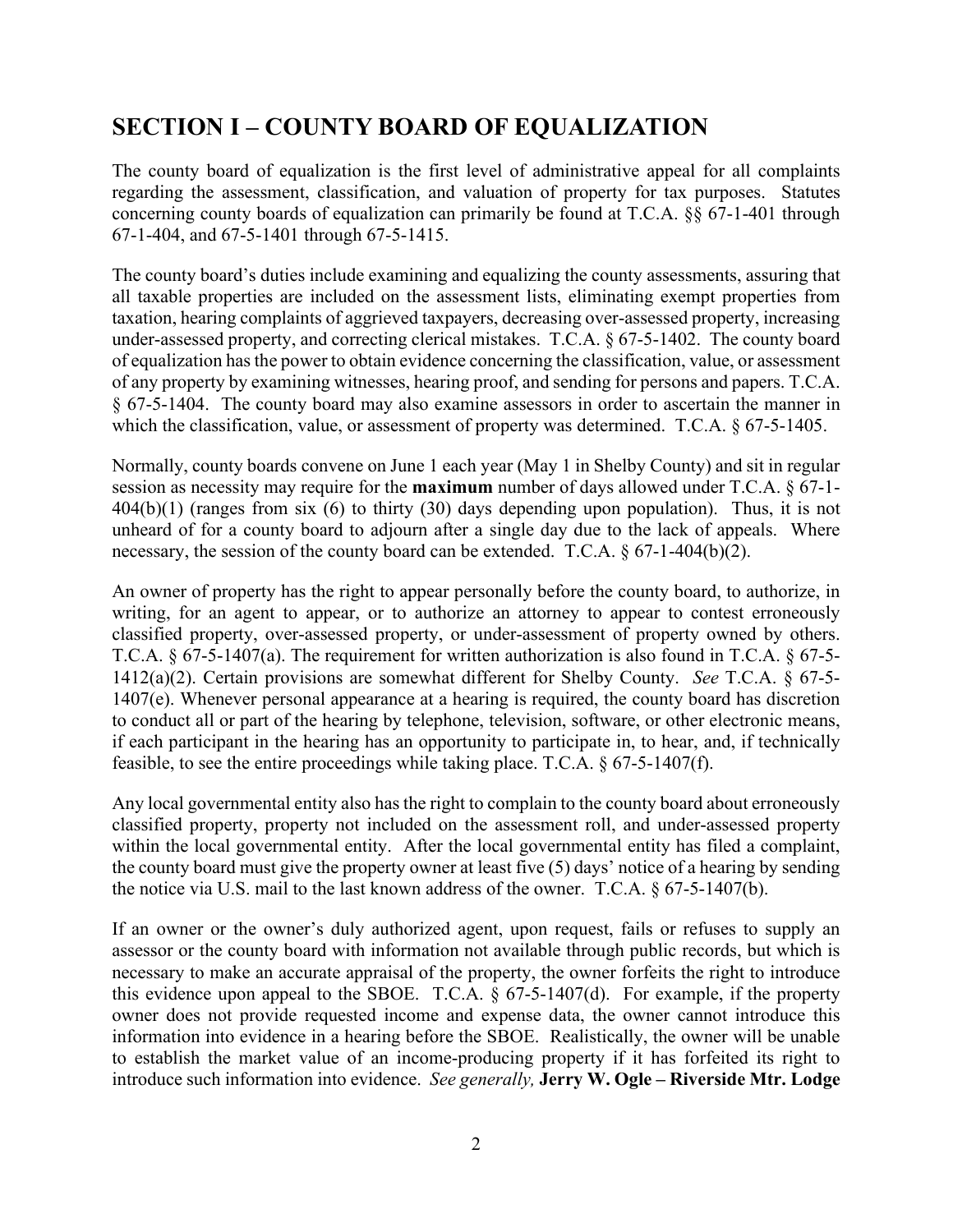(AJ, Sevier County, Tax Year 1989, Order on Motion to Prohibit Introduction of Evidence, February 9, 1990).

**PRACTICE TIP:** Assessors and/or the county board of equalization might want to consider requiring taxpayers or their representatives to complete a standardized request for information. For example, actual income and expenses for the prior three years might be wanted for properties being valued by the income approach. For recently constructed properties, actual construction costs might be useful. For recently purchased properties, copies of the closing statements are often useful. Care should be taken to document that the information was requested. This can be done in a variety of ways depending upon how the county board schedules hearings in a particular county. For example, if there is a delay between the time appeals are filed and heard, such requests can be sent by certified mail. Another possibility is to make the information request part of the "appeal form." Another alternative is to simply hand the request to the taxpayer or its representative at the hearing and leave the record open in order to allow for the filing of the information. Regardless of the option chosen, the taxpayer and/or taxpayer's representative must be allowed a reasonable length of time to compile the information.

The county board of equalization can delegate the hearing of appeals to one or more hearing officers who must be approved by the SBOE. The hearing officers prepare recommendations which the county board can adopt or reject. However, any property owner has the right to be heard directly by the county board. T.C.A. § 67-5-1406.

Hearings before the county board of equalization are informal in nature. Witnesses are normally sworn, but the county board typically dispenses with formalities found in court and other administrative proceedings. The taxpayer, assessor and board members are normally allowed to question witnesses. Usually, the taxpayer presents his or her proof first. The assessor will then ask questions and present his or her evidence. The taxpayer may be afforded a final rebuttal.

Upon consideration of any complaint, including any other information available, the county board of equalization may make changes, increasing or decreasing assessments and appraised values, or changing classifications or subclassifications. Property owners have a right to notice and a hearing if the county board decides to make a change. Notice must be sent by U.S. mail to the last known address of the taxpayer at least five (5) days prior to the adjournment of the county board. The notice must include the tax year for which the increase in assessment or change in classification is made. T.C.A. § 67-5-1408.

Failure of the taxpayer/owner to appear before the county board of equalization prior to its final adjournment acts as a waiver of any objection to the assessment that the taxpayer may have. The assessment as determined by the assessor is then conclusive. T.C.A. § 67-5-1401. The one possible exception (discussed below) concerns where "reasonable cause" is established pursuant to T.C.A. § 67-5-1412(e).

Unless the county board of equalization gives notice that appeals will not be accepted after a certain date, it must hear any complaint that is filed while the board is in regular session and that relates to the tax year under review. County boards of equalization are not obligated to hear appeals filed during special sessions. *See* **[Jerry R. Caruthers and David Hollingsworth](https://comptroller.tn.gov/content/dam/cot/administration/documents/o-g-c/Jerry-R-Caruthers-and-David-Hollingsworth.pdf)** (AAC, Final Decision & Order re Petition for Declaratory Order, June 29, 1995). The county board cannot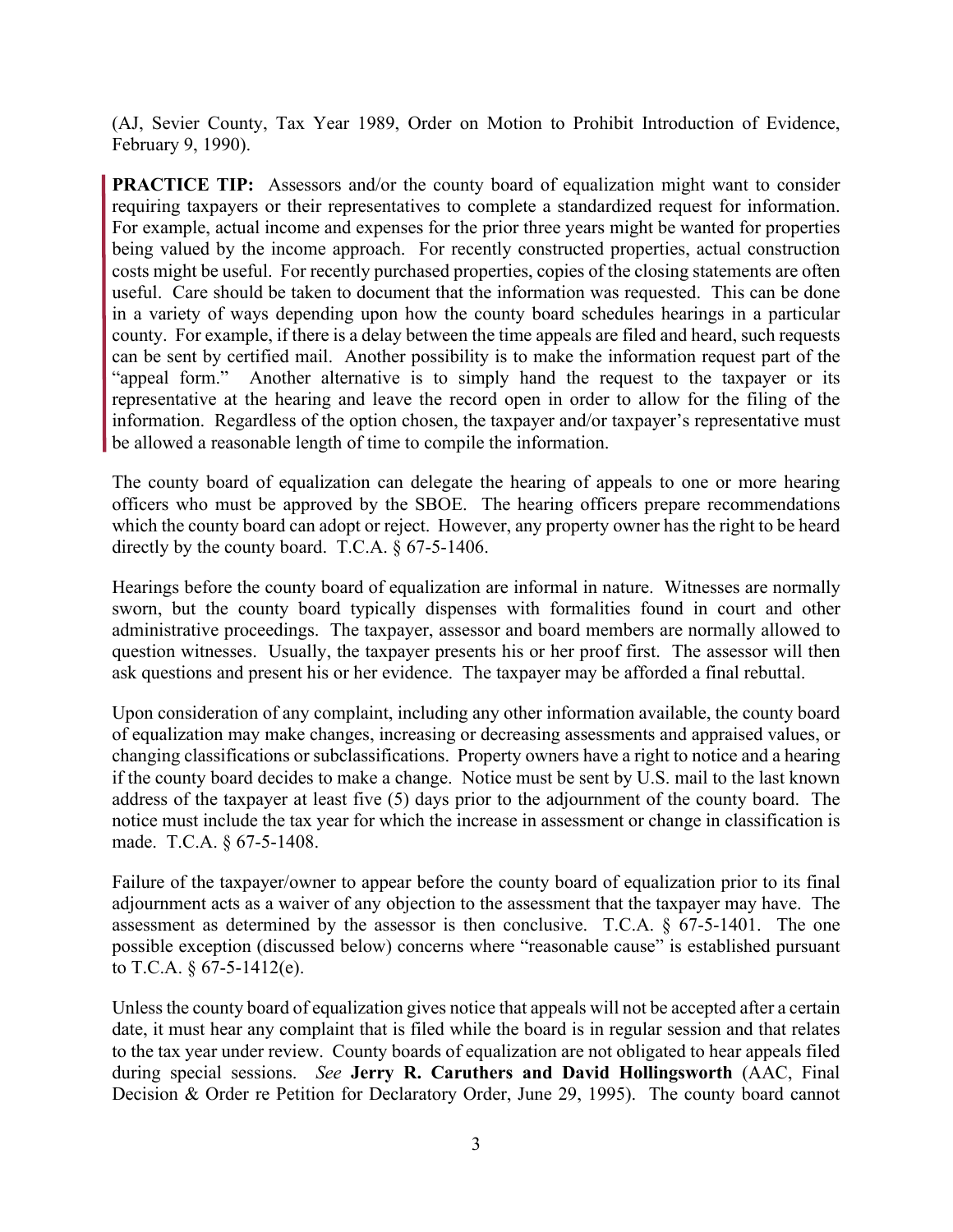refuse to hear a complaint for the current tax year on the ground that an appeal was filed with the SBOE for a prior tax year. Op. Tenn. Atty. Gen. 92-60 (October 8, 1992).

Actions by the county board during its regular session, except for complaints pursuant to T.C.A. § 67-5-1407, are to be completed, and notice of a decision and appeal procedure sent, no later than five (5) days prior to the date taxes are due (in the case of counties, taxes are due on the first Monday of October). This deadline does not apply to special sessions, extraordinary actions or to years in which a county completes reappraisal. T.C.A. § 67-5-1409. The county board then prepares a certificate of completion to file with the county clerk. T.C.A. § 67-5-1410. Actions of the county board are final except for revisions or changes by the SBOE. T.C.A. § 67-5-1411. The assessor is required to maintain individual property record cards showing all actions taken by the county board of equalization which change the classification, value, or assessment of any parcel of property. In addition, upon completion of its session, the county board must turn its records and papers over to the assessor for preservation for a period of at least ten years. T.C.A. § 67-5- 1414.

In the event there are a sufficient number of appeals from a county board of equalization, the SBOE has the authority to reconvene the county board and remand the appeals. The county board must certify its actions on remand in each case. T.C.A. § 67-5-1504.

Additional information concerning county boards of equalization is available on the SBOE website at the following link:

[https://comptroller.tn.gov/boards/state-board-of-equalization/sboe-resources/county](https://comptroller.tn.gov/boards/state-board-of-equalization/sboe-resources/county-board-of-equalization.html)[board-of-equalization.html](https://comptroller.tn.gov/boards/state-board-of-equalization/sboe-resources/county-board-of-equalization.html)

The Board's reference materials include a publication entitled "*Practice Manual for County Boards of Equalization*." The manual addresses matters such as the laws, process, function, and proceedings of county boards of equalization.

## **SECTION II – STATE BOARD OF EQUALIZATION**

## **A. Background and general information**

Statutes concerning the SBOE's authority regarding locally assessed property can be found primarily at T.C.A. §§ 4-3-5101 through 4-3-5106, 67-1-301 through 67-1-308, 67-5-1412, and 67-5-1501 through 67-5-1514.

The SBOE consists of the Governor, Secretary of State, Comptroller of the Treasury, State Treasurer, Commissioner of Revenue, and two members appointed by the Governor. T.C.A. § 4- 3-5101. Presently, the two members appointed by the governor are Betty Burchett, the former Assessor of Property in Montgomery County and David Lenoir, the former Shelby County Trustee. The SBOE has jurisdiction over the valuation, classification, and assessment of all properties in Tennessee. T.C.A. § 67-5-1501(a). In addition to its responsibility to hear appeals from local property tax assessments, the SBOE directly reviews public utility and common carrier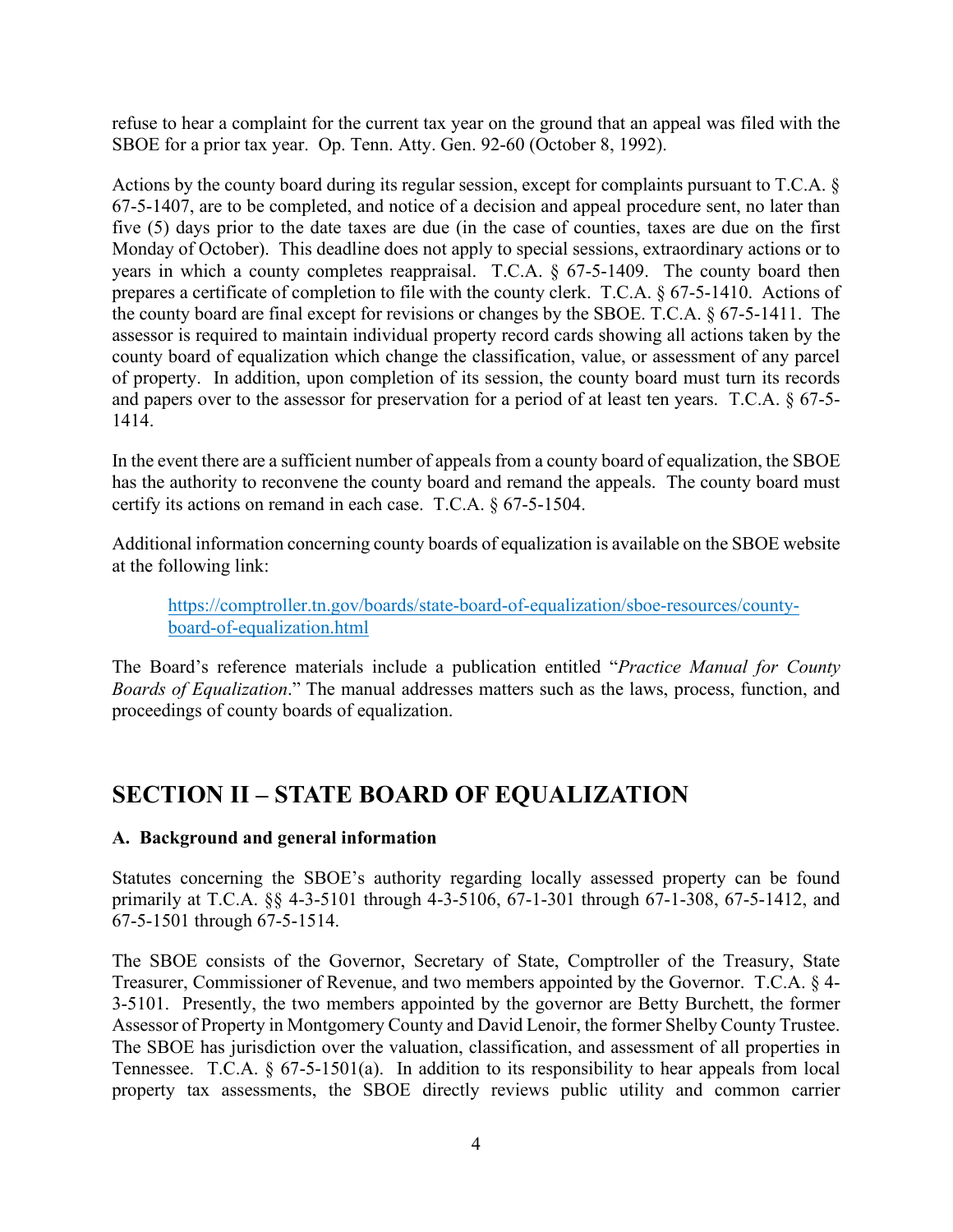assessments of the Comptroller. T.C.A. § 67-5-1328. As noted in the preface, this handbook deals with appeals of locally assessed properties.

The SBOE also has the power to equalize assessments by reducing or increasing appraised values of properties within any taxing jurisdiction. When such general equalization action is taken, notice must be published at least once in a newspaper of general circulation within the taxing jurisdiction. T.C.A. § 67-5-1509. When an individual assessment is subject to an increased assessment by the SBOE, the property owner is entitled to ten (10) days written notice of the right to appear before the Board concerning the amount of the assessment. The notice must be issued by September 1 of the year following the tax year. For example, for tax year 2019 the notice must be issued by September 1, 2020. T.C.A. § 67-5-1510.

Given the time constraints faced by members of the SBOE, the AAC was created to act on the Board's behalf in many areas such as hearing and acting upon complaints and appeals. The AAC consists of a minimum of three (3) and maximum of six (6) members appointed to one-year terms by the SBOE. Three members constitute a quorum. The AAC may certify a question to the SBOE if it believes the question is determinative or partially determinative of the proceeding and is a matter of policy to be determined by the SBOE. T.C.A.  $\S$  67-5-1502(i)(1). For all practical purposes, the SBOE delegates many of its duties to the AAC. The current members of the Commission are as follows:

- 1. J.B. Bennett Hamilton County Circuit Court Judge
- 2. Ronda Clanton Bedford County Property Assessor
- 3. Maribel Koella Appraiser
- 4. Philip Russ Appraiser
- 5. Rhett Turner Appraiser
- 6. Michael H. Wills Attorney (Chairman)

In addition to the six (6) members, the AAC also has alternate members who sit when needed.

## **B. Filing an appeal – forms, deadlines, and prerequisites**

Appeals to the SBOE are normally made by filing an appeal form within the timeframe discussed below. Appeals to the SBOE must be filed in the format required by the Board's rules, and the Board may permit the use of electronic filing including electronic verification and signatures. T.C.A. § 67-5-1412(c). For additional information, *see* SBOE Rule 0600-01-.03.

Appeals to the SBOE from initial determinations in tax relief cases must be filed within ninety (90) days from the date notice of the determination was sent. T.C.A.  $\S 67-5-1501(c)$ .

Appeals to the SBOE from action of a local board must be filed by August 1 of the tax year or within forty-five (45) days of the date notice of the local board action was sent, whichever is later. T.C.A. § 67-5-1412(e). If notice of an assessment or classification change pursuant to T.C.A. § 67-5-508 was sent to the taxpayer's last known address later than ten (10) days before the adjournment of the local board, the taxpayer may appeal directly to the SBOE at any time within forty-five (45) days after the notice was sent. If notice was not sent, the taxpayer may appeal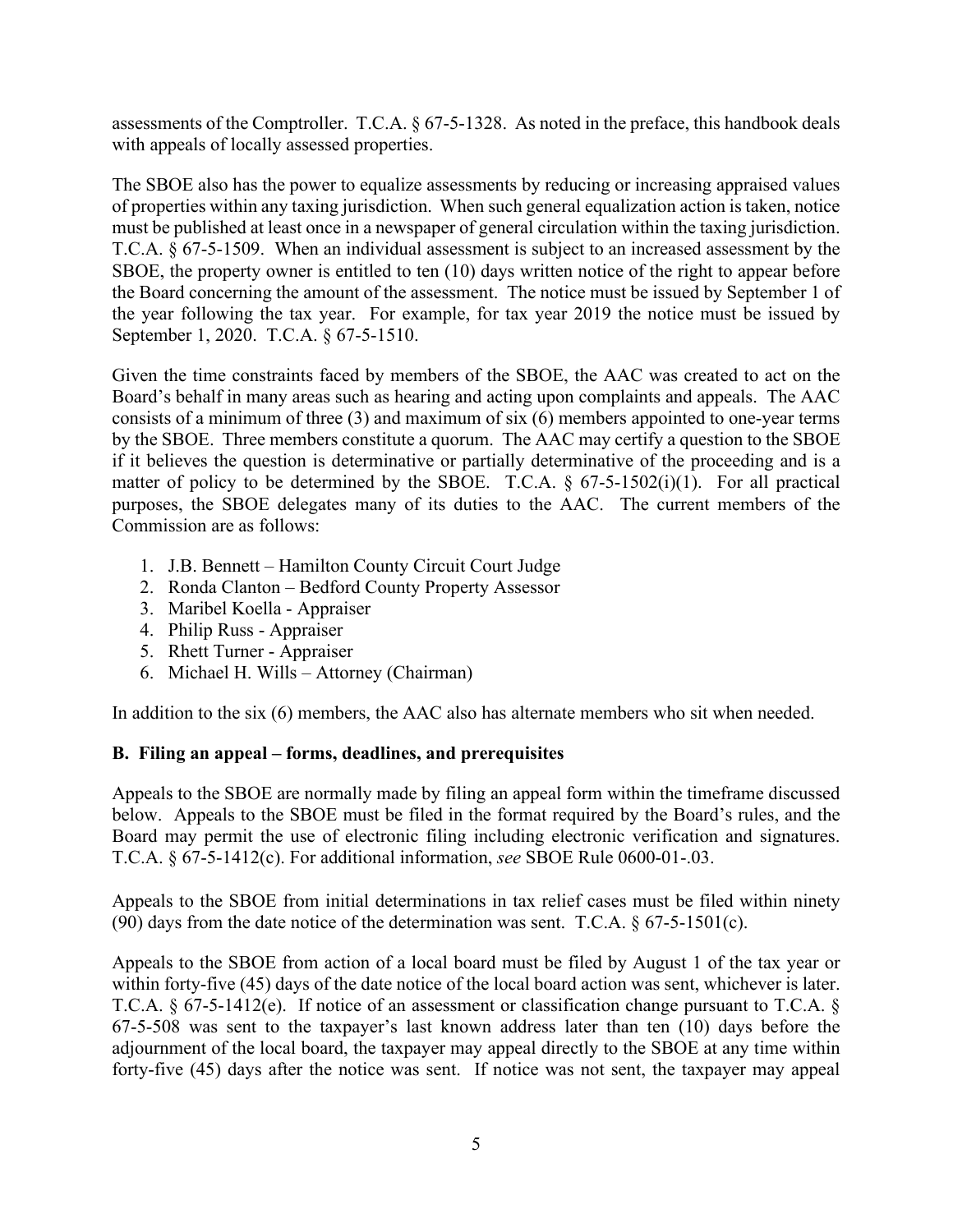directly to the SBOE at any time within forty-five (45) days after the tax billing date for assessment (normally October 1). T.C.A. § 67-5-1412(e).

In order to appeal to the SBOE, a taxpayer must first appeal to the county board of equalization unless the assessor fails to give notice of an increase in the assessment or change in classification. T.C.A. § 67-5-1412(b)(1). One important exception to this general rule is T.C.A. § 67-5- 1412(b)(2) which allows a commercial and industrial taxpayer to file a direct appeal with the SBOE if certain conditions are met. First, the assessor must give written consent. If the assessor fails to respond to such a request at least ten (10) days before the adjournment of the county board, the statute requires the SBOE to accept the appeal. Second, the appeal must be filed by August 1 of the tax year. *See* **[CBT Manufacturing Company, Inc. et al.](https://comptroller.tn.gov/content/dam/cot/administration/documents/o-g-c/CBT-Manufacturing-Company-Inc.pdf)** (AJ, Hamilton County, Tax Year 2010, Initial Decision & Order Dismissing Appeals, May 13, 2011) wherein the taxpayers' direct appeals were filed on August 9th and dismissed as untimely. Third, a taxpayer filing a direct appeal must attach to the appeal form a copy of either the assessor's written concurrence or a copy of the written request for the concurrence and a statement that the assessor failed to provide a timely response to the request.

Pursuant to T.C.A. § 67-5-1412(b)(2), the request for direct appeal must state, at a minimum, the following:

- The name in which the property is assessed;
- The parcel identification number;
- The value sought;
- The basis for the appeal; and
- The name, address, telephone number and fax number of the person requesting the direct appeal.

A filing deadline is a jurisdictional prerequisite to an appeal which cannot be waived by the parties. Op. Atty. Gen. 92-62 (October 8, 1992). As will be discussed below, T.C.A. § 67-5- 1412(e) allows the SBOE to excuse the failure of a taxpayer **(but not an assessor)** (1) to appeal to the county board of equalization; or (2) miss the filing deadline, upon the taxpayer's demonstration of "reasonable cause."

SBOE Rule 0600-01-.04 provides that an appeal is deemed filed on the date it is received by the Board; or if transmitted through the United States mail, on the postmark date. The rule also provides that an appeal can be filed by electronic mail or facsimile ("fax").

SBOE Rule 0600-01.03(3) provides that "[t]he submission of a written request for an appeal form may be considered an appeal to the Board for purposes of an appeal deadline if it reasonably identifies the property and taxpayer, provided any form required by these rules is completed and filed within 30 days or other deadline specified by the administrative judge."

To further complicate matters, the AAC has ruled that T.C.A. § 67-1-107 applies to appeals to the SBOE. *See* **[CBM Ministries of East Tenn., Inc.](https://comptroller.tn.gov/content/dam/cot/administration/documents/o-g-c/CBM-Ministries-of-East-Tenn-Inc.pdf)** (AAC, Carter County, Claim of Exemption, Order of Remand, December 14, 1995). Among other things, the statute provides for transmitting appeals by both United States mail and alternative delivery services authorized under the Internal Revenue Code. The statute also allows a twenty-four (24) hour grace period for such filings. For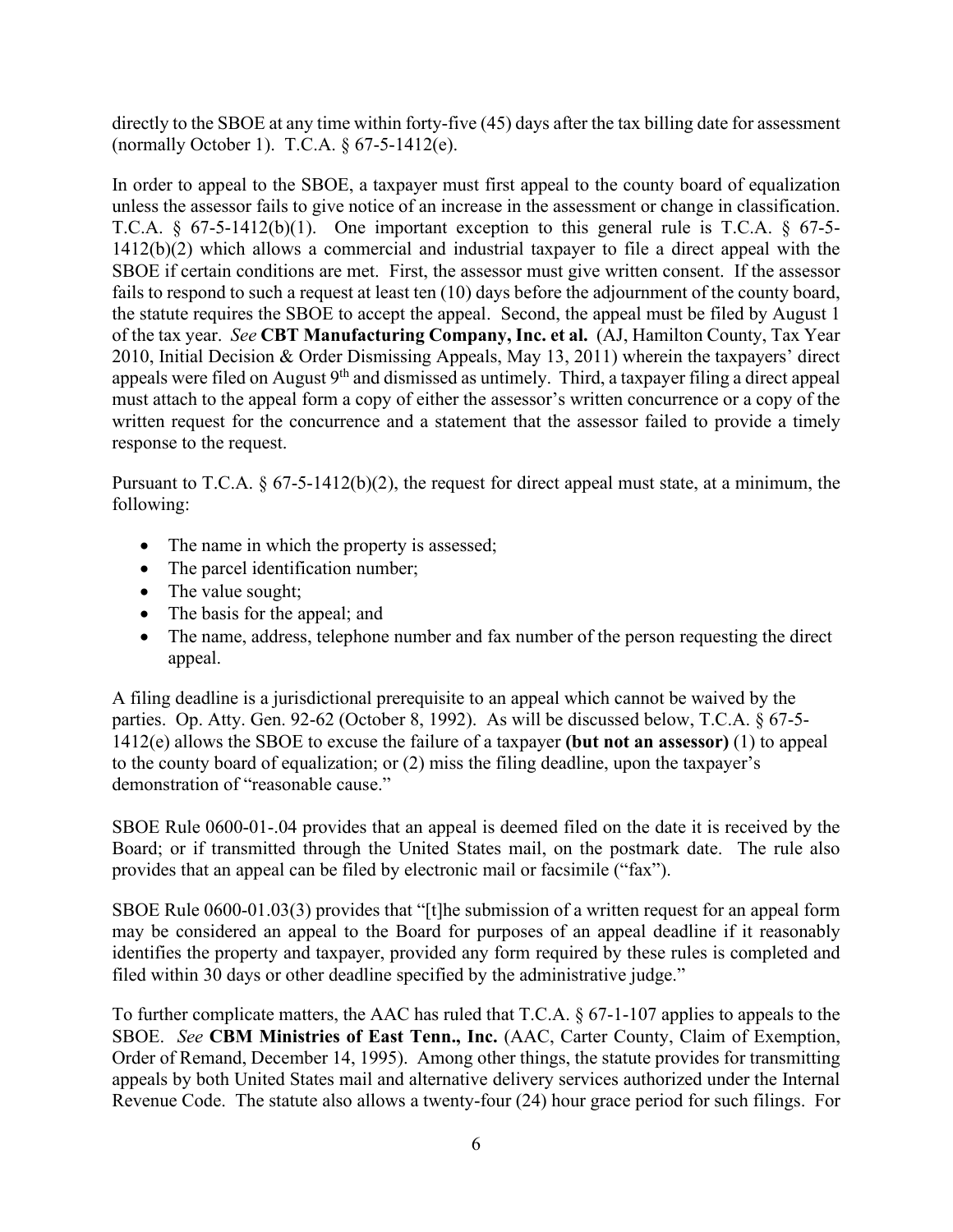a good discussion of the statute, see **[Mirimichi LLC](https://comptroller.tn.gov/content/dam/cot/administration/documents/o-g-c/Mirimichi-LLC.pdf)** (AJ, Shelby County, Tax Year 2014, Order Denying Taxpayer's Motion to Dismiss, October 6, 2015).

**PRACTICE TIP:** Many assessors mistakenly assume that the date an appeal is received *always*  constitutes the filing date. However, if the appeal was filed in writing the postmark date controls and there is a twenty-four (24) hour grace period. Additionally, if a written request was made for an appeal form, the taxpayer has thirty (30) days to transmit the actual form. Thus, an appeal form filed after August 1 or more than forty-five days after the local board issued its decision may be timely under the above rules and statute. Additionally, if the deadline falls on a weekend or holiday, it is deemed filed on the first working day after the weekend or holiday. *See* Rule 1360- 04-01.04(1) of the Uniform Rules.

In order to maintain an appeal before the SBOE, the taxpayer must pay by the delinquency date at least the undisputed portion of the city and county taxes owing. In addition, no delinquent taxes can have accrued. In the event the undisputed taxes have not been paid or delinquent taxes have accrued, the SBOE will dismiss the appeal on motion of the city or county to whom the tax is owed. T.C.A. § 67-5-1512(b)(5). *See* **[Leif/Hotel Pigeon Forge](https://comptroller.tn.gov/content/dam/cot/administration/documents/o-g-c/Leif-Hotel-Pigeon-Forge-AAC.pdf)** *(*AAC, Sevier County, Tax Year 2013, Final Decision and Order, November 7, 2014); and **[First Supreme Trust Company](https://comptroller.tn.gov/content/dam/cot/administration/documents/o-g-c/First-Supreme-Trust-Company.pdf)** (SBOE, Shelby County, Tax Year 2001, Final Decision and Order on Review, January 30, 2013). *See also* **[Williamsburg](https://comptroller.tn.gov/content/dam/cot/administration/documents/o-g-c/Williamsburg-Landing-LP.pdf) Landing LP** (AJ, Weakley County, Tax Year 2018, Initial Decision and Order Dismissing Appeal, July 6, 2020) for a concise summary of the law and additional case citations; and **GT Columbia c/o [Capital Recovery Group](https://comptroller.tn.gov/content/dam/cot/administration/documents/o-g-c/GT-Columbia-Capital-Recovery-Group.pdf)** (AJ, Maury County, Tax Year 2018, Initial Decision and Order, June 18, 2020) wherein the appeal was dismissed due to delinquent taxes having accrued for the tax year *following* the one in dispute.

The SBOE is required to assess the cost of hearing or processing a taxpayer appeal in an amount not exceeding \$10.00 per filing. *See* T.C.A. § 67-5-1501(d) and SBOE Rule 0600-01.17.

## **C. Representation**

Assessors and taxpayers are always free to represent themselves or utilize the services of a qualified agent or others in proceedings before the SBOE. T.C.A. § 67-5-1514 sets forth those persons permitted to represent assessors and taxpayers.

The following persons are permitted to represent assessors in any contested case before the SBOE:

- 1. Attorneys, including attorneys with the DPA;
- 2. Deputy assessors;
- 3. Employees of the DPA who hold any type of designation issued by the International Association of Assessing Officers or the Tennessee Certified Assessor's Program;
- 4. Where the primary issue of the proceeding pertains to the grounds set forth in T.C.A. § 67- 5-1407, registered agents (commonly referred to as "tax reps"); and
- 5. Where the only issue on appeal concerns the valuation of tangible personal property, a certified public accountant, any person that has contracted with that particular county or assessor of property, or both, to review financial information relative to the subject taxpayer's personal property and the tax on the personal property, or any person with a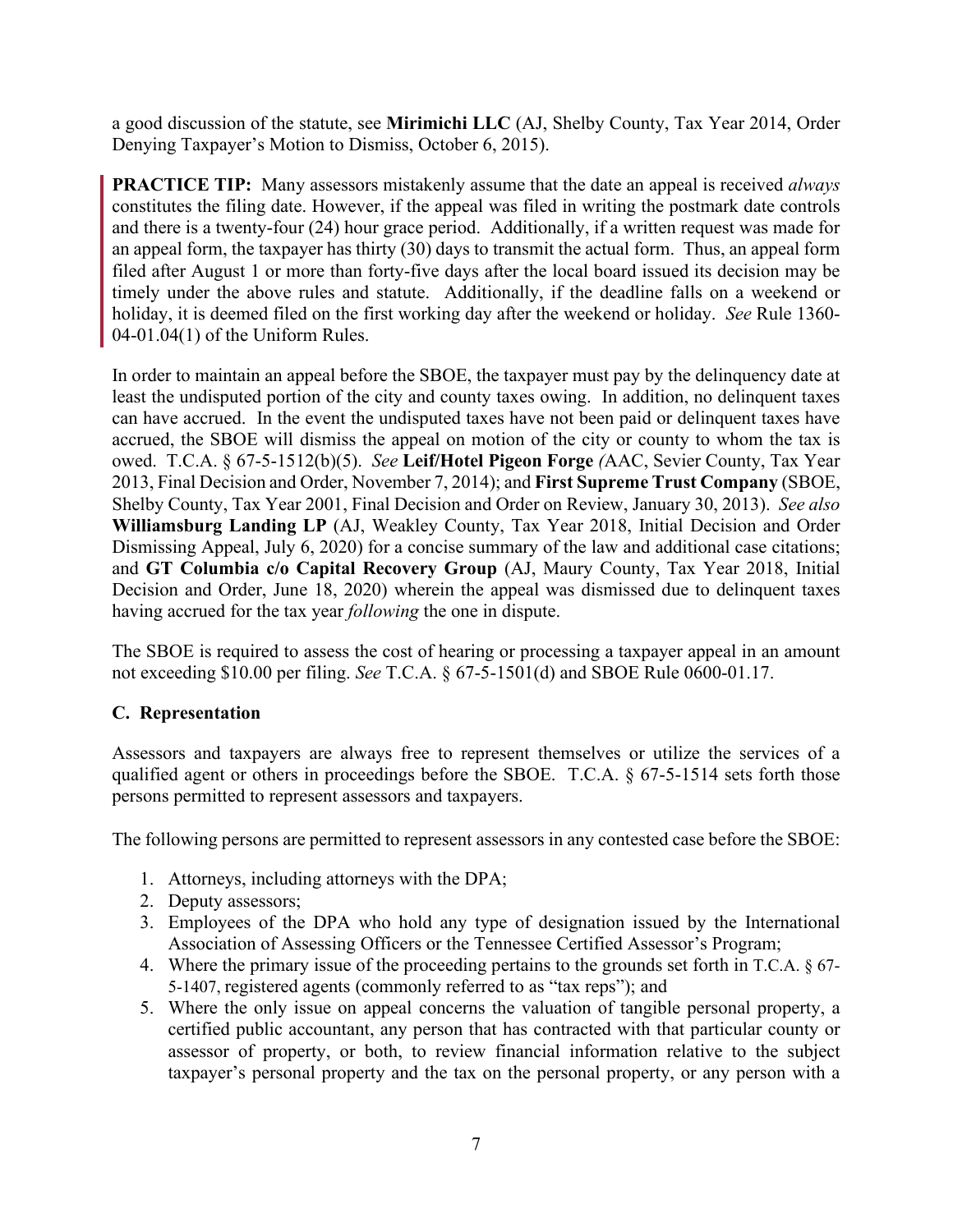personal property designation from any nationally accredited appraisal organization or assessment organization, or both.

The following persons are permitted to represent taxpayers in any contested case before the SBOE:

- 1. Attorneys;
- 2. Registered agents (commonly referred to as "tax reps");
- 3. Members of the taxpayer's immediate family;
- 4. With respect to a corporation or other artificial entity, its regular officers, directors, or employees; and
- 5. Where the only issue on appeal concerns the valuation of tangible personal property, a certified public accountant.

**NOTE:** T.C.A. § 67-5-1514(j) specifically provides that its provisions are not applicable to representatives before county boards of equalization. As previously noted with respect to proceedings before county boards, taxpayers may authorize whomever they choose to represent them so long as that person obtains written authorization from the taxpayer prior to filing any appeal. T.C.A.  $\S$ § 67-5-1407(a)(1) and 67-5-1412(a)(2).

When a taxpayer utilizes the services of a representative in a contested case before the SBOE, the representative must obtain written authorization prior to filing any appeal. T.C.A. § 67-5- 1412(a)(2). Historically, most issues concerning authorization involved the adequacy of a particular authorization or the failure to have a proper representative at the hearing. For example, in **[Toddington Heights, Ltd.](https://comptroller.tn.gov/content/dam/cot/administration/documents/o-g-c/Toddington-Heights-Ltd.pdf)** (AJ, Rutherford County, Tax Year 1988, Interlocutory Decision and Order Denying Motion to Dismiss, June 25, 1990), the administrative judge denied a motion to dismiss for inadequate authorization. In **[Nottingham, Ltd.](https://comptroller.tn.gov/content/dam/cot/administration/documents/o-g-c/Nottingham-Ltd.pdf)** (AJ, Rutherford County, Tax Year 1987, Initial Decision and Order Denying Motion to Dismiss and Remanding Appeal to the Rutherford County Board of Equalization, October 20, 1987), the administrative judge found the authorization defective. Rather than dismiss the appeal, however, the administrative judge remanded it back to the county board of equalization. It should be noted that failure to have any written authorization at all will normally result in the issuance of a default order. What constitutes a proper authorization was addressed by the AAC's then Chairman in **[Francis T. Tigrett/The Inn](https://comptroller.tn.gov/content/dam/cot/administration/documents/o-g-c/Francis-T-Tigrett-The-Inn-of-Jackson.pdf)  of Jackson**, (AAC, Madison County, Tax Year 1993, Order on Motion for Declaratory Judgment, April 4, 1995).

**NOTE:** In **[Regions Bank](https://comptroller.tn.gov/content/dam/cot/administration/documents/o-g-c/Regions-Bank.pdf)** (AJ, Haywood County, Tax Year 2010, Order, March 30, 2012), the administrative judge ruled at page 2 "that an agent may do anything in representing a taxpayer that the taxpayer could do in his or her own name [footnote omitted]." It appears from the Order that the assessor must have questioned the right of a registered agent to propound discovery requests.

As will be discussed immediately below in the section entitled "Hearing of Appeals," the SBOE has promulgated rules concerning what must be included in a written authorization.

Unlike authorization issues, whether a representative can lawfully represent a taxpayer before the SBOE is typically more straightforward. For example, in **[Taylor & Wood](https://comptroller.tn.gov/content/dam/cot/administration/documents/o-g-c/Taylor-and-Wood.pdf)** (AJ, Obion County, Tax Year 1989, Initial Decision & Order Dismissing Appeal, July 20, 1990), the taxpayer's appeal was dismissed when the property owner disregarded a prior warning and had a realtor appear on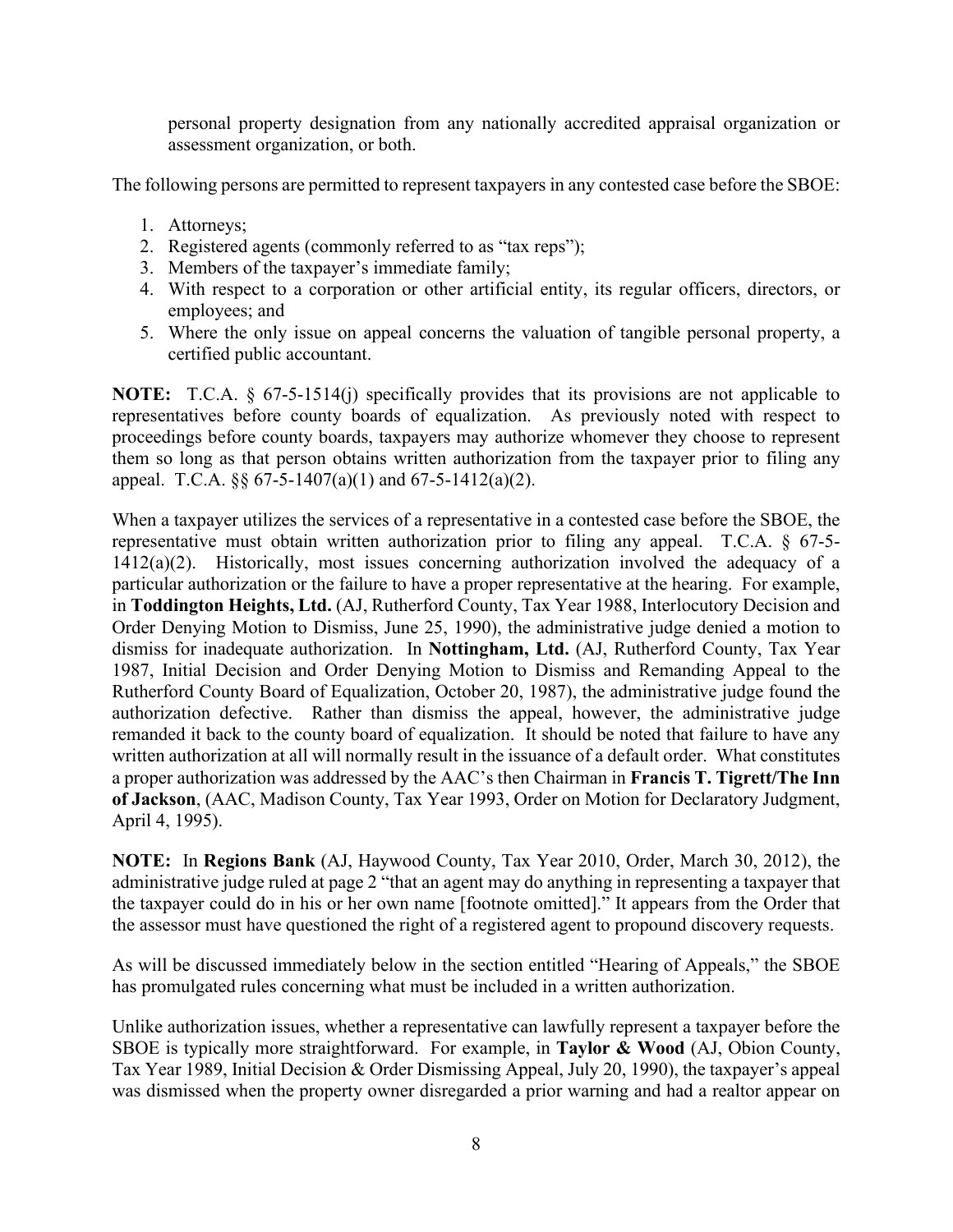its behalf. Similarly, in **[Cardinal Industries, et al.](https://comptroller.tn.gov/content/dam/cot/administration/documents/o-g-c/Cardinal-Industries-et-al.pdf)** (AJ, Knox County, Tax Year 1992, Initial Decision & Order, August 7, 1992), the administrative judge dismissed a group of appeals when the individual appearing on the taxpayers' behalf had allowed his registration to lapse and was no longer an approved registered agent by the SBOE.

## **D. Hearing of appeals**

Appeals to the SBOE are technically governed by the Uniform Administrative Procedures Act (commonly referred to as the "UAPA") which is codified at T.C.A. § 4-5-101, *et seq.*, the Rules of the Tennessee Department of State Administrative Procedures Division (Chapter 1360-04-01) known as the "Uniform Rules of Procedure for Hearing Contested Cases Before State Administrative Agencies," and the Rules of the State Board of Equalization (Chapter 0600-01) known as "Contested Case Procedures." The latter rules control whenever there is a conflict between the two sets of rules. Although the foregoing statutes and rules are similar to those governing court proceedings, hearings before the SBOE are actually much less formal than court, but more formal than proceedings before county boards of equalization. Indeed, T.C.A. § 67-5- 1514(d) provides that conferences and hearings before the SBOE must typically be "conducted in an informal manner."

The parties in an appeal to the SBOE concerning the classification and/or valuation of property are as follows:

- 1. The appellant;
- 2. The taxpayer with respect to the property at issue (if not the appellant);
- 3. The assessing authority responsible for the assessment at issue (if not the appellant); and
- 4. Any other person admitted as a party.

## SBOE Rule 0600-01-.06.

When a party is represented by an agent, the agent is required to make entry of an appearance by either (a) filing an appeal form or written complaint; (b) filing a notice of appearance; or (c) simply appearing as agent at a hearing or pre-prehearing conference. SBOE Rule 0600-01.07. An agent may not enter an appearance on behalf of a taxpayer in a contested case without valid written authorization. Such authorization must:

- 1. Identify the taxpayer;
- 2. Identify the property by street address, assessor's identification number, or otherwise;
- 3. Be signed and dated by the taxpayer or an individual with authority to act for the taxpayer;
- 4. Indicate the signatory's title (if the party represented is a corporation or other artificial entity); and
- 5. Specify the tax year to which the authorization applies.

SBOE Rule 0600-01-.07(2).

In order for an appeal to be docketed for a hearing or pre-hearing conference, the appropriate appeal form must have been completed in good faith. Moreover, if the valuation of the subject property is at issue, the appeal form must include both a bona fide estimate of the market value as of the relevant assessment date and a brief statement of the basis for that opinion. The SBOE's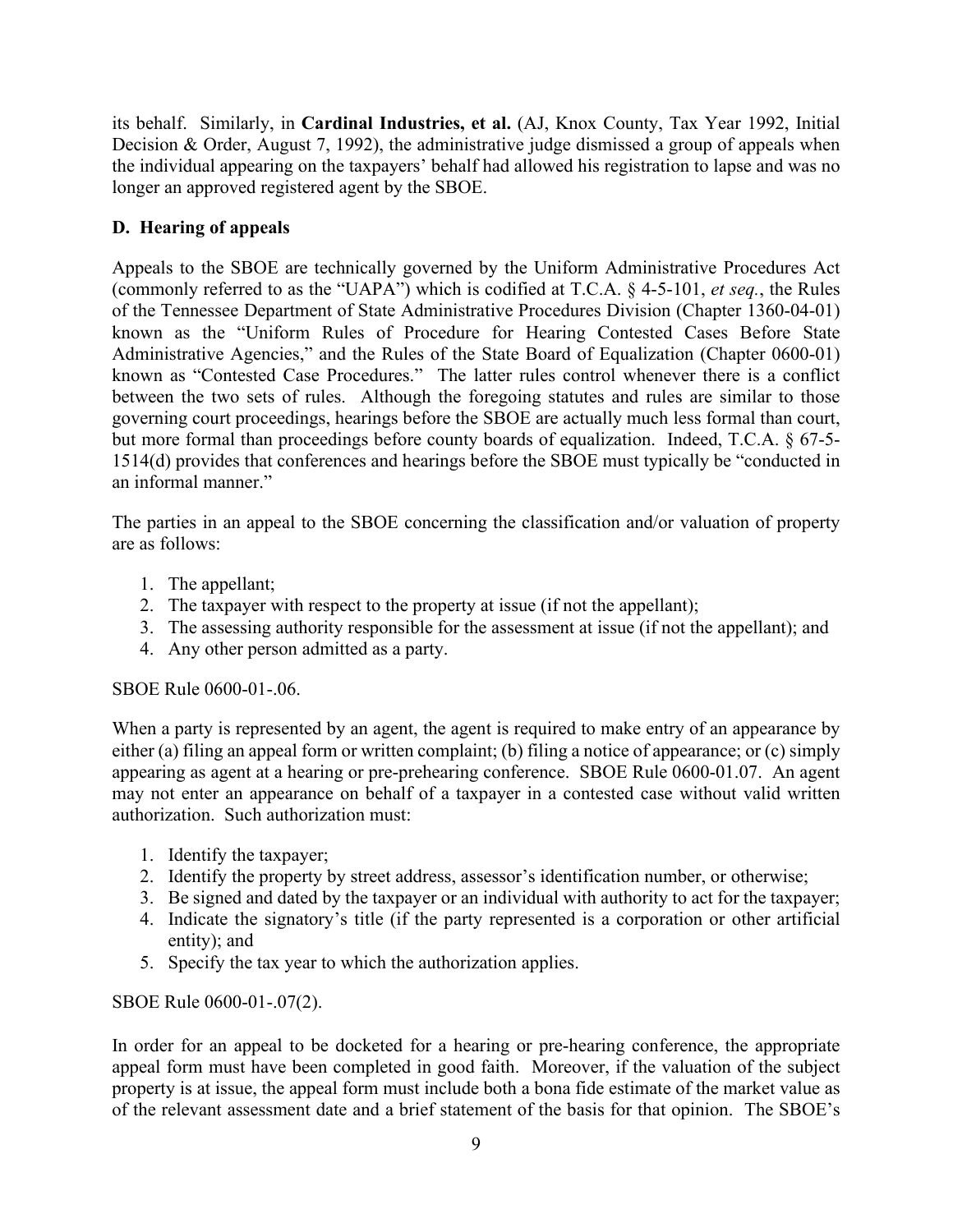executive secretary is empowered to waive the foregoing requirements. SBOE Rule 0600-01- .08(1). In many cases, deficiencies in appeal forms are handled by the administrative judge. In certain instances, the assessor will file a motion for a more definite statement or obtain the information through discovery.

Appeals to the SBOE are initially heard by administrative law judges employed by the Secretary of State's Administrative Procedures Division. Normally, the judges specialize in property tax and have had significant training in appraisal. The judges typically conduct the hearings in the counties where the property is located or in a centrally situated facility such as DPA's regional offices. The location of the hearings is a function of the volume of appeals in a given county. Assessors will sometimes be asked to reserve a conference room or the like if the hearings are to be held in that particular county. In most cases, a notice of hearing is issued at least thirty (30) days prior to the scheduled hearing date. The notice includes information such as the date, time, and location of the hearing.

In a limited number of cases, a hearing is preceded by a prehearing conference. Typically, prehearing conferences are requested by the assessor or DPA pursuant to T.C.A. § 4-5-306 and deal primarily with discovery. Essentially, the assessor and/or DPA use the prehearing conference to ensure that the information sought to be discovered will be provided within a certain timeframe. Following the conference, the judge normally issues a prehearing conference order setting forth the procedure to be followed prior to the hearing on the merits. On rare occasions, the administrative judge will unilaterally schedule a prehearing conference. Normally, this occurs in high dollar commercial appeals when it is unclear how much time will be needed to conduct the hearing, or it is unclear what issues are involved. Although taxpayers also have the right to request prehearing conferences, they do so far less often in practice.

On certain occasions, the administrative judge may issue his or her own scheduling order rather than simply setting the appeal for hearing. Typically, such an order will set forth the timetable for discovery and possibly the submission of evidence.

At the hearing, all parties (usually the taxpayer and assessor) are given an opportunity to introduce evidence and cross-examine any witnesses. A party wishing to make an opening statement or closing argument is allowed to do so, but this is not typically requested except in certain appeals involving high dollar commercial property or when an attorney is representing a party. Usually, the taxpayer presents its evidence first since it is the appealing party and has the burden of proof. When the assessor appeals a decision of the county board of equalization, the assessor puts his or her evidence on first. SBOE Rule 0600-01-.11(3) provides that a record of any hearing of any appeal before an administrative judge will be made by digital recording. Additionally, the rule provides that any party may, at its own expense, procure a court reporter to record the oral proceedings or a transcribe the digital recording.

SBOE Rule 0600-01-.07(3) provides that when a party is represented by an agent, only the agent is entitled to question witnesses and present argument at any stage of the case. In practice, the judges often do not enforce this rule if there is no objection from the other party and the "informality" expedites the hearing. This rule also provides that an agent may not participate in the hearing of an appeal if he or she represents another agent or person who is not a party in the proceeding.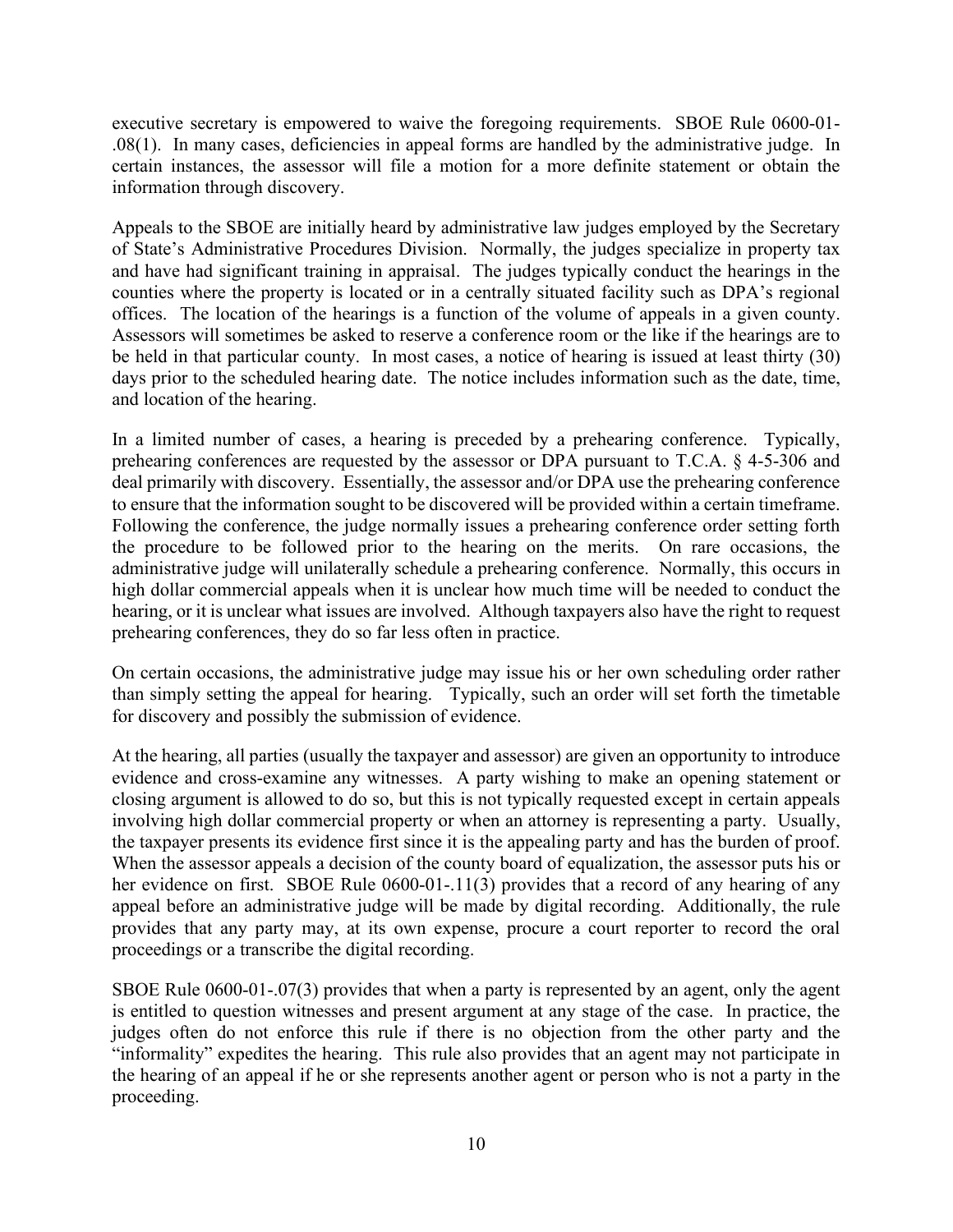Based upon the evidence introduced at the hearing, the administrative judge usually issues a written decision called an "initial decision and order" within ninety (90) days of the close of the record. Typically, the record is considered closed at the conclusion of the hearing that day. In a limited number of appeals, the record is held open for additional filings.

The administrative judge's decision normally consists of proposed findings of fact and conclusions of law and is sent to all parties. T.C.A. § 67-5-1505. Technically, administrative judges conduct preliminary hearings and make recommendations to the AAC. Although the AAC routinely adopts decisions of administrative judges that are not appealed, the Commission can choose not to do so. T.C.A. §§ 67-5-1505 and 67-5-1506.

Any party wishing to appeal the administrative judge's decision to the AAC must file the appeal within thirty (30) days of the entry of the initial decision and order. T.C.A. § 67-5-1501(c). In the absence of an appeal, the AAC will almost always adopt the administrative judge's decision as its own. Historically, the AAC conducted *de novo* hearings when hearing appeals of administrative judge's decisions. In a *de novo* hearing the parties are allowed to introduce new or additional evidence should they choose to do so. This procedure remains in effect for appeals filed with the State Board of Equalization prior to July 1, 2017.

On April 17, 2017, Governor Haslam signed into law Public Chapter No. 133 which significantly changed the procedure for appeals filed with the State Board of Equalization on or after July 1, 2017. The new law, codified at T.C.A. § 67-5-1506, provides that the AAC's review is normally confined to the record created before the administrative judge. The one exception is that additional proof may be presented to the AAC in cases involving alleged irregularities in procedure that are not shown in the record.

The new law provides that the AAC may affirm the decision of the administrative judge or remand the case for further proceedings. Additionally, the AAC may reverse or modify the administrative judge's decision if the rights of the appealing party have been prejudiced because the administrative findings, inferences, conclusions, or decisions are: (1) in violation of constitutional or statutory provisions; (2) made upon unlawful procedure; (3) arbitrary or capricious or characterized by abuse of discretion or clearly unwarranted exercise of discretion; or (4) unsupported by evidence that is both substantial and material in light of the entire record. The statute goes on to provide that, in determining the substantiality of evidence, the AAC shall take into account whatever in the record fairly detracts from its weight but shall not substitute its judgment for that of the administrative judge as to the weight of the evidence on questions of fact.

The practical significance of this change in the law is that parties will no longer have the opportunity to "start over" or refine their proof before the AAC as has historically been the case. It is now incumbent upon a party to put on its best case before the administrative judge. Typically, a party will no longer be able to introduce evidence before the AAC that was not part of the record created before the administrative judge.

It should be noted that the parties also have fifteen (15) days from the entry of the initial decision and order to file a petition for reconsideration. T.C.A. § 4-5-317(a). In practice, such petitions are rarely granted unless there was a material error in the judge's ruling.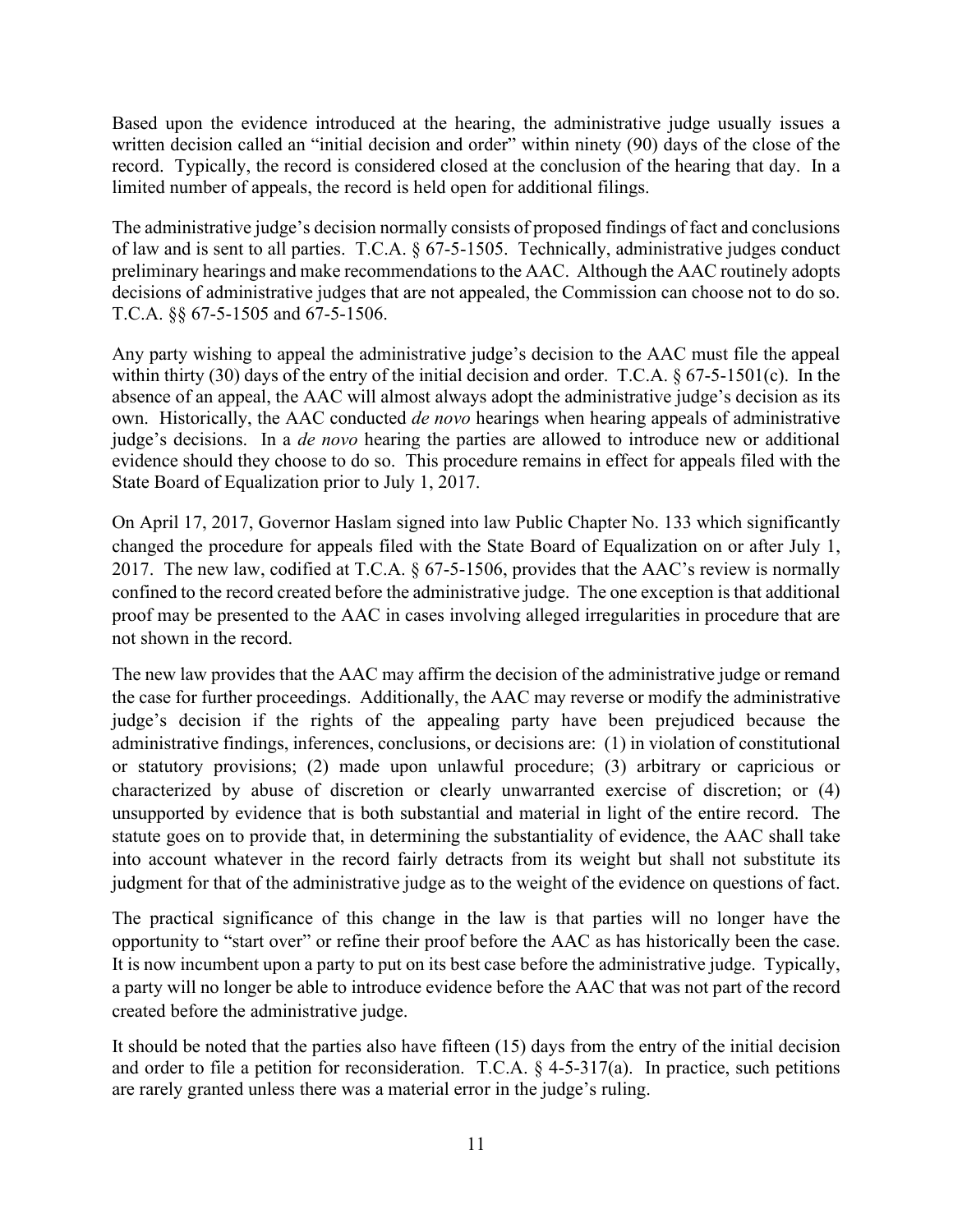**PRACTICE TIP:** Pursuant to T.C.A. § 67-5-1412(c), a taxpayer or owner has the right to withdraw any appeal before a decision has been entered on the primary issue of the complaint and appeal. What if the assessor believes the current appraised value is less than market value and should be increased? The assessor can always argue for a higher value, but if the taxpayer withdraws the appeal the matter is effectively concluded. However, the assessor can avoid this situation by filing a counterclaim in accordance with SBOE Rule 0600-01-.10(1). Basically, the assessor must file a written document with the SBOE or administrative judge no later than thirty (30) days prior to the date of the scheduled hearing stating that the assessor is seeking to have the appraised value increased. A copy of the notice filed with the SBOE must also be sent to all other parties to the appeal.

Although there is no required format for such a document, it should at a minimum set forth the assessor's contention of value and a brief summary of the basis for the contention of value. The significance of a counterclaim is that the withdrawal of the taxpayer's appeal does not extinguish the assessor's counterclaim. In other words, even if the taxpayer withdraws its appeal, the administrative judge (or AAC) will proceed with the assessor's counterclaim. One exception to the foregoing can occur if the taxpayer's appeal is dismissed for lack of jurisdiction. In that event, it has been held that the assessor's counterclaim must be dismissed even if timely filed. *See*  **[Meadows Jeffrey](https://comptroller.tn.gov/content/dam/cot/administration/documents/o-g-c/Meadows-Jeffrey.pdf)** (AJ, Henderson County, Tax Years 2016 - 2018, Initial Decision and Order, February 20, 2020). The administrative judge's decision has been appealed to the AAC. Just as the taxpayer has the burden of proof when initiating an appeal, the assessor has the burden of proof when proceeding as the counterclaimant. *See* **[The Villas of Savannah LP](https://comptroller.tn.gov/content/dam/cot/administration/documents/o-g-c/The-Villas-of-Savannah.pdf)** (Hardin County, Tax Years 2016 – 2018, Initial Decision and Order, February 20, 2020) at 2 wherein the administrative judge noted that pursuant to SBOE Rule 0600-1-.11(1) "[t]o the extent either party seeks to change the current assessment . . . that party has the burden of proof. . ." The administrative judge's decision has been appealed to the AAC.

Failure to provide the full 30 days' notice can result in the requested increase in value being denied. *See* **Chloe [Lane LP](https://comptroller.tn.gov/content/dam/cot/administration/documents/o-g-c/Chloe-Lane-LP-Tax-Year-2020.pdf)** (AJ, Hamblen County, Tax Year 2020, Initial Decision and Order, August 16, 2021) at 6-8.

The procedure for hearings before the AAC is governed by SBOE Rule 0600-01-.13. Normally, parties receive at least thirty (30) days' notice prior to the scheduled hearing. The procedure followed by the AAC is similar to that used by the administrative judge except for seeming somewhat more formal. For example, the panel will consist of anywhere from three to six members. T.C.A. § 67-5-1502(a). Additionally, SBOE Rule 0600-01-.13(3) provides that in hearings before the AAC, various documents to be presented at the hearing such as briefs, documents, and exhibits, must be exchanged by the parties at least twenty-one days prior to the hearing. This rule does not apply to the extent it might conflict with the terms of a discovery order, pre-hearing conference order, or notice of hearing. The foregoing rule only applies to AAC hearings. Hearings before administrative judges are addressed in SBOE Rule 0600-01-.11 which does not have a similar provision. Of course, the administrative judge may have addressed the exchange of information in his or her discovery order, pre-hearing conference order, notice of hearing, etc.

SBOE Rule 0600-01-.13(4) provides that a record of any hearing of any appeal before the AAC will be made by digital recording. Additionally, the rule provides that any party may, at its own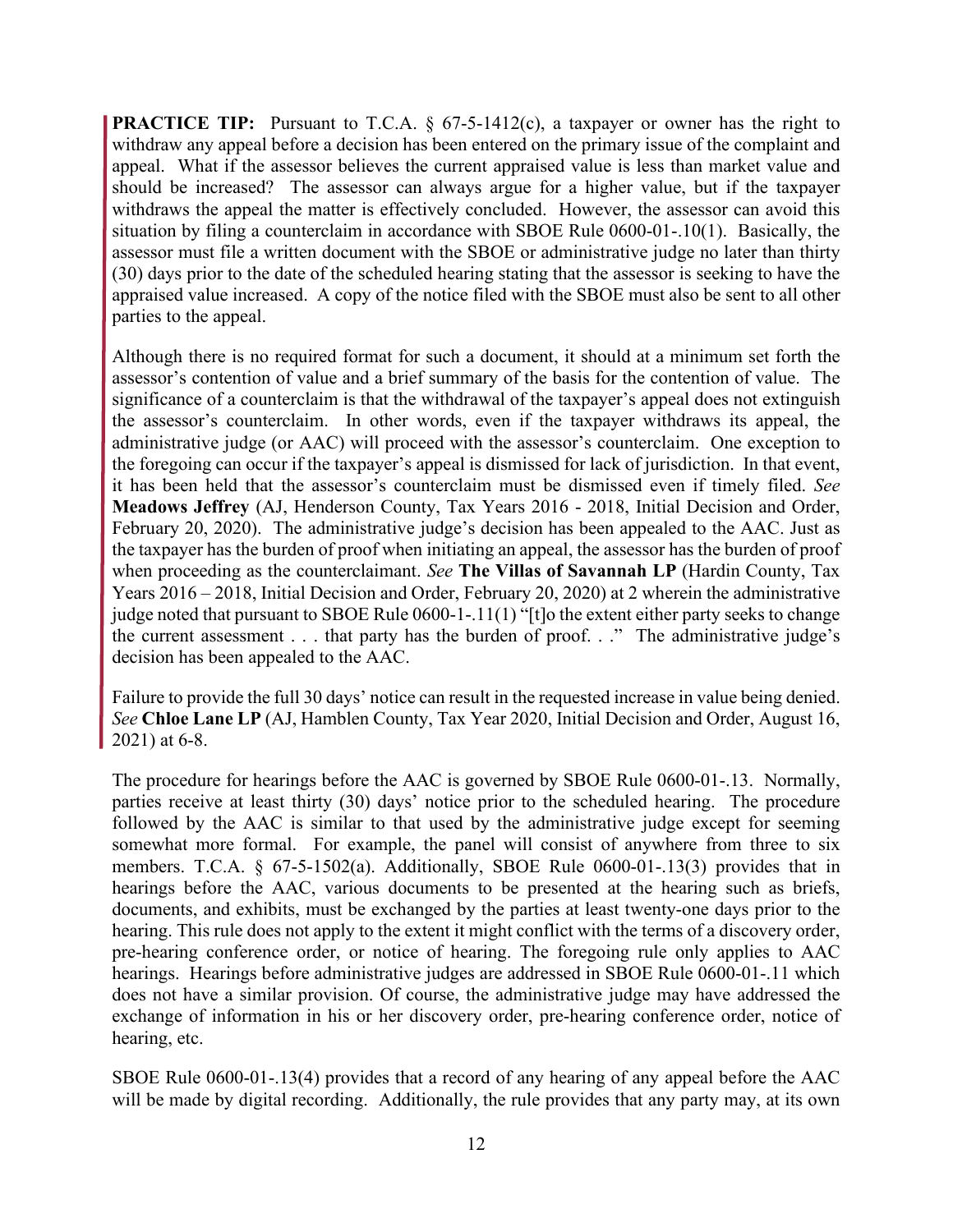expense, procure a court reporter to record the oral proceedings or transcribe the digital recording. For *de novo* appeals filed before July 1, 2017, the SBOE may still provide a court reporter. It is suggested that assessors contact the SBOE for additional information in such circumstances.

Like the administrative judge, the AAC usually issues a decision setting forth its findings within ninety (90) days of the close of the record. The AAC's decision is referred to as a "final decision and order." Parties have fifteen (15) days from the entry of the final decision and order to either appeal to the full SBOE or request reconsideration by the AAC. Although appeals from the administrative judge to the AAC are appeals as of right, appeals to the full SBOE are discretionary. The SBOE rarely exercises its right of review unless the AAC decision at issue involves a major policy matter or the like. Should the SBOE decline to review the AAC's ruling, it becomes final unless a party seeks judicial review. T.C.A.  $\S$  67-5-1502(k). It should also be noted that even if no party asks the full SBOE to review a ruling of the AAC, the SBOE may do so in its sole discretion within forty-five (45) days of any final action taken by the AAC. T.C.A. § 67-5-  $1502(j)(1)$ .

It is not mandatory that a party ask the full SBOE to review a final ruling of the AAC before seeking judicial review. A party may forego that possible remedy and simply seek judicial review in accordance with T.C.A.  $\S$  67-5-1511. In other words, a party will have exhausted its administrative remedies regardless of whether it asks the full SBOE to review a final ruling of the AAC.

If the final action of the SBOE results in a determination that the taxpayer paid excess taxes, the city and county collecting officials must refund to the taxpayer any overpayment, plus interest at two points below the composite prime rate (as published by the Federal Reserve Board and posted on the SBOE's website) calculated from the date such taxes would have normally become delinquent. If the final action of the SBOE results in a determination that the taxpayer paid inadequate taxes, the taxpayer must pay the taxes owing plus interest. Interest is calculated the same for both underpayments and overpayments. Delinquent penalty and interest begin to accrue thirty (30) days after issuance of the final assessment certificate and until the tax is paid. In the case of a deferred refund, beginning sixty (60) days after the SBOE issues the final assessment certificate, the interest rate increases two (2) points until the refund is finally paid. *See* T.C.A. § 67-5-1512(d)(2).

## **E. Appealing a decision of the SBOE to court**

The action of the SBOE is subject to judicial review in the chancery court in the county where the disputed assessment was made or in the Chancery Court of Davidson, Washington, Knox, Hamilton, Madison or Shelby Counties, whichever county is closest in mileage to the situs of the property. If the property is located in Knox, Hamilton or Shelby Counties, the petition for review may also be filed in Davidson County. The petition for review must be filed within sixty (60) days after entry of the SBOE's final order. The judicial review consists of a new hearing in the chancery court based upon the administrative record and any additional or supplemental evidence which either party wishes to introduce. In other words, the parties can introduce additional evidence and testimony before the court rather than having the court's decision based solely on the record developed before the SBOE. The filing of a petition for judicial review does not stay enforcement of the SBOE's decision. *See* T.C.A. §§ 67-5-1511 and 4-5-322. *See also* **[Richardson v.](https://comptroller.tn.gov/content/dam/cot/administration/documents/o-g-c/Richardson-v-Tennessee-AAC-CA-1991.pdf)**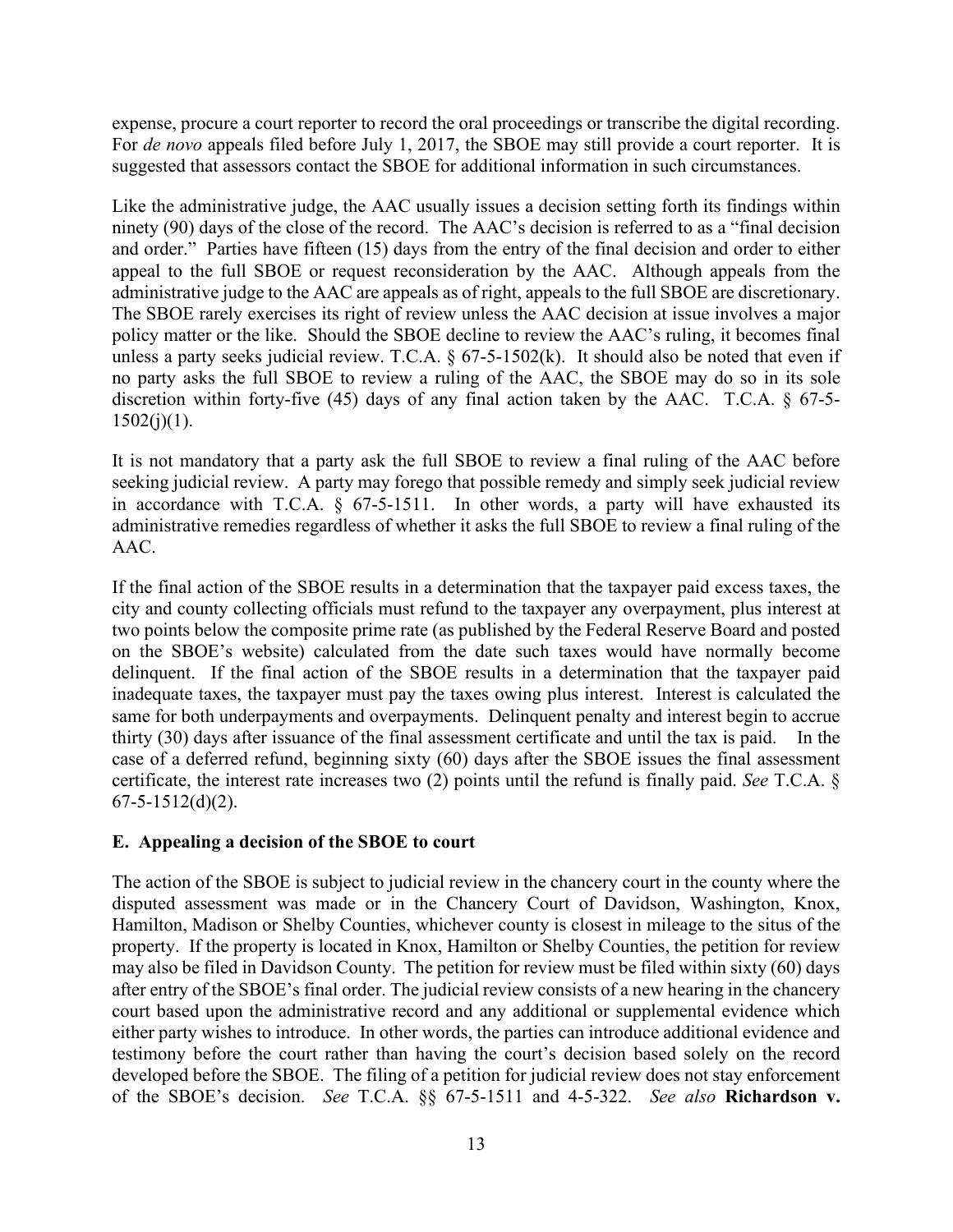**[Tennessee Assessment Appeals Commission,](https://comptroller.tn.gov/content/dam/cot/administration/documents/o-g-c/Richardson-v-Tennessee-AAC-CA-1991.pdf)** 828 S.W.2d 403 (Tenn. Ct. App. 1991); and **[Williamson County v. SBOE,](https://comptroller.tn.gov/content/dam/cot/administration/documents/o-g-c/Williamson-Co-v-SBOE-et-al-Williamson-Chancery-2021.pdf) et al,** No. 47743 (Williamson Chancery, August 18, 2021, at 5-6).

## **F. Rulings of the SBOE**

Since 2006, the SBOE has been publishing online substantive decisions issued by administrative judges, the AAC, the full SBOE, and chancery courts. A direct link to that section of the SBOE website is:

> [https://comptroller.tn.gov/boards/state-board-of-equalization/sboe](https://comptroller.tn.gov/boards/state-board-of-equalization/sboe-services/judges-decisions.html)[services/judges-decisions.html](https://comptroller.tn.gov/boards/state-board-of-equalization/sboe-services/judges-decisions.html)

In addition, older decisions of possible interest are available by utilizing the "keyword searching" feature.

## **SECTION III – DISCOVERY**

Once an appeal has been filed with the SBOE, the parties are entitled to engage in "discovery" which is the process of exchanging information about the evidence and witnesses they will present at the hearing. Discovery assists the parties in both pursuing settlement negotiations and preparing their cases for hearing. Discovery allows the parties to learn before the hearing what evidence the other party might present. The process is designed to prevent "trial by ambush." That occurs when one party does not learn of the other side's evidence or witnesses until the hearing and therefore lacks adequate time to prepare. The discovery process is governed by SBOE Rule 0600- 01-.11(4); the Tennessee Rules of Civil Procedure; and Rule 1360-04-01.11 of the Uniform Rules.

Suppose, for instance, a taxpayer appeals an apartment complex and maintains the income approach supports a reduction in value. The assessor will typically want certain information before deciding whether to settle the appeal or go to hearing. For example, the assessor will presumably want copies of any recent appraisal reports, a list of potential witnesses, and a summary of the components of the taxpayer's income approach.

Discovery allows the parties a variety of ways to obtain the information both informally and formally. An informal means of obtaining the desired information is to simply call the taxpayer and tell them what you are seeking. Examples of formal discovery include interrogatories, depositions, requests for admission, and requests for production. Sample discovery requests for individuals, attorneys and agents are included in Appendix A and Appendix B respectively.

Seemingly, interrogatories constitute the most common type of formal discovery utilized in hearings before the SBOE. These are essentially written questions that the other party must respond to in writing within thirty (30) days after being served. The answers to the questions must be signed under oath by the person answering them.

Requests for production are utilized to obtain documents (such as appraisal reports) and can include electronic as well as paper versions. Requests for admission are written statements that a party asks the other party either to admit or deny. This procedure is generally used to get the other party to stipulate to a basic set of facts or admit that a document is genuine. Depositions are basically in-person examinations wherein one party asks questions the other side must answer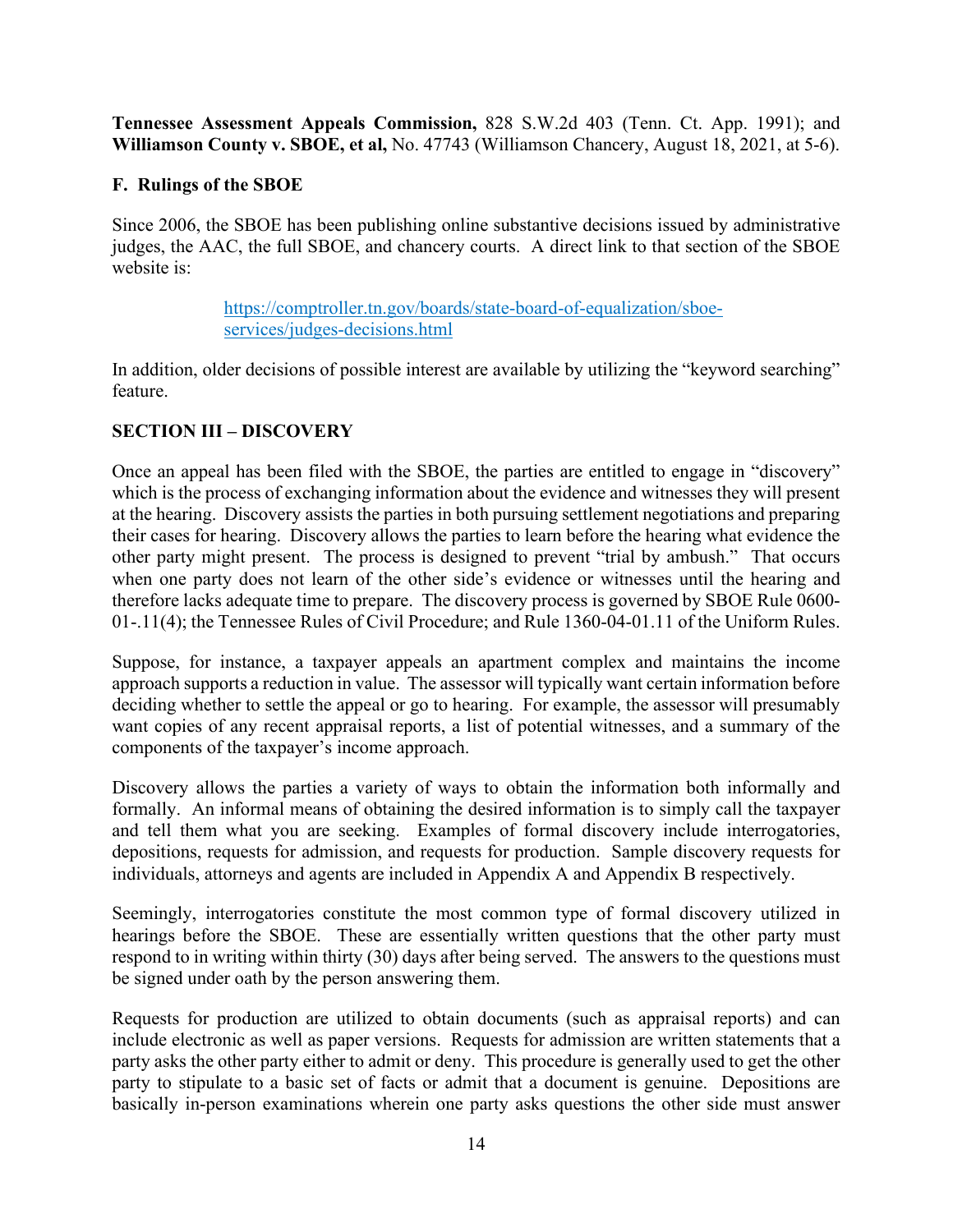under oath. In most cases, there is no need to file copies of discovery materials with either the SBOE or Administrative Procedures Division. See Rule 1360-04-01.11(5) of the Uniform Rules. In fact, administrative judges have been known to chastise the parties for unnecessarily filing copies of routine discovery requests due to the problem of processing and storing the documents.

Usually, the administrative judge and AAC have no involvement in discovery unless a problem arises, and a party asks the judge or AAC to resolve the impasse. In most cases, the administrative judge becomes involved when one of the parties is not responding to discovery requests. Typically, the party seeking the information will file a "Motion to Compel" which is essentially a written request asking the administrative judge to order the other party to supply the requested information.

On occasion, an assessor seeks to inspect the property under appeal and is denied access. In such instances, the situation is often resolved by the administrative judge or AAC issuing an order directing the taxpayer to allow the inspection. *See, e.g.,* **[James T. & Carol A. Moran](https://comptroller.tn.gov/content/dam/cot/administration/documents/o-g-c/James-T-and-Carol-A-Moran.pdf)** (AAC, Dickson County, Tax Year 2001, Order Permitting Inspection of Property, March 25, 2003). *See also* T.C.A. § 67-5-303(e), which provides in pertinent part that "[t]he assessor and agents or employees of the assessor have the authority to go upon land in order to obtain information for the assessment of property." The statute also provides that ". . . the assessor may petition the circuit or chancery court for an order allowing entry at a specified time for purposes of appraising the land and improvements for assessment purposes." The DPA has similar powers pursuant to T.C.A.  $§ 67-1-202(b).$ 

## **SECTION IV – COMMON PITFALLS TO AVOID**

Unlike hearings before the SBOE, hearings before county boards of equalization are not governed by any set of uniform rules. Although many of the concepts discussed below are equally applicable to hearings at both levels of appeal, certain procedural statutes and rules technically apply only to SBOE hearings. It should be clear from the cited authority and context whether the rule or statute applies only to the SBOE.

## **A. Basis of valuation – appraisals of other properties & property record cards**

T.C.A. § 6-5-601(a) provides that "[t]he value of all property shall be ascertained from the evidence of its sound, intrinsic and immediate value, for purposes of sale between a willing seller and a willing buyer without consideration of speculative values . . ." In other words, market value constitutes the basis of value for property tax purposes. The SBOE has issued countless decisions to the effect that assessors' appraisals of other taxpayers' properties are simply irrelevant to the issue of fair market value. *See, e.g.,* **[Delano J. and Valerie Woods Carroll](https://comptroller.tn.gov/content/dam/cot/administration/documents/o-g-c/Delano-J-and-Valerie-Woods-Carroll.pdf)** (AJ, Washington County, Tax Year 2006, Initial Decision and Order, November 3, 2006) for a summary of the relevant decisions underlying this concept.

The value set forth on the property record card is entitled to a presumption of correctness. However, once the taxpayer introduces the minimum evidence necessary to establish a *prima facie*  case, the property record card has no probative value insofar as the issue of market value is concerned. *See, e.g.,* the oft-cited ruling of the AAC in **[Devere M. Foxworth](https://comptroller.tn.gov/content/dam/cot/administration/documents/o-g-c/Devere-M-Foxworth.pdf)** (AAC, Polk County,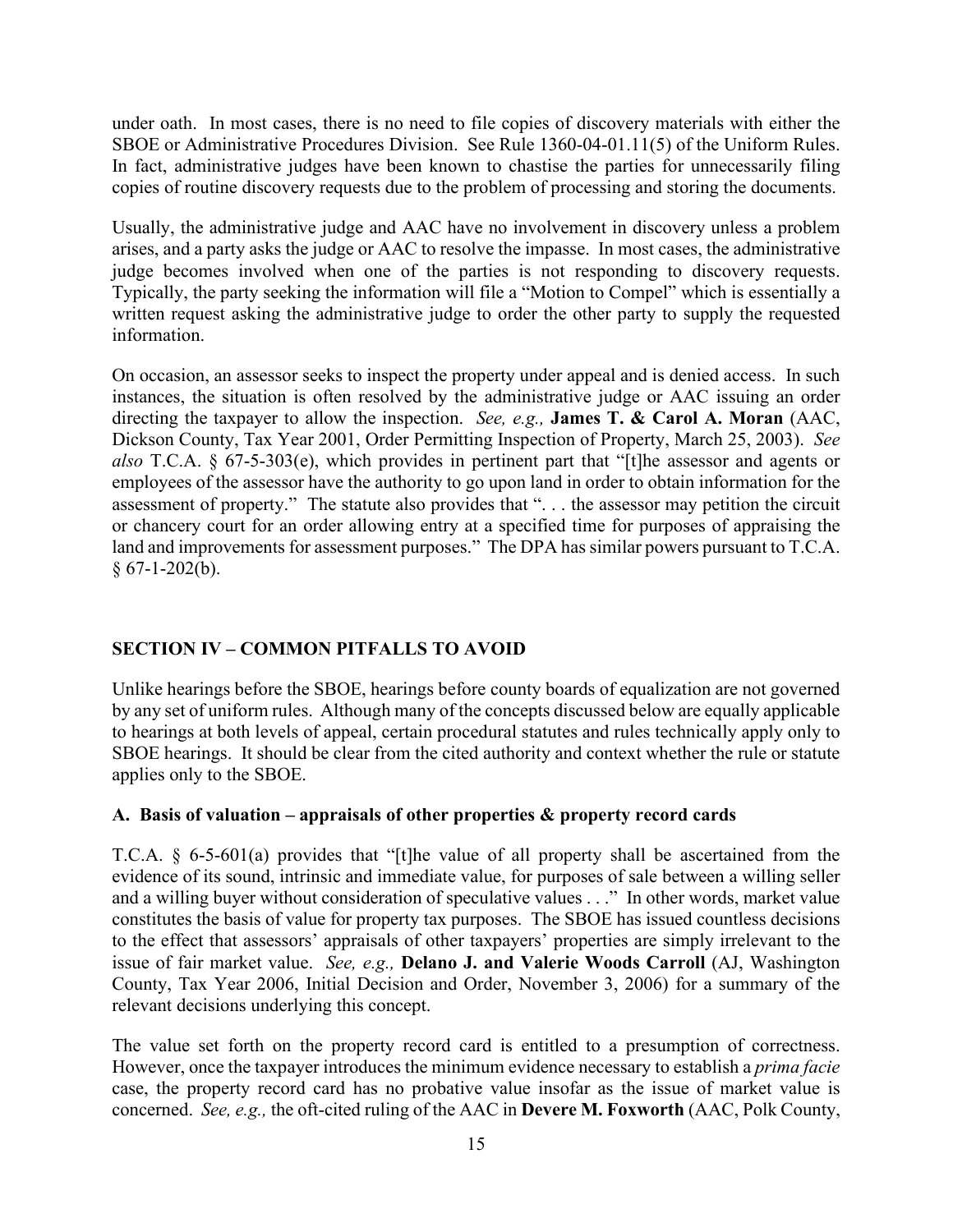Tax Year 2001, Final Decision & Order, March 18, 2003) wherein the AAC ruled in pertinent part as follows:

> The problem with evaluating a property tax assessment on the basis of the pieces of the assessor's record is at least two-fold. First, the pieces may not compare one to another, i.e., the value attributed by the CAAS system to a typical component may not represent the true contribution of the component as represented in the subject property. Second, the pieces are part of a whole that is merely a computergenerated approximation of the legal standard of fair market value. The result for a particular property in the assessor's system may or may not yield fair market value. The appeal process therefore looks to more traditional methods of individual property valuation in order to be sure the legal standard has been met.

Final Decision and Order at 1.

## **B. Assessment date**

January 1 of the tax year constitutes the relevant assessment date. T.C.A.  $\S 67-5-504(a)$ . Thus, events occurring after the assessment date are technically irrelevant. This includes appraisal reports which value property after the assessment date. Typically, administrative judge rulings to this effect cite the decision of the AAC in **[Acme Boot Co. & Ashland City Industrial Corp.](https://comptroller.tn.gov/content/dam/cot/administration/documents/o-g-c/Acme-Boot-Co-and-Ashland-City-Industrial-Corp.pdf)**  (AAC, Cheatham County, Tax Year 1989, Final Decision & Order, August 7, 1990). However, this is not an ironclad rule. The AAC has also issued several decisions allowing post-assessment date events into evidence to confirm a trend or what could have reasonably been assumed on the assessment date. *See* **[Edgar E. Ward III](https://comptroller.tn.gov/content/dam/cot/administration/documents/o-g-c/Edgar-E-Ward-III.pdf)** (AJ, Wilson County, Tax Year 2014, Initial Decision & Order, January 8, 2015) at 4 wherein the administrative judge cites several AAC rulings to that effect. *See also* **[Brownsville Elderly Housing LP](https://comptroller.tn.gov/content/dam/cot/administration/documents/o-g-c/Brownsville-Elderly-Housing-LP.pdf)** (AJ, Haywood County, Tax Year 2017, Initial Decision and Order, February 20, 2020) wherein the AJ ruled in the Assessor's favor stating at page 4 that:

> The appellant based [its] contention of value on a settlement from a different tax year. It is axiomatic that each tax year stands on its own, and settlements from other years are certainly not binding in this matter.

The administrative judge's decision has been appealed to the AAC.

**PRACTICE TIP:** Many times, issues concerning the relevancy of a post-assessment date appraisal can be cured by having the appraiser (through testimony or by affidavit) indicate which, if any, conclusions would have been different had the appraisal been made as of January 1 of the tax year. For example, the appraiser might have valued the property as of February 15 but utilized sales predating January 1. Assuming market conditions were the same on January 1 and February 15, it stands to reason that the appraiser would have reached the same conclusion of value had he or she appraised the property as of January 1 rather than February 15. On the other hand, if the market had changed after January 1, it stands to reason that the appraiser would have reached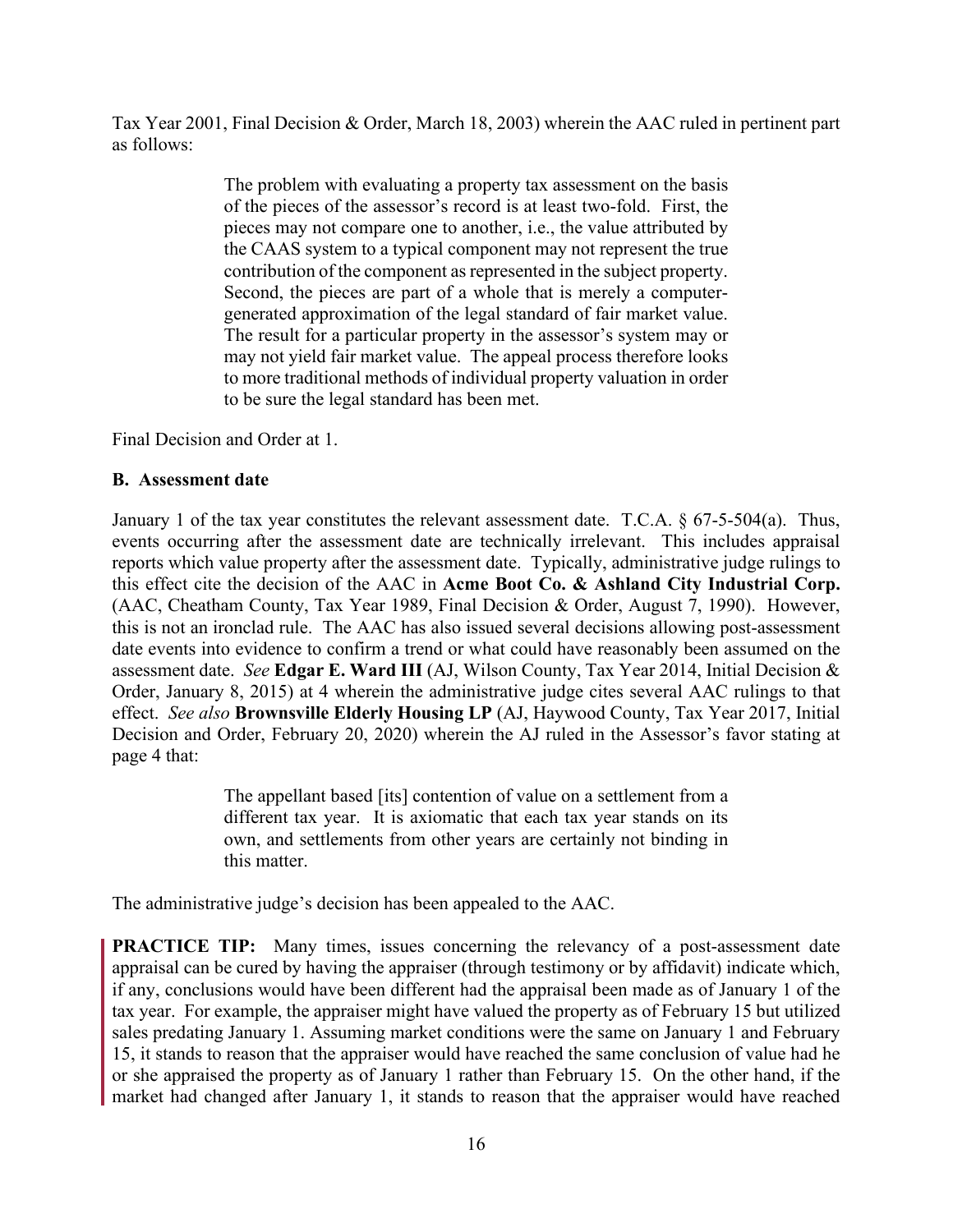different conclusions of value on January 1 and February 15. In such a case, the appraiser would presumably have to update his or her report to account for whatever factor caused the market to change. *See, e.g.,* **[Robert Daniel and Mary Lou Booth](https://comptroller.tn.gov/content/dam/cot/administration/documents/o-g-c/Robert-Daniel-and-Mary-Lou-Booth.pdf)** (AJ, Fayette County, Tax Year 2009, Initial Decision and Order, September 17, 2009) wherein the administrative judge declined to give the taxpayer's post-assessment date appraisal report any weight, reasoning in relevant part at page 3 that ". . . the appraisal was made as of May 21, 2009, whereas January 1, 2009, constitutes the relevant assessment date. Given the declining real estate market, it cannot be assumed the appraiser would have reached the same conclusions of value on both dates."

## **C. Standing**

T.C.A. § 67-5-502(a)(1) provides that, except for property assessed by the Comptroller, all property shall be assessed to the person or persons owning or claiming to own the property as of January 1 of the tax year. As discussed above, January 1 constitutes the relevant assessment date. Hence, the owner as of January 1 has standing to appeal a disputed assessment. In addition, T.C.A.  $§ 67-5-1412(a)(1)$  authorizes both the owner and any "taxpayer" aggrieved by any action taken by a local board of equalization to appeal to the SBOE. Subsection (f) of the statute defines the term "taxpayer" as follows:

> ... the owner of the property under appeal or any lessee legally obligated to pay ad valorem taxes for which the property is liable. A lessee obligated to pay some but not all of the taxes for which the property is liable, may appeal the assessment only if the owner consents to the appeal in writing. A property manager, attorney, or other authorized agent may authorize an appeal if the taxpayer has authorized in writing the property manager, attorney, or other authorized agent to do so.

Pursuant to this statutory provision, lessees have standing to bring appeals in certain circumstances.

One question that often arises concerns post-assessment date buyers. *See* **[Barry A. Wilson &](https://comptroller.tn.gov/content/dam/cot/administration/documents/o-g-c/Barry-A-Wilson-and-Michelle-Delfino-Wilson-2.pdf)  [Michelle Delfino-Wilson](https://comptroller.tn.gov/content/dam/cot/administration/documents/o-g-c/Barry-A-Wilson-and-Michelle-Delfino-Wilson-2.pdf)** (SBOE, Davidson County, Tax Year 2000, Order on Review, May 6, 2004), wherein the SBOE affirmed the ruling of the AAC in **[Barry A. Wilson & Michelle](https://comptroller.tn.gov/content/dam/cot/administration/documents/o-g-c/Barry-A-Wilson-and-Michelle-Delfino-Wilson-2.pdf)  [Delfino-Wilson](https://comptroller.tn.gov/content/dam/cot/administration/documents/o-g-c/Barry-A-Wilson-and-Michelle-Delfino-Wilson-2.pdf)** (AAC, Davidson County, Tax Year 2000, Order on Reconsideration, October 3, 2003) that the taxpayers had standing despite purchasing the property after the assessment date. Essentially, the AAC found that the taxpayers were responsible for the payment of the taxes by the time of the county board of equalization hearing. *See also* **[Metropolitan Government of](https://comptroller.tn.gov/content/dam/cot/administration/documents/o-g-c/Metropolitan-Government-of-Nashville-and-Davidson-County-vs-Ragsdale.pdf)  [Nashville and Davidson County v. Ragsdale,](https://comptroller.tn.gov/content/dam/cot/administration/documents/o-g-c/Metropolitan-Government-of-Nashville-and-Davidson-County-vs-Ragsdale.pdf)** No. 04-1811-IV (Davidson Chancery, April 18, 2006) at 3, in which the court affirmed the ruling of the AAC that the post-assessment date buyer established reasonable cause for not appealing to the county board of equalization by virtue of the fact the buyer "... did not receive notice of the reassessment and, consequently, could not have known of the necessity to appeal." Clearly, the AAC and court implicitly assumed that the postassessment buyer had standing to challenge the disputed assessment.

In certain instances, the owner of record as of January 1 of the tax year files an appeal and subsequently sells the property. The SBOE has allowed the buyer to "complete" such appeals if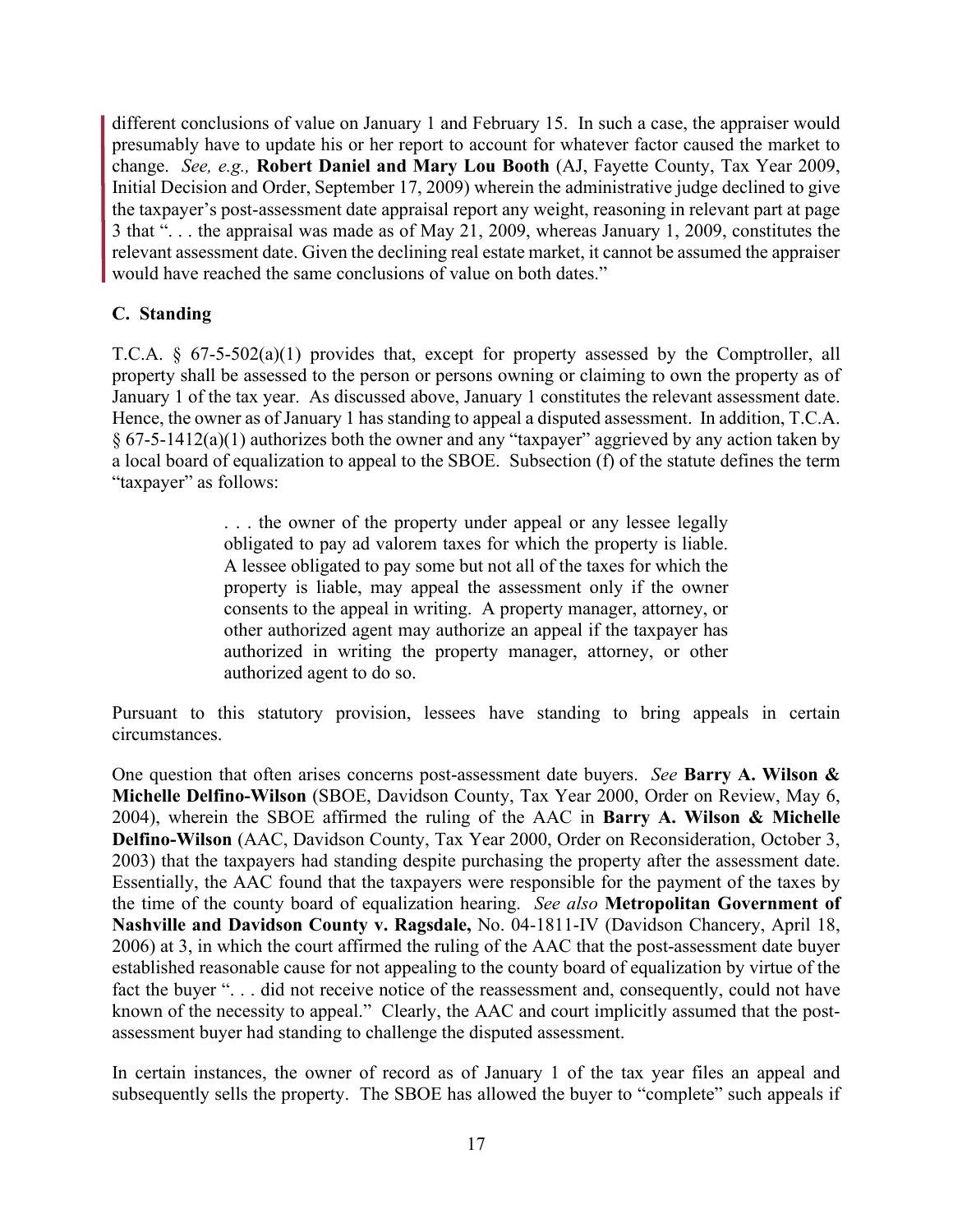that is the desire of the owner of record. Should the owner of record wish to continue with his or her appeal, the buyer would need to file a petition to intervene.

It should be noted that the DPA has the necessary standing to initiate and participate in administrative appeals. *See* **[American Health Care Centers, Inc.](https://comptroller.tn.gov/content/dam/cot/administration/documents/o-g-c/American-Health-Care-Centers-Inc.pdf)** (AJ, Haywood County, Tax Year 1987, Initial Decision and Order Finding Standing and Awarding Expenses, August 18, 1988). The DPA also has an unconditional right to intervene in an appeal and is deemed to have standing as a party. T.C.A.  $\S$  67-1-202(c).

One other situation that occasionally arises concerns appeals filed by a property owner seeking to have the appraised value of another property owner's parcel increased. Such appeals are allowed under T.C.A. § 67-5-1407(a)(1)(C). *See also* **Lorraine Frazier** (AJ, White County, Tax Years 1981-1984, Untitled Order, December 5, 1984); and **[Bobby Joe & Viola H. Adams](https://comptroller.tn.gov/content/dam/cot/administration/documents/o-g-c/Bobby-Joe-and-Viola-H-Adams.pdf)** (AJ, Greene County, Tax Year 1994, Initial Decision and Order, December 6, 1994).

## **D. Jurisdiction**

For purposes of appeals, the SBOE's jurisdiction is primarily governed by T.C.A. § 67-5-1412. The most thorough discussion and analysis of the SBOE's jurisdiction can be found in Op. Tenn. Atty. Gen. 92-62 (October 8, 1992). Essentially, the disputed assessment must first be appealed to the county board of equalization unless a direct appeal to the SBOE exists due to improper notice. Additionally, as discussed in Section II, Part B, T.C.A. § 67-5-1412(b)(2) permits commercial and industrial taxpayers to file direct appeals in certain circumstances. Assuming proper notice was given, appeals to the SBOE must be filed by August 1 or within forty-five (45) days of the issuance of the county board's decision, whichever is later. T.C.A. § 67-5-1412(e).

The most frequently encountered exception to the general rule that a taxpayer must appeal to the county board of equalization and file a timely appeal with the SBOE is the "reasonable cause" provision found in T.C.A. § 67-5-1412(e). In essence, a party can be excused from failing to follow the proper procedures by demonstrating "reasonable cause" for failing to do so. The statute allows the taxpayer until "March 1 of the year subsequent to the year in which the time for appeal to the state board began to run." For example, a properly noticed taxpayer who neglected to appeal to the county board for tax year 2019 has until March 1, 2020, to file such an appeal.

**NOTE:** The reasonable cause provision does not apply to assessors. *See* **[Mirimichi LLC](https://comptroller.tn.gov/content/dam/cot/administration/documents/o-g-c/Mirimichi-LLC.pdf)** (AJ, Shelby County, Tax Year 2014, Order Denying Taxpayer's Motion to Dismiss, October 6, 2015) at 1.

The SBOE has rendered more rulings on this issue than any other topic since its enactment in 1991. The decisions of the administrative judges and AAC typically contain language similar to that used by the AAC in **[Associated Pipeline Contractors, Inc.](https://comptroller.tn.gov/content/dam/cot/administration/documents/o-g-c/Associated-Pipeline-Contractors-Inc.pdf)** (Williamson County, Tax Year 1992, Final Decision and Order, August 11, 1994) at 2-3:

> The deadlines and requirements for appeal are clearly set out in the law, and owners of property are charged with knowledge of them. It was not the intent of the "reasonable cause" provisions to waive these requirements except where failure to meet them is due to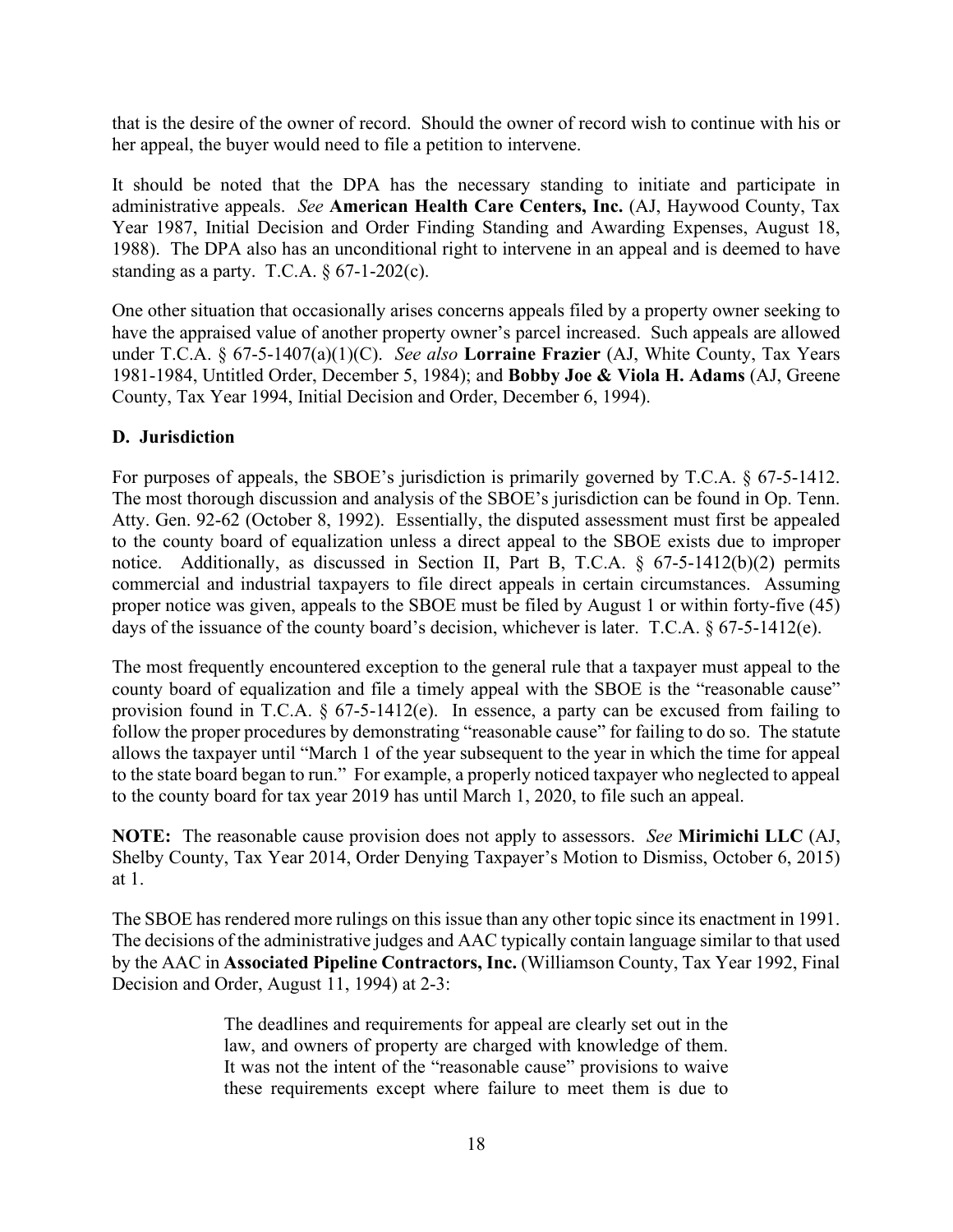illness or other **circumstance beyond the taxpayer's control . . .** [emphasis added].

In the early years, the AAC and administrative judges took a narrow view of what constituted reasonable cause. The rulings routinely cited illness as an example of what constituted a circumstance beyond the taxpayer's control. Over the years, the rulings have demonstrated a more expansive view of the concept.

In the oft-cited case of **[Memphis Mall Holdings, LLC](https://comptroller.tn.gov/content/dam/cot/administration/documents/o-g-c/Memphis-Mall-Holdings-LLC.pdf)** (AAC, Shelby County, Tax Year 2003, Final Decision and Order, December 22, 2004) at 3, the AAC ruled in pertinent part as follows:

> The administrative judge ruled that the reasonable cause statute is to be narrowly construed to include only family emergency, unavoidable conflict, or physical impediment such as disability or illness. However, in *Appeal of Mary M. Headerick and Detlef R. Matt,* the Commission held that the State Board has "broad authority to find reasonable cause for not first appealing to the county board." Order Recognizing Jurisdiction and Remanding the Appeal for a Hearing, p. 5 (Knox Co., Tax Year 1993, Nov. 5, 1996). Further, the Commission has shown great sensitivity in situations where a taxpayer has been misled, whether intentionally or unintentionally, by government officials [case citations omitted].

**PRACTICE TIP:** Typically, when administrative judges docket appeals with obvious jurisdictional issues, they will either set the matter for a hearing limited to jurisdiction or set a hearing on both jurisdiction and value. In the latter event, the issue of jurisdiction is heard as a preliminary matter. The judges often prefer to hear both issues in one proceeding when it appears there is a strong likelihood of the taxpayer establishing reasonable cause. Similarly, the judges do not want to schedule a second hearing if it appears more efficient to have the assessor prepare a case on value even though the appeal might ultimately be dismissed on jurisdictional grounds. When the assessor strongly believes the appeal should be dismissed on jurisdictional grounds, he or she can always request that the hearing be limited to jurisdiction. Another possibility is to request a prehearing conference along with a jurisdictional hearing. By limiting the hearing to jurisdiction or having a prehearing conference and jurisdictional hearing together, the assessor will not have to prepare a presentation that may prove unnecessary. The assessor must balance his or her desire not to prepare a possibly unnecessary presentation with the needs and desires of both the judge and taxpayer. This is especially true in smaller counties with few appeals. The judges are trying to move the appeals through the system and minimize travel and inconvenience for all parties. Realistically, a second hearing will often result in significant delay as the judge may not return to the area for an extended period of time.

## **E. Burden of proof**

Decisions of the SBOE routinely cite **[Big Fork Mining Co. v. Tennessee Water Quality Control](https://comptroller.tn.gov/content/dam/cot/administration/documents/o-g-c/Big-Fork-Mining-Co-v-TN-Water-Quality-Control-Board-C-A-1981.pdf)  Board,** 620 S.W.2d 515 (Tenn. Ct. App. 1981) and/or SBOE Rule 0600-01-.11(1) for the proposition that the burden of proof is on the party appealing to the SBOE. Having the burden of proof essentially means that the appealing party must introduce the minimum evidence necessary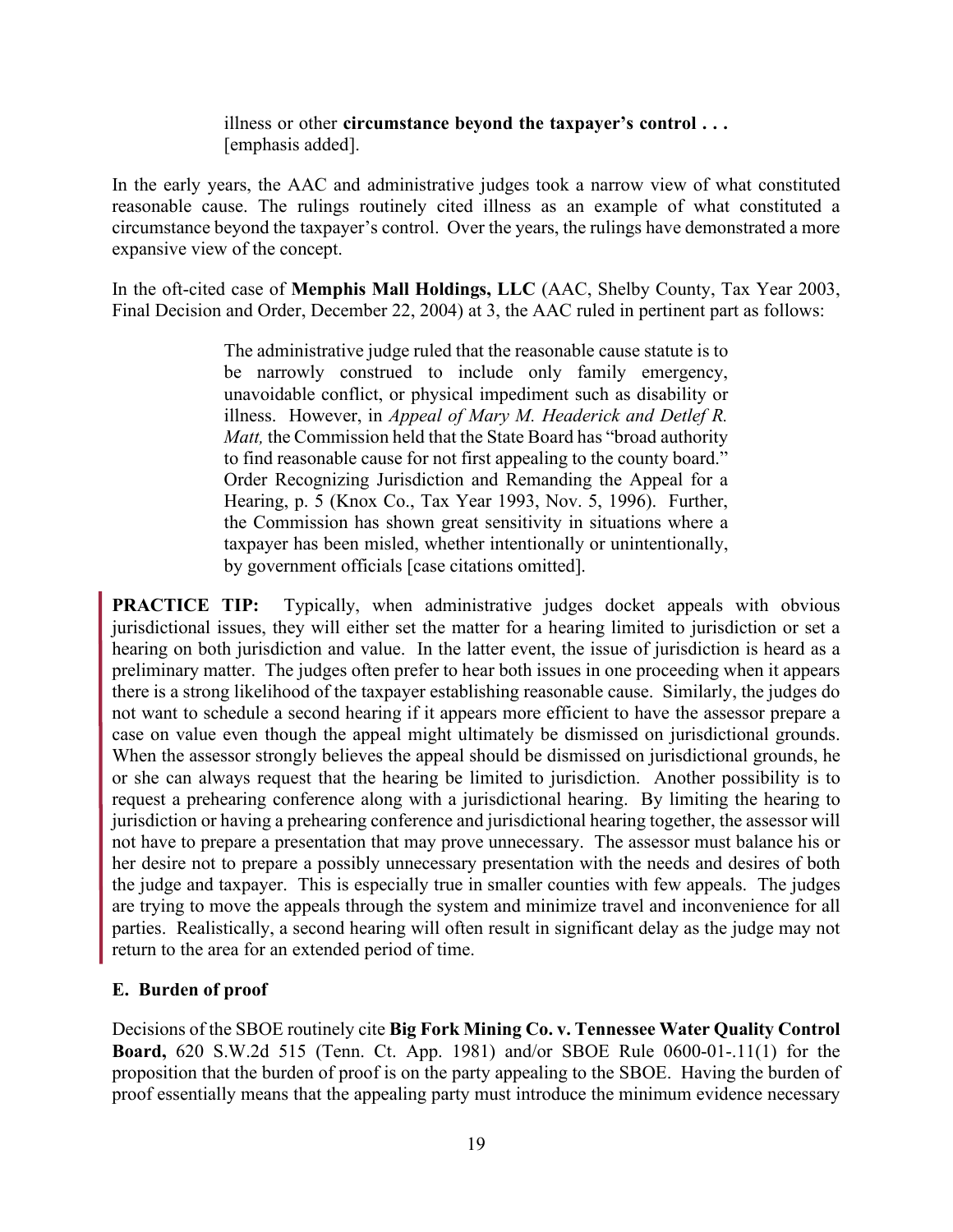to overcome the presumption of correctness which attaches to the ruling or action precipitating the appeal. For example, if a taxpayer appeals the valuation of his or her home, relevant proof such as comparable sales must be offered into evidence in order to carry the burden of proof. Lawyers refer to this as establishing a *prima facie* case. If the taxpayer offers proof pertaining to irrelevant matters such as the tax rate, the taxpayer will not have carried the burden of proof and the current value is presumed correct even if the assessor offers no evidence. *See, e.g.,* **[Mac A. & Judy S.](https://comptroller.tn.gov/content/dam/cot/administration/documents/o-g-c/Mac-A-and-Judy-S-Keith.pdf)  Keith** (AAC, Washington County, Tax Years 2014-2015, Final Decision and Order, November 25, 2015) wherein the AAC concluded with respect to one of the parcels under appeal at page 2 that "[w]ithout relevant evidence, this Commission could find no basis to rule in favor of the taxpayer." Similarly, in **[Delano Carroll](https://comptroller.tn.gov/content/dam/cot/administration/documents/o-g-c/Delano-J-and-Valerie-Woods-Carroll.pdf)** (AJ, Washington County, Tax Year 2014, Initial Decision and Order, September 17, 2015) it was noted at page 3 that "[n]ormally, when the appealing party fails to carry the burden of proof the administrative judge simply affirms the ruling of the county board of equalization based upon a presumption of correctness." On the other hand, if the taxpayer introduces relevant proof such as comparable sales, the assessor will have to offer evidence to rebut the taxpayer's *prima facie* case. *See, e.g.,* **[Edward Blount](https://comptroller.tn.gov/content/dam/cot/administration/documents/o-g-c/Edward-Blount.pdf)** (AJ, Wilson County, Tax Year 2015, Initial Decision and Order, January 15, 2016).

Two rulings which expressly address the minimum evidence the appealing party must introduce to establish a *prima facie* case are **[Wells Real Estate Fund I](https://comptroller.tn.gov/content/dam/cot/administration/documents/o-g-c/Wells-Real-Estate-Fund-I.pdf)** (AJ, Knox County, Tax Year 2005, Initial Decision and Order, February 21, 2006); and **[Sherwood Apartments, et al.](https://comptroller.tn.gov/content/dam/cot/administration/documents/o-g-c/Sherwood-Apartments-et-al.pdf)** (AJ, Madison County, Tax Year 2005, Initial Decision and Order, January 26, 2006).

**PRACTICE TIP:** In the vast majority of cases, the burden of proof will be on the taxpayer since most appeals are brought by taxpayers rather than assessors. Should the assessor believe the taxpayer failed to carry the burden of proof, the assessor can move for what is commonly referred to as a Motion for Directed Verdict/Involuntary Dismissal. Realistically, the administrative judges and AAC will be reluctant to grant such motions in small appeals involving individuals. On the other hand, such motions are occasionally granted in appeals involving registered agents and lawyers when the proof is simply deficient. *See, e.g.,* **[Olympia Construction Inc.](https://comptroller.tn.gov/content/dam/cot/administration/documents/o-g-c/Olympia-Construction.pdf)** (AJ, Hardin County, Tax Years 2016 – 2018, Initial Decision and Order, February 20, 2020) [presently pending before the AAC]; **[William M. Welch, et al.](https://comptroller.tn.gov/content/dam/cot/administration/documents/o-g-c/William-M-Welch-et-al.pdf)** (AJ, Shelby County, Tax Year 2013, Initial Decision and Order Granting Motion for Directed Verdict, January 8, 2015); and **[Kimberly-Clark](https://comptroller.tn.gov/content/dam/cot/administration/documents/o-g-c/Kimberly-Clark-Corporation-2.pdf)  [Corporation](https://comptroller.tn.gov/content/dam/cot/administration/documents/o-g-c/Kimberly-Clark-Corporation-2.pdf)** (AJ, Loudon County, Tax Years 2011-2013, Initial Decision and Order, December 2, 2013). Given that the judges and AAC often use modifications to the assessor's proof to justify reductions in value, a Motion for Directed Verdict/Involuntary Dismissal can eliminate that risk. Of course, the judge or AAC might simply deny the motion or take it under advisement. In that case, the assessor must decide whether or not to offer any evidence.

## **F. Hearsay and affidavits**

T.C.A. § 4-5-313(1) specifically authorizes the introduction of hearsay evidence when necessary. Both the administrative judges and AAC tend to allow virtually any proof into the record (other than affidavits) and focus on the weight it should receive rather than its admissibility. For example, appraisal reports are almost always allowed into evidence whether or not the appraiser who prepared the report is present. *See, e.g.,* **[Terri Wayne and Sheri Bracey](https://comptroller.tn.gov/content/dam/cot/administration/documents/o-g-c/Terri-Wayne-and-Sheri-Bracey.pdf)** (AJ, Davidson County, Tax Year 2004, Initial Decision and Order, April 27, 2005). However, the reports are typically accorded little, if any, weight if the other side offers legitimate questions about the report and the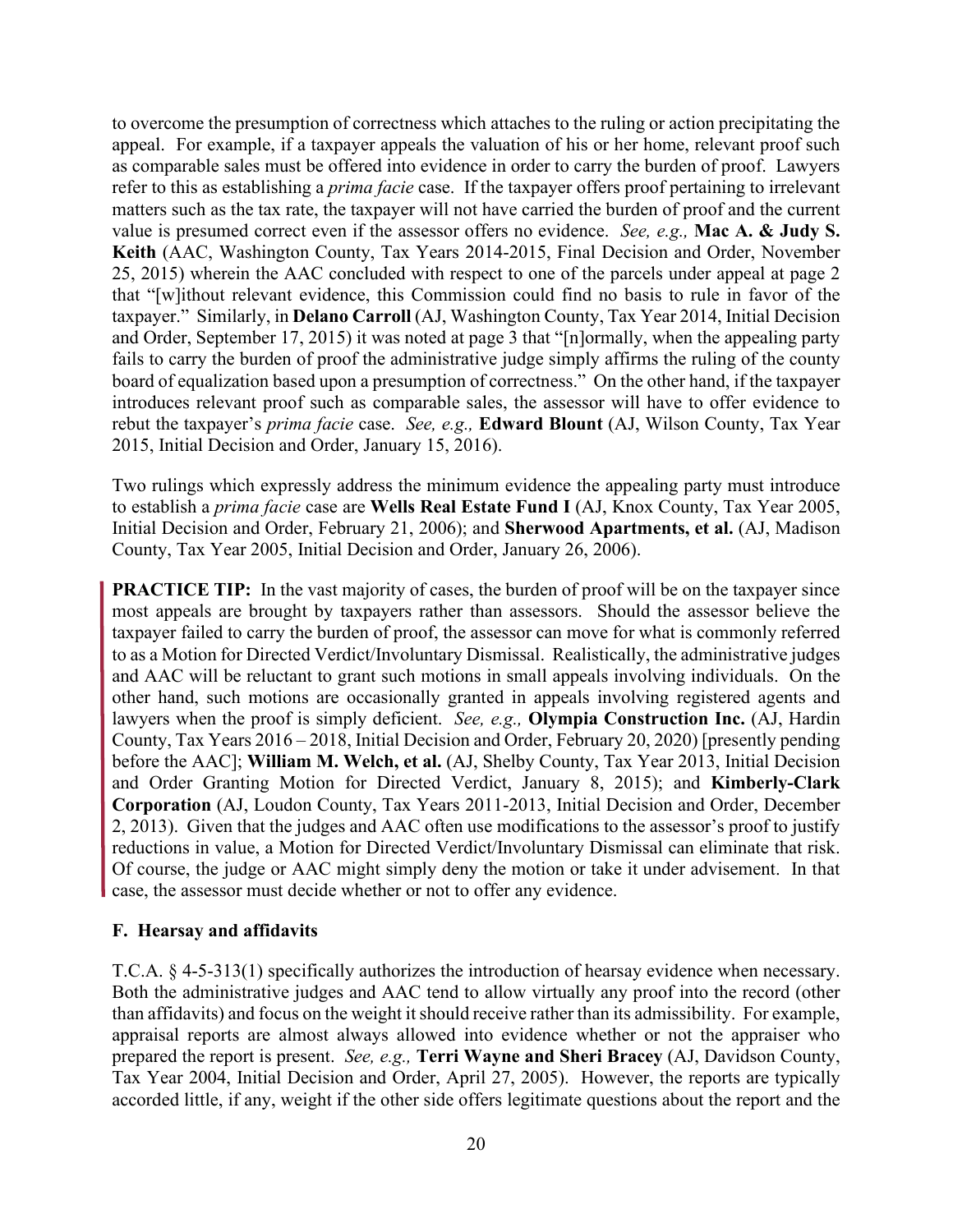appraiser is not present to respond. *See generally* the oft-cited ruling of the AAC in **[TRW Koyo](https://comptroller.tn.gov/content/dam/cot/administration/documents/o-g-c/TRW-Koyo.pdf)**  (AAC, Monroe County, Tax Years 1992-1994, Final Decision and Order, January 13, 1995).

The introduction of affidavits can be more problematic. T.C.A. § 4-5-313(2) requires that any party proposing to introduce an affidavit into evidence provide the other party with a copy at least ten (10) days prior to the hearing. The other party then has seven (7) days to request an opportunity to cross-examine the affiant. The statute specifically provides that the affidavit shall not be admitted into evidence if an opportunity to cross-examine the affiant is not afforded. However, subdivision (3) states that "[t]he officer assigned to conduct the hearing may admit affidavits not submitted in accordance with this section where necessary to prevent injustice[.]"

## **G. Expertise and credibility of witnesses**

It cannot be stressed strongly enough that a witness must be credible if his or her testimony is to receive any weight. Indeed, in many cases the expertise and credibility (or lack thereof) of a particular witness will dictate the outcome of the appeal. *See, e.g.,* **[Adair Manor No. 2, et al.](https://comptroller.tn.gov/content/dam/cot/administration/documents/o-g-c/Adair-Manor-No-2-et-al.pdf)** (AJ, Knox County, Tax Year 1994, Initial Decision and Order, May 5, 1995); **[Biller-Walker](https://comptroller.tn.gov/content/dam/cot/administration/documents/o-g-c/Biller-Walker-Associates-num3.pdf)  [Associates #3](https://comptroller.tn.gov/content/dam/cot/administration/documents/o-g-c/Biller-Walker-Associates-num3.pdf)** (AJ, Shelby County, Tax Year 1995, Initial Decision and Order, August 18, 1997); and **[The Industrial Board of Rutherford County](https://comptroller.tn.gov/content/dam/cot/administration/documents/o-g-c/The-Industrial-Board-of-Rutherford-County.pdf)** (AJ, Rutherford County, Tax Years 2010 and 2011, Initial Decision and Order, June 22, 2012).

**NOTE:** In **[Wayne Hurst](https://comptroller.tn.gov/content/dam/cot/administration/documents/o-g-c/Wayne-Hurst.pdf)** (AAC, Union County, Tax Year 1990, Final Decision and Order, November 19, 1991), the AAC stated at page 2 of its ruling that "[i]t is usually acceptable for an owner of [unimproved] land to express an opinion of its value whether or not he is qualified as an appraiser . . ." Presumably, the property owner must substantiate his or her opinion like any expert by referencing comparable sales or the like.

It should also be kept in mind that the SBOE is often aware of facts that the parties may not realize. For example, in **[T & W Enterprises, Inc.](https://comptroller.tn.gov/content/dam/cot/administration/documents/o-g-c/TandW-Enterprises-Inc.pdf)** (AJ, Bedford County, Tax Year 1995, Initial Decision and Order Dismissing Appeal, October 16, 1995), the taxpayer was unaware of the fact that at that time the SBOE kept records of when appeal forms were requested and sent. Similarly, the administrative judge and/or AAC may be familiar with a comparable sale, or even the subject property, from another appeal.

**PRACTICE TIP:** In many commercial appeals, the taxpayer utilizes the services of a registered agent who is often compensated via a contingent fee arrangement. As the administrative judge explained in **[Nashville Park Limited Partnership, et al.](https://comptroller.tn.gov/content/dam/cot/administration/documents/o-g-c/Nashville-Park-Limited-Partnership-et-al.pdf)** (Davidson County, Tax Year 2007, Initial Decision and Order Granting Assessor's Motion for Directed Verdict, April 29, 2008) at page 2, ". . . although contingent fee arrangements do not per se require rejection of an agent's analysis, such an arrangement adversely impacts the agent's credibility." Thus, the assessor may want to use discovery (discussed in Section III) to determine the representative's fee arrangement. In the event the agent does have a contingent fee arrangement, it is certainly appropriate to raise the issue on cross-examination. *See* **[Regions Bank](https://comptroller.tn.gov/content/dam/cot/administration/documents/o-g-c/Regions-Bank.pdf)** (AJ, Haywood County, Tax Year 2010, Order, March 30, 2012), wherein the administrative judge addressed this issue in the context of a discovery dispute at page 2 of the Order as follows: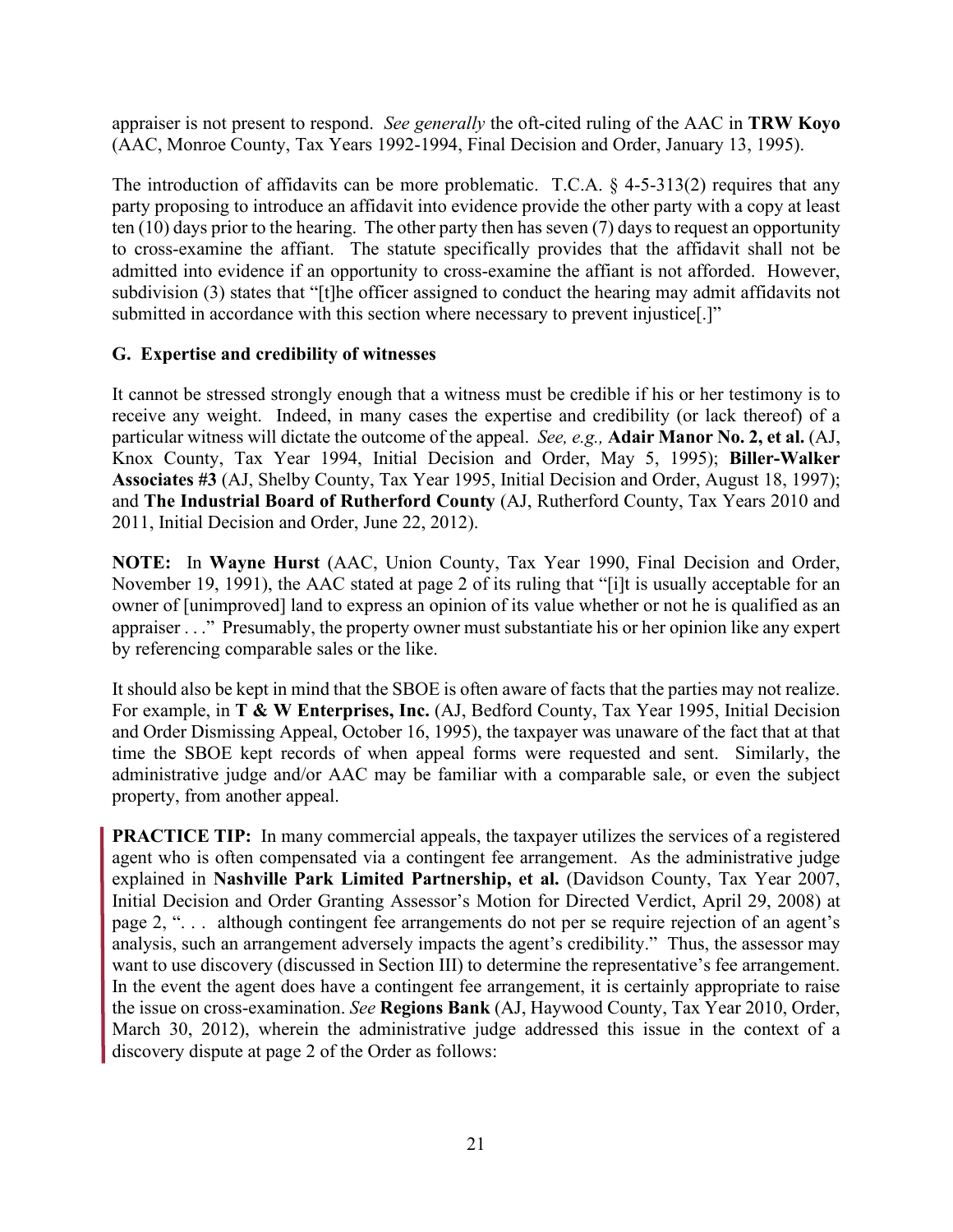Obviously, the nature of the payment structure between the appellant and the agent might have some bearing on the credibility of the agent. Thus, while the contract need not be produced, the agent is obliged to answer any questions related to the fee structures (i.e., straight fee vs. contingency contract).

SBOE Rule 0600-01-.07 was amended in 2018 to address this issue and provides in pertinent part as follows:

> (5) All witnesses who testify shall disclose their employment or other financial relationship with either party or a person or entity representing a party in an appeal to the opposing party and the Board, Commission, or administrative judge. All witnesses receiving any compensation from either party or a person or entity representing a party in an appeal shall be subject to examination or cross-examination regarding such employment and the issue of possible bias, which may be addressed in a specific finding by the Board, Commission, or administrative judge.

This rule essentially requires witnesses to disclose certain financial arrangements and mandates that the opposing party be allowed to cross-examine witnesses concerning such compensation.

#### **H. Counterclaims and increased assessments**

In certain instances, the assessor can make a good faith argument that the current appraisal of the property under appeal is less than market value. In such cases, the assessor can simply present evidence in support of a higher value. However, as discussed in Section II, Part D, the taxpayer has the right to withdraw its appeal before a decision has been entered unless the assessor has filed a counterclaim. Thus, the assessor must decide whether he or she wants to proceed with a hearing to seek a higher value even though the taxpayer has decided to withdraw its appeal. *See, e.g.,* **[A.H.](https://comptroller.tn.gov/content/dam/cot/administration/documents/o-g-c/AH-Johnson-Co-LP.pdf)  [Johnson Co., LP](https://comptroller.tn.gov/content/dam/cot/administration/documents/o-g-c/AH-Johnson-Co-LP.pdf)** (AJ, Davidson County, Tax Year 2011, Initial Decision and Order, July 10, 2013). In such instances, the assessor must file the counterclaim before the taxpayer withdraws its appeal. *See also,* **[Green Hills Market](https://comptroller.tn.gov/content/dam/cot/administration/documents/o-g-c/Green-Hills-Market.pdf)** (AJ, Davidson County, Tax Year 2009, Corrected Initial Decision and Order, July 27, 2010) wherein the assessor's counterclaim was dismissed as untimely, but the assessor was able to prove a higher value at the hearing since the taxpayer had not withdrawn its appeal. SBOE Rule 0600-01-.10(1) now governs the filing of counterclaims and provides as follows:

> In a contested case, a party intending to make a Change of Contended Value must file with the State Board of Equalization and send to all other parties a written notice of the change no later than thirty (30) days before the date of a scheduled hearing. It is acceptable to file and send a notice under this rule by email. This rule does not preclude any party at the hearing of the appeal from introducing relevant evidence of a higher or lower value for the property in question than that determined by the county board of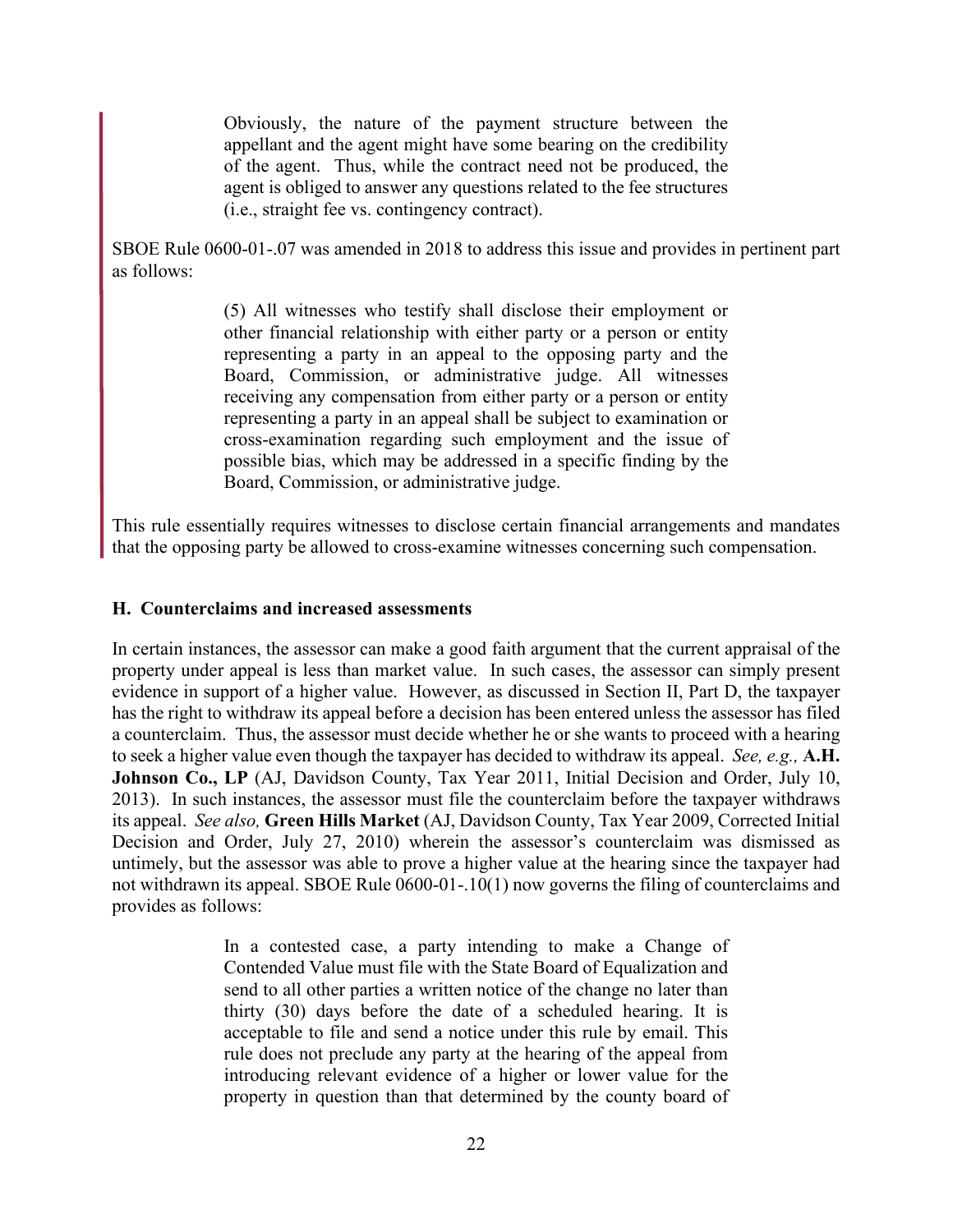equalization, or the assessor in the case of a direct appeal. Failure to file a notice of a Change to Contended Value as required in this rule may limit the relief a party may request to upholding the county board of equalization value, reverting to the original assessment value, or adopting the contended value included on the initial appeal filing, within the discretion of the administrative law judge.

Please refer to the **Practice Tip** in Section II, Part D for additional information concerning counterclaims and increased assessments.

## **I. Fee simple vs. leased fee and leasehold assessments**

In **[First American National Bank Building Partnership](https://comptroller.tn.gov/content/dam/cot/administration/documents/o-g-c/First-American-National-Bank-Bldg-Partnership.pdf)** (AAC, Davidson County, Tax Years 1984-1987, Final Decision and Order, May 27, 1988), the AAC ruled at page 3 that it "is the entire fee simple unencumbered value and not any lesser or partial interests" which is normally subject to taxation. Thus, an appraisal of the leased fee estate is irrelevant if market rents exceed contract rents. *See, e.g.,* **[D & O Management Co.](https://comptroller.tn.gov/content/dam/cot/administration/documents/o-g-c/D-and-O-Management-Co.pdf)** (AJ, McNairy County, Tax Year 2013, Initial Decision and Order, March 13, 2014). *See also* **[Williamson County v. SBOE,](https://comptroller.tn.gov/content/dam/cot/administration/documents/o-g-c/Williamson-Co-v-SBOE-et-al-Williamson-Chancery-2021.pdf) et al,** No. 47743 (Williamson Chancery, August 18, 2021) wherein the court ruled at page 22 that ". . . Tennessee law requires valuation of the fee simple estate available to be leased at market rate and not as a 'leased fee estate.'" The assessor has appealed this ruling to the Court of Appeals.

The one exception to the foregoing discussion is mandated by T.C.A.  $\S$  67-5-502(d) which provides that the lessee's interest is separately assessable when the fee owner is exempt from taxation and leases real property to a taxable entity. Such a situation most often occurs when a governmental entity leases real property to a private company. The proper method for calculating a leasehold assessment is discussed in Section V, Part I.

## **J. Complying with orders and requests for data**

It is essential to comply with orders, discovery requests and similar matters. Failure to do so can result in the issuance of a default order. *See, e.g.,* **[Arbors of Hendersonville/Tramwell Crow, et](https://comptroller.tn.gov/content/dam/cot/administration/documents/o-g-c/Arbors-of-Hendersonville-Tramwell-Crow-et-al.pdf)  al.** (AJ, Sumner & Gibson Counties, Tax Year 1993, Notice and Order of Default, October 22, 1993); **[RW Ford-Mercury Real Estate Partner](https://comptroller.tn.gov/content/dam/cot/administration/documents/o-g-c/RW-Ford-Mercury-Real-Estate-Partner.pdf)** (AJ, Cocke County, Tax Year 2014, Initial Decision and Order Dismissing Appeal, January 22, 2015); and **[Appeals Represented by L.](https://comptroller.tn.gov/content/dam/cot/administration/documents/o-g-c/Appeals-Represented-by-L-Marshall-Albritton.pdf)  [Marshall Albritton](https://comptroller.tn.gov/content/dam/cot/administration/documents/o-g-c/Appeals-Represented-by-L-Marshall-Albritton.pdf)** (AJ, Davidson County, Tax Year 2012, Order Concerning Motion to Set Aside Notice and Order of Default, June 28, 2013). Should a problem arise in complying with such matters, file an appropriate motion with the administrative judge or AAC and request modification of the provision or request at issue. Typically, the SBOE does not require a "formal" motion. Indeed, the administrative judges often utilize email for such matters. Unless arrangements have been made for a conference call or the like, such requests should be in writing with a copy sent to the opposing party's representative.

## **K. Requesting continuances, extensions etc.**

Requests for continuances and extensions should be made in good faith and as early as practicable. Otherwise, the request will likely be denied and could adversely affect the party's credibility. *See, e.g.,* **[Lillie Mae Cain, et al.](https://comptroller.tn.gov/content/dam/cot/administration/documents/o-g-c/Lillie-Mae-Cain-et-al.pdf)** (AJ, Knox County, Tax Year 1992, Order, January 15, 1993); **[Shelby](https://comptroller.tn.gov/content/dam/cot/administration/documents/o-g-c/Shelby-Co-Real-and-Personal-Property-Caruthers.pdf)**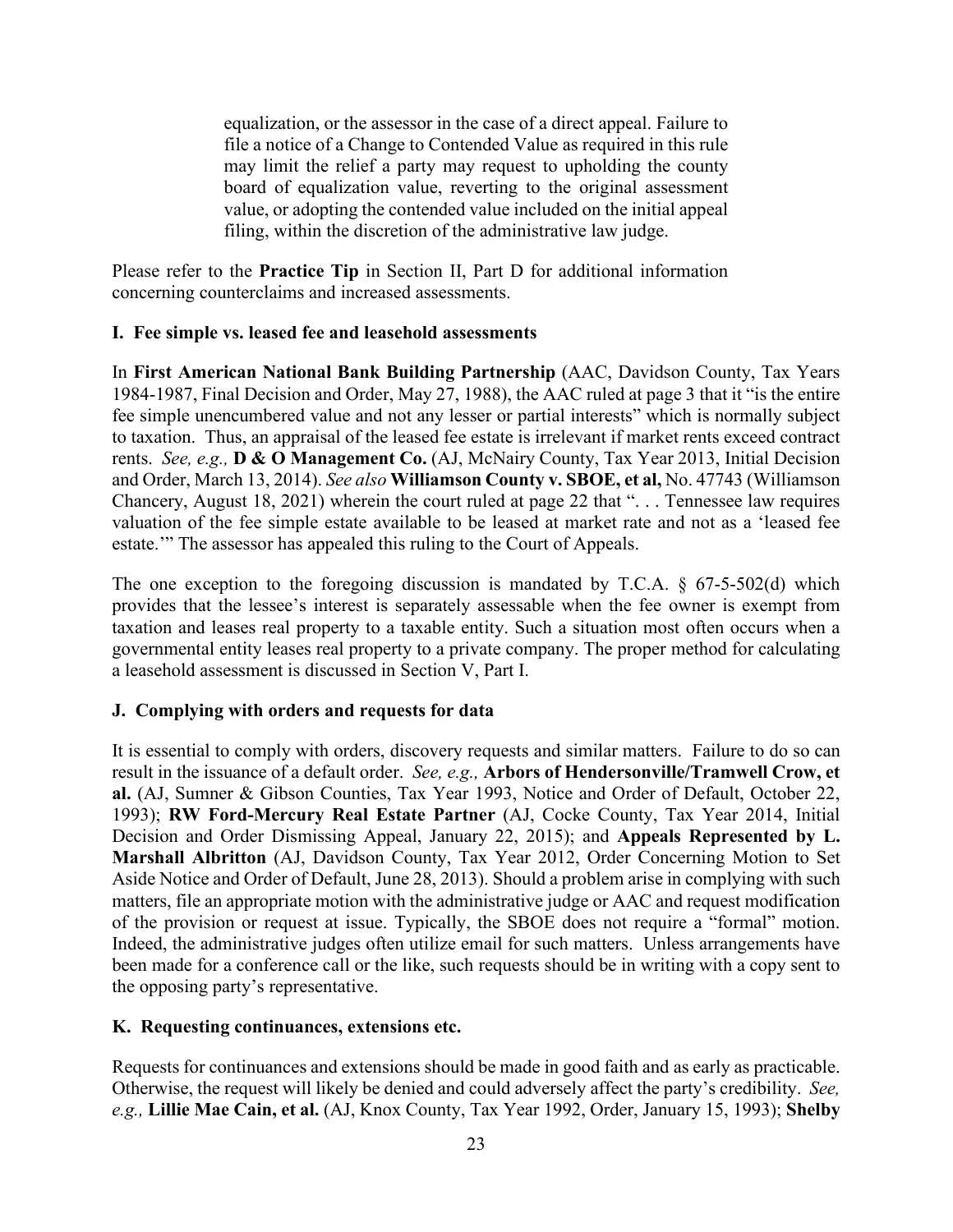**[County Real & Personal Property Appeals Pending for 1990 and Prior Tax Years Involving](https://comptroller.tn.gov/content/dam/cot/administration/documents/o-g-c/Shelby-Co-Real-and-Personal-Property-Caruthers.pdf)  Taxpayers Represented by Caruthers & Associates, Inc.** (AJ, Shelby County, Various Tax Years, Order, August 1, 1991). In more extreme cases, dismissal of the appeal can result as in **[Jai](https://comptroller.tn.gov/content/dam/cot/administration/documents/o-g-c/Jai-Ganesha-LLC.pdf)  [Ganesha LLC](https://comptroller.tn.gov/content/dam/cot/administration/documents/o-g-c/Jai-Ganesha-LLC.pdf)** (AJ, Davidson County, Tax Year 2013, Initial Decision and Order Dismissing Appeals, April 30, 2015); and **[Herman C. Chitwood, et ux](https://comptroller.tn.gov/content/dam/cot/administration/documents/o-g-c/Herman-C-Chitwood-et-ux.pdf)** (AAC, Scott County, Tax Year 1990, Final Decision and Order, November 19, 1991).

## **L. Petitions for reconsideration**

Such petitions are governed by T.C.A. § 4-5-317 and Rule 1360-4-01-.18 of the Uniform Rules. A party has fifteen (15) days from the entry of the administrative judge's initial decision and order or the AAC's final decision and order to file a petition for reconsideration. Realistically, petitions which simply ask the administrative judge or AAC to reconsider the evidence presented at the hearing will typically be denied. Petitions are most likely to be granted where the original decision was based upon a mistake of fact or law which would result in a different outcome if corrected. Petitions must state "the specific grounds upon which relief is requested" as required by both T.C.A. § 4-5-317(a) and Rule 1360-04-01-.18(1)(a) of the Uniform Rules. *See, e.g.,* **[Maxwell](https://comptroller.tn.gov/content/dam/cot/administration/documents/o-g-c/Maxwell-Communication-Corporation.pdf)  [Communications Corporation](https://comptroller.tn.gov/content/dam/cot/administration/documents/o-g-c/Maxwell-Communication-Corporation.pdf)** (AJ, Hamblen County, Tax Year 1989, Order Denying Petition for Reconsideration, October 26, 1989). Another mistake commonly made by practitioners is to request the opportunity to present new or additional evidence without providing the explanation and documents required under Rule 1360-04-01-.18(1)(a) of the Uniform Rules. Of course, the administrative judge and AAC have the discretion to excuse such failures "in the interest of justice" pursuant to Rule 1360-04-01.01(2) of the Uniform Rules.

Once a petition for reconsideration has been filed, the administrative judge/AAC has twenty (20) days to enter a written order granting or denying the petition. When a petition for reconsideration is granted, the administrative judge/AAC may issue a new order or set the matter for further proceedings. If no action has been taken on the petition within twenty (20) days, the petition shall be deemed denied as a matter of law.

It should be kept in mind that the filing of a petition for reconsideration is not a prerequisite for seeking administrative or judicial review. T.C.A. § 4-5-317(a). However, the filing of a timely petition for reconsideration effectively tolls the deadline to seek further administrative review. *See*  T.C.A. §4-5-315(b). The time for seeking administrative review begins anew after disposition of the petition for reconsideration.

In those cases when an initial decision and order is subject to both a timely petition for reconsideration and an appeal to the AAC, the petition for reconsideration is normally disposed of first in accordance with T.C.A.  $\S$  4-5-315(b).

## **M. Settlement negotiations**

Parties often want to testify concerning their settlement negotiations. However, settlement negotiations are simply inadmissible under Rule 408 of the Tennessee Rules of Evidence. *See, e.g.,* **[James H. and Barbara B. Nixon](https://comptroller.tn.gov/content/dam/cot/administration/documents/o-g-c/James-H-and-Barbara-B-Nixon.pdf)** (AJ, Knox County, Tax Years 2013 and 2014, Initial Decision and Order, June 4, 2014). The commonly accepted rationale for this rule is the policy of promoting the settling of disputes, which would be discouraged if settlement offers were admitted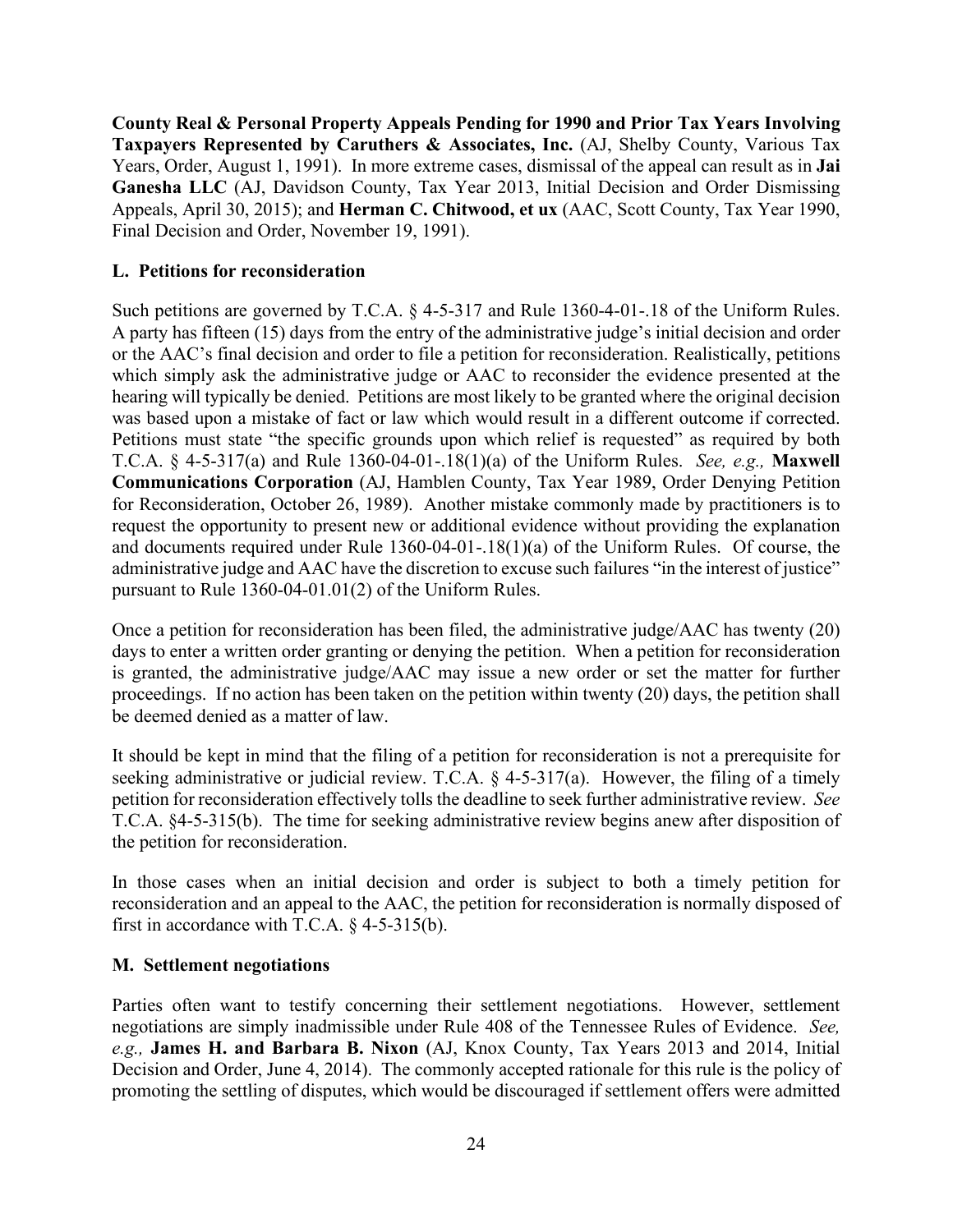into evidence. It is not unusual for a party to withdraw its offer of settlement and argue for a higher or lower value if the matter goes to hearing.

## **N. Equalization**

In recent years, the SBOE has taken the strict view that equalization is achieved by determining the subject property's market value and reducing that value by the county's appraisal ratio for the tax year at issue. The basis for this concept is **[Laurel Hills Apartments, et al.](https://comptroller.tn.gov/content/dam/cot/administration/documents/o-g-c/Laurel-Hills-Apartments-et-al.pdf)** (SBOE, Davidson County, Tax Years 1981 and 1982, Findings of Fact and Conclusions of Law, April 10, 1984). In that case, the AAC certified to the full SBOE the issue of the appropriate means for equalizing assessments under Tennessee law. The AAC split evenly as to whether equalization is achieved by appraising property annually at full market value and applying the county's appraisal ratio ("Market Value Theory"), or by appraising property at full market value during the year of reappraisal and retaining those values until the next reappraisal absent a showing that the subject property has fluctuated in value differently than similar properties in the county ("Base Year Theory"). The SBOE ruled "that as a matter of law property in Tennessee is required to be valued and equalized according to the 'Market Value Theory.'" Consequently, the SBOE concluded that "the fair market value of the subject properties are affirmed as set by the Assessment Appeals Commission, and the appraisal ratio of .4480 is to be applied to equalize these values with the prevailing level of value in Davidson County for the years in question." In other words, when an assessment has been appealed, equalization is achieved by reducing the established fair market value by the appraisal ratio for the county for the tax year at issue. *See* **[Garden Plaza Hotel](https://comptroller.tn.gov/content/dam/cot/administration/documents/o-g-c/Garden-Plaza-Hotel.pdf)** (AJ, Madison County, Tax Year 2020, July 27, 2021). *See also*, *[History of Equalization in Tennessee](https://comptroller.tn.gov/content/dam/cot/administration/documents/o-g-c/HISTORY-OF-EQUALIZATION-IN-TENNESSEE-FINAL-DRAFT-NOVEMBER-6-2020.pdf)*, *Prepared by State of Tennessee, Comptroller of the Treasury, Office of General Counsel (November 2020)* for a comprehensive review of how the law has evolved over the years.

## **O. Appraisal reports**

In many appeals, a party (typically the taxpayer) seeks to rely on an appraisal report, but the appraiser is not present to testify and undergo cross-examination. Normally, the appraisal reports are allowed into evidence. However, if the appraiser is not present and the other party raises legitimate questions about the appraisal report, it typically does not receive any weight. The administrative judges have issued numerous rulings to this effect and typically cite **[TRW Koyo](https://comptroller.tn.gov/content/dam/cot/administration/documents/o-g-c/TRW-Koyo.pdf)**  (AAC, Monroe County, Tax Years 1992, 1993 and 1994, Final Decision and Order, January 13, 1995) as the governing precedent. *See, e.g.,* **[Michael L. Shular](https://comptroller.tn.gov/content/dam/cot/administration/documents/o-g-c/Michael-L-Shular.pdf)** (AJ, Cocke County, Tax Year 2014, Initial Decision and Order, May 21, 2015); and **[Robert Daniel and Mary Lou Booth](https://comptroller.tn.gov/content/dam/cot/administration/documents/o-g-c/Robert-Daniel-and-Mary-Lou-Booth.pdf)** (AJ, Fayette County, Tax Year 2009, Initial Decision and Order, September 17, 2009).

## **P. Agreements violating public policy**

An agreement to value property contrary to law violates public policy and cannot be enforced. *See*  [Jersey Miniere Zinc Co.](https://comptroller.tn.gov/content/dam/cot/administration/documents/o-g-c/Jersey-Miniere-Zinc-Co.pdf) (AJ, Smith County, Tax Year 1984, Initial Decision and Order, July 22, 1985). For example, if a manufacturing facility has a market value of \$1,000,000, the assessor cannot agree to value it at \$700,000 because the property owner has experienced financial difficulties.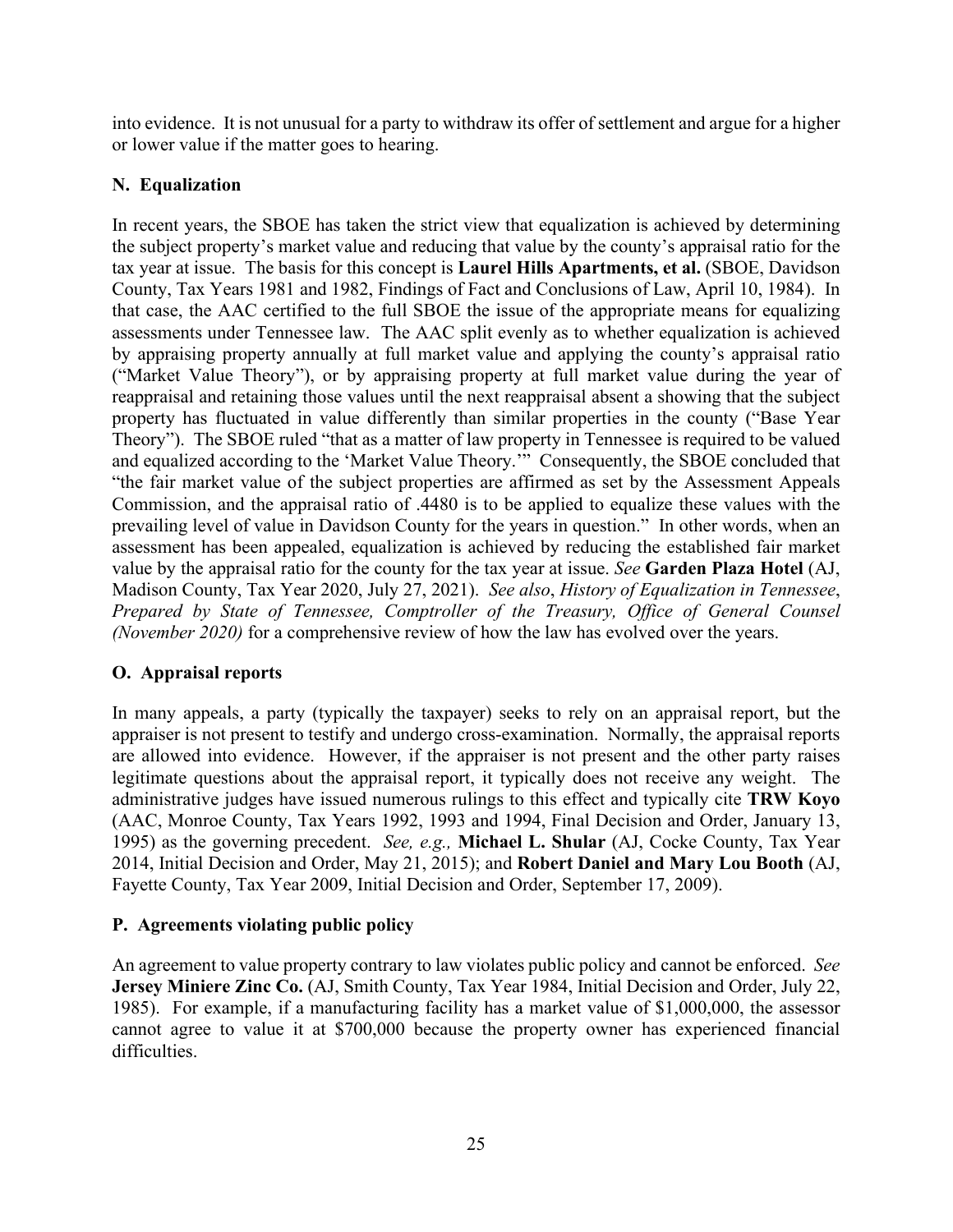## **Q. Post-hearing filings**

Many representatives erroneously assume that additional materials can be filed as a matter of right following the hearing. In actuality, the record is normally closed at the conclusion of the hearing unless the administrative judge or AAC leaves it open for additional filings. *See* **[John W. and](https://comptroller.tn.gov/content/dam/cot/administration/documents/o-g-c/John-W-and-Barbara-B-McDowell.pdf)  [Barbara B. McDowell](https://comptroller.tn.gov/content/dam/cot/administration/documents/o-g-c/John-W-and-Barbara-B-McDowell.pdf)** (AJ, Shelby County, Tax Year 1987, Initial Decision and Order, September 23, 1988).

**PRACTICE TIP:** If you want an opportunity to supplement the record, ask permission to do so prior to the conclusion of the hearing. If you do not realize until after the hearing that you want to supplement the record, file a written request with the administrative judge/AAC (along with a copy to the other party) setting forth what you want to file and how much time you need. Be aware that post-hearing filings can create a number of problems. For example, the AAC often renders a decision immediately after the hearing or later in the day. Moreover, since the other party will typically be afforded an opportunity to respond, further delay ensues. Additionally, depending upon the contents of a post-hearing filing, the other party may legitimately want to cross-examine the person who prepared the document(s) in question. Typically, post-hearing filings are much more common in appeals involving lawyers and deal with legal issues that do not require additional testimony or cross-examination.

## **R. Serve/copy other party when filing written documents**

Once an appeal has been filed with the SBOE, the parties must copy one another when filing any documents with the SBOE and/or Administrative Procedures Division. *See* Rule 1360-04-01- .03(4) of the Uniform Rules. When a party is represented by an agent or attorney, the copies should be sent to the agent or attorney. The filings must contain a statement (including the date) that copies have been served upon all parties. Typically, a certificate of service or less formal indication such as "cc" will suffice.

The possible ramifications for failing to copy the other side was made painfully aware to the assessor in **[MBL Life Assurance Corporation](https://comptroller.tn.gov/content/dam/cot/administration/documents/o-g-c/MBL-Life-Assurance-Corporation-2.pdf)** (AAC, Shelby County, Tax Years 1994 and 1995, Order Setting Aside Dismissal and Approving Settlement, July 8, 1997). In that case, the assessor withdrew her appeal before the administrative judge without copying counsel for the taxpayer. The administrative judge dismissed the appeal pursuant to the assessor's letter of withdrawal. The taxpayer appealed to the AAC seeking to have the dismissal set aside and preserve its right to file a counterclaim in support of a reduced value. The AAC granted the taxpayer's request reasoning in pertinent part at page 2 of its ruling that "[b]ecause the taxpayer was given no notice of the assessor's request to dismiss, we find that the dismissal was entered prematurely and should be set aside."

**CAUTION:** Administrative judges detest receiving filings and not knowing whether the other party was copied. The administrative judge will either have to contact the parties or simply forward copies to expedite matters. In an extreme case, the administrative judge might find the failure to copy the other party prejudicial and not allow the documents into the record.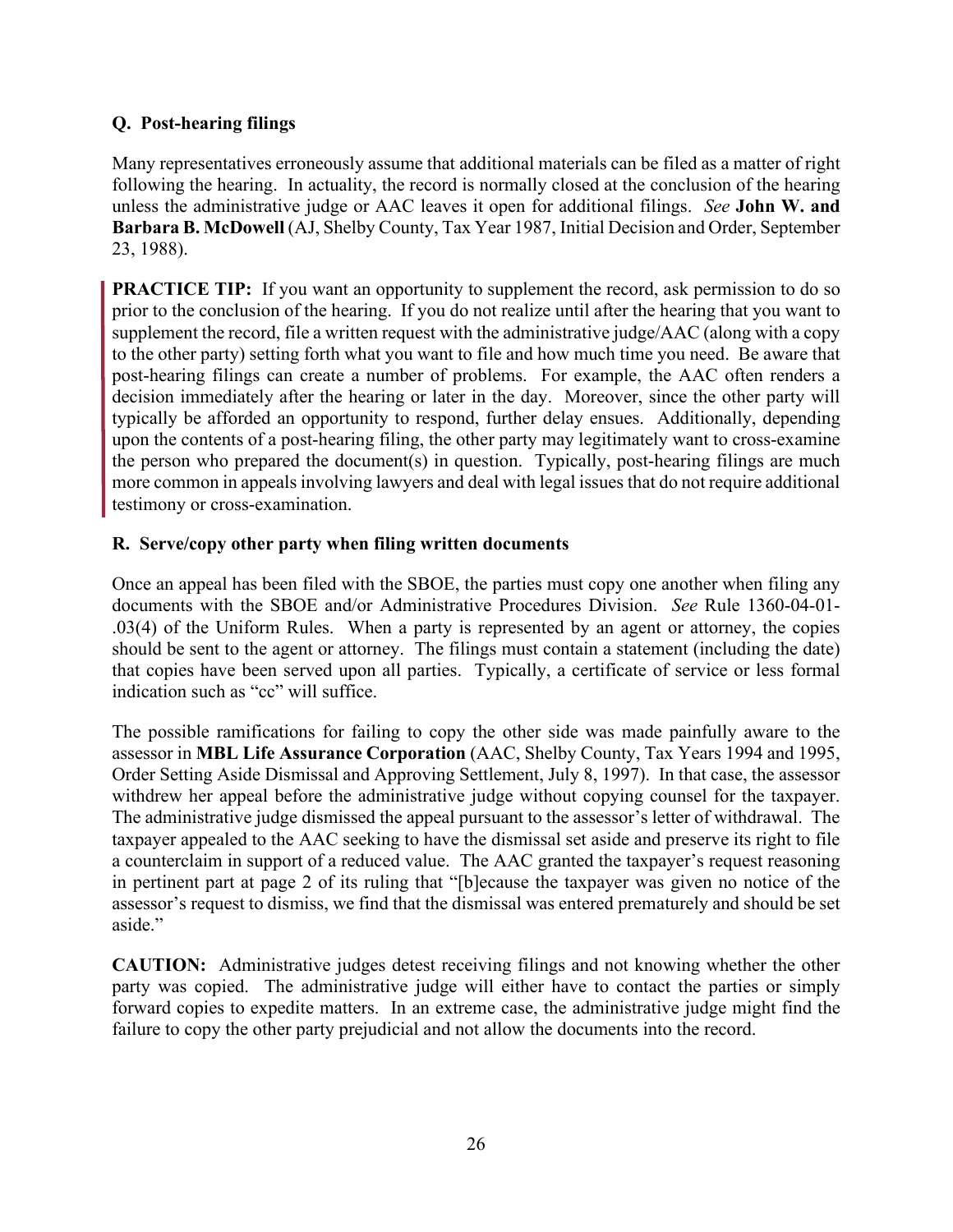## **S. Confidential tax records and evidence**

Tennessee law allows assessors to obtain certain otherwise confidential tax records and evidence for use in appraising properties. Disclosure of such information can constitute a misdemeanor unless the statute permits disclosure in the context of a hearing or the like. *See* T.C.A. §§ 67-5- 303, 67-5-401, and 67-5-402.

## **T. Equity**

In **[Trustees of Church of Christ](https://comptroller.tn.gov/content/dam/cot/administration/documents/o-g-c/Trustees-Church-of-Christ.pdf)** (AAC, Obion County, Claim of Exemption, Final Decision and Order, January 13, 1995), the AAC ruled that it lacks equitable powers and cannot simply waive statutory requirements. Of course, the AAC (and administrative judges) have equitable powers when expressly granted by statute such as the "reasonable cause" provision in T.C.A. § 67-5-1412(e). *See also* **[Tazewell Properties, LLC](https://comptroller.tn.gov/content/dam/cot/administration/documents/o-g-c/Tazewell-Properties-LLC.pdf)** (AAC, Sullivan County, Tax Year 1995, Final Decision and Order, December 19, 1997).

## **U.** *Ex parte* **communications – T.C.A. § 4-5-304**

An *ex parte* communication occurs when only one of the parties to a proceeding participates and no notice is given to the other party. Such communications are considered *ex parte* regardless of whether they are in writing or oral. Thus, it is inappropriate to contact the administrative judge (or an agency member) to discuss matters, directly or indirectly, at issue in the appeal. It is only appropriate to contact the administrative judge to discuss "routine" procedural matters. For example, a party might contact the administrative judge to inquire how hearings are scheduled in general terms. The statute requires that any improper *ex parte* communications be placed on the record and any party wishing to rebut the communication must be allowed to do so. The person receiving the communication may be disqualified from the case in more extreme situations. The person making the *ex parte* communication is subject to sanctions which includes being held in default.

## **V. Amending real property appeals to include subsequent tax years**

In certain instances, the SBOE will not hear an appeal before the deadline to appeal a subsequent tax year. For example, due to the volume of appeals an appeal for tax year 2021 might not be docketed for hearing until September of 2022. In most counties, the county board will have already completed its session for tax year 2021. SBOE Rule 0600-.01-.10(2) governs such situations and basically addresses three situations. First, if the original appeal was timely filed, it may be amended as of right to include a subsequent tax year (or years) until the next reappraisal. A new appeal must be filed for a reappraisal year. Second, if the original appeal was filed untimely, it may be amended to include a subsequent tax year (or years) until the next reappraisal if (a) the late appeal was eligible for a "reasonable cause" determination under T.C.A. § 67-5-1412(e); and (b) the written order disposing of the original appeal was entered later than ten (10) days before the appeal deadline. Third, all other requests to amend are within the discretion of the administrative judge. The rule provides that "[t]here is a presumption of reasonable cause when an original real property appeal has not been heard by the time the appellant is due to file an appeal for any subsequent assessment year."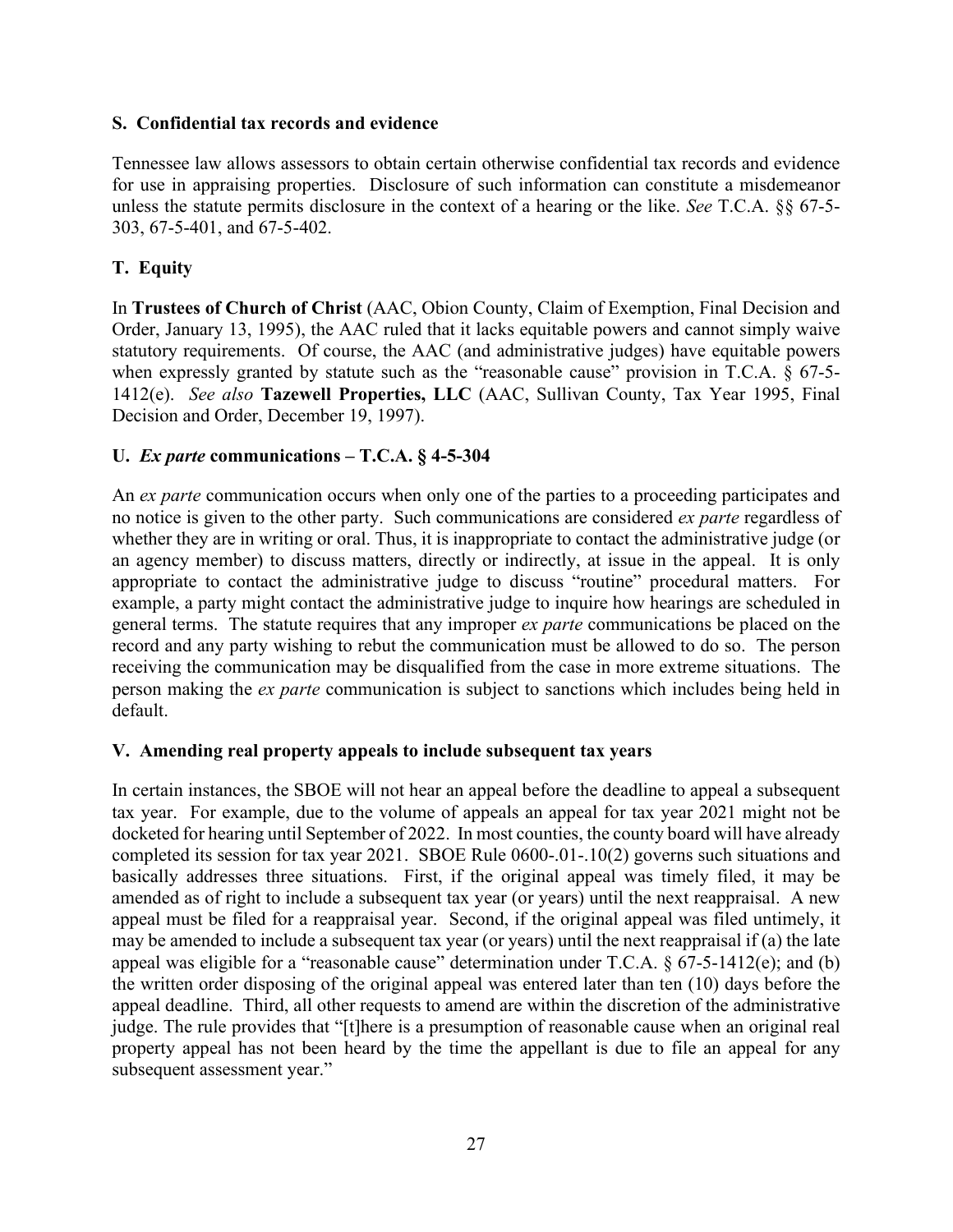In most cases, the parties will consolidate the tax years for hearing and the same determination of market value will apply to each tax year under appeal. The rule provides that the value determined for the original tax year under appeal may be carried forward for "... subsequent tax years within the same reappraisal cycle, but only if there has been no material change to the property, market conditions, or other circumstances or factors substantially impacting value."

In certain situations, however, a party will seek different market value determinations for the various tax years. When that occurs, different proof can be offered for different tax years. In some cases, separate hearings will be conducted. In other cases, a single hearing will be conducted, but the proof will be different for the tax years under appeal. Whatever procedure is most efficient in a particular case will dictate whether the various tax years are consolidated for a single hearing.

**NOTE:** This rule applies to real property appeals. Since personal property returns are filed annually, the resulting assessments will normally change from the prior tax years. Hence, the new personal property assessment must be appealed just like a new real property assessment resulting from reappraisal.

## **W. Property leased by a public utility**

Such property, whether real or personal, is assessed as public utility property pursuant to T.C.A. §§ 67-5-501(9) and 67-5-502(c). *See also,* **[Crown Enterprises, Inc. v. SBOE,](https://comptroller.tn.gov/content/dam/cot/administration/documents/o-g-c/Crown-Enterprises-v-SBOE-Sup-Ct-1976.pdf)** 543 S.W.2d 583 (Tenn. 1976) (property leased by trucking company and used as a truck terminal and repair facility classified as public utility property); and **[John D. Whalley & M.L. Zeitlin](https://comptroller.tn.gov/content/dam/cot/administration/documents/o-g-c/John-D-Whalley-and-ML-Zeitlin-2.pdf)** (AJ, Davidson County, Tax Years 1989 & 1990, Initial Decision and Order, November 2, 1990) (portion of office building leased to telephone company assessed as public utility property).

## **X. Effectively presenting your case**

In order to present a case effectively, assessors and appraisers must be credible. That means settling appeals when the property has been overvalued and defending your estimate of value when you believe your contended value represents market value. If the administrative judge or AAC perceives you as defending an appraisal that is clearly excessive, you lose your credibility. In other words, settle the appeals you should settle and fight the appeals you should fight. Surprisingly, many assessors and appraisers are under the misapprehension that it is their job to defend the assessor's and/or county board's value no matter what. In fact, your job is to value the property at its market value (prior to application of the appraisal ratio).

As discussed in Section IV, Part A, the property record card does not prove your case. Errors on the property record card should be corrected, but the cost, income and/or sales comparison approaches must be used to establish market value.

In the vast majority of appeals, assessors and agents do not introduce into evidence full-blown appraisal reports that are compliant with the Uniform Standards of Professional Appraisal Practice ("USPAP"). To avoid any confusion concerning what the document is, most practitioners avoid labeling the document as an "appraisal" and utilize terms such as "hearing exhibit" or "valuation analysis." It should be noted that the State Licensing and Certified Real Estate Appraisers Law specifically provides in T.C.A. § 62-39-104(c) that it does not apply to agents (i.e., tax reps) registered with the SBOE in accordance with T.C.A. § 67-5-1514. Thus, agents are effectively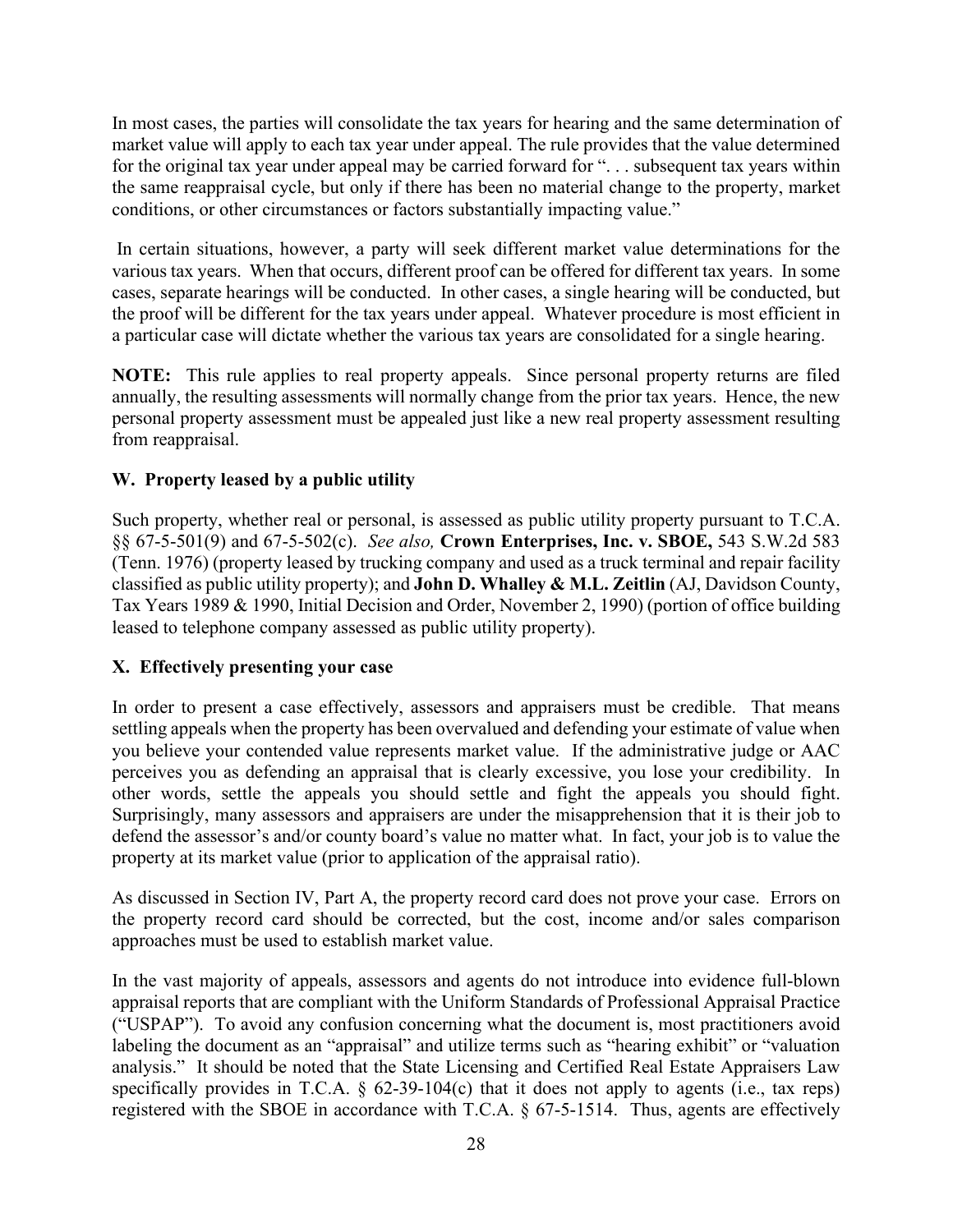exempted from the need to comply with USPAP when presenting a valuation analysis in hearings before the SBOE or county boards of equalization. Additionally, fee appraisers will sometimes provide "specialized services" as defined in T.C.A. § 62-39-102(14). Such services do not constitute an "appraisal assignment" as defined in T.C.A. § 62-39-102(4).

SBOE Rule 0600-01-.05 specifically addresses these issues as follows:

(1) The Board, Commission, or administrative judge shall not require an assessing authority or an agent to be compliant with the Uniform Standards of Professional Appraisal Practice ("USPAP") or the State Licensing and Certified Real Estate Appraisers Law when the assessing authority or the agent prepares a valuation analysis.

(2) Any individual appearing as a real estate appraiser before the Board, Commission, or administrative judge shall comply with all provisions of the State Licensing and Certified Real Estate Appraisers Law. An assessing authority or an agent is not required to be a licensed real estate appraiser to testify as to valuation before the Board, Commission, or administrative judge.

It should be kept in mind that although the SBOE has historically allowed valuation analyses into evidence, that does not mean they will receive the same weight as full-blown appraisal reports that are USPAP compliant. *See, e.g.,* **[Anderson & Anderson LLC](https://comptroller.tn.gov/content/dam/cot/administration/documents/o-g-c/Anderson-and-Anderson-LLC.pdf)** (Tipton County, Tax Years 2013- 2015, Final Decision and Order, February 11, 2016) wherein the Assessment Appeals Commission gave greater weight to the taxpayer's proof noting two factors. First, the taxpayer's primary witness was a licensed appraiser with considerable experience whereas the deputy assessor was not an appraiser. Second, the taxpayer's appraisal report was USPAP compliant whereas the assessor's analysis was not.

Make your arguments to the administrative judge/AAC, not the taxpayer. Obviously, there would be no need for a hearing if the taxpayer agreed with you. The administrative judge/AAC, not the taxpayer, will be deciding the case.

Remember that the administrative judge/AAC are conducting a hearing and listening to both parties' evidence and/or arguments. Although the administrative judge/AAC will sometimes explain a concept such as the relevant assessment date to a taxpayer, that is not the purpose of the hearing. Indeed, in certain instances the administrative judge/AAC do not appreciate being put on the spot. For example, they recognize that January 1 of the tax year constitutes the relevant assessment date and will make that finding in the written order. Do not ask them to tell the taxpayer that is the law. Similarly, taxpayers often have elaborate presentations summarizing irrelevant data such as their neighbors' appraisals for the last ten (10) years. The administrative judge/AAC recognize that those appraised values are not relevant. Typically, it serves no useful purpose to try to explain to the taxpayer that his or her proof is not relevant.

Be consistent from one appeal to the next. For example, do not criticize a taxpayer in one appeal for averaging comparable sales (rather than adjusting them) and then turn around in the next appeal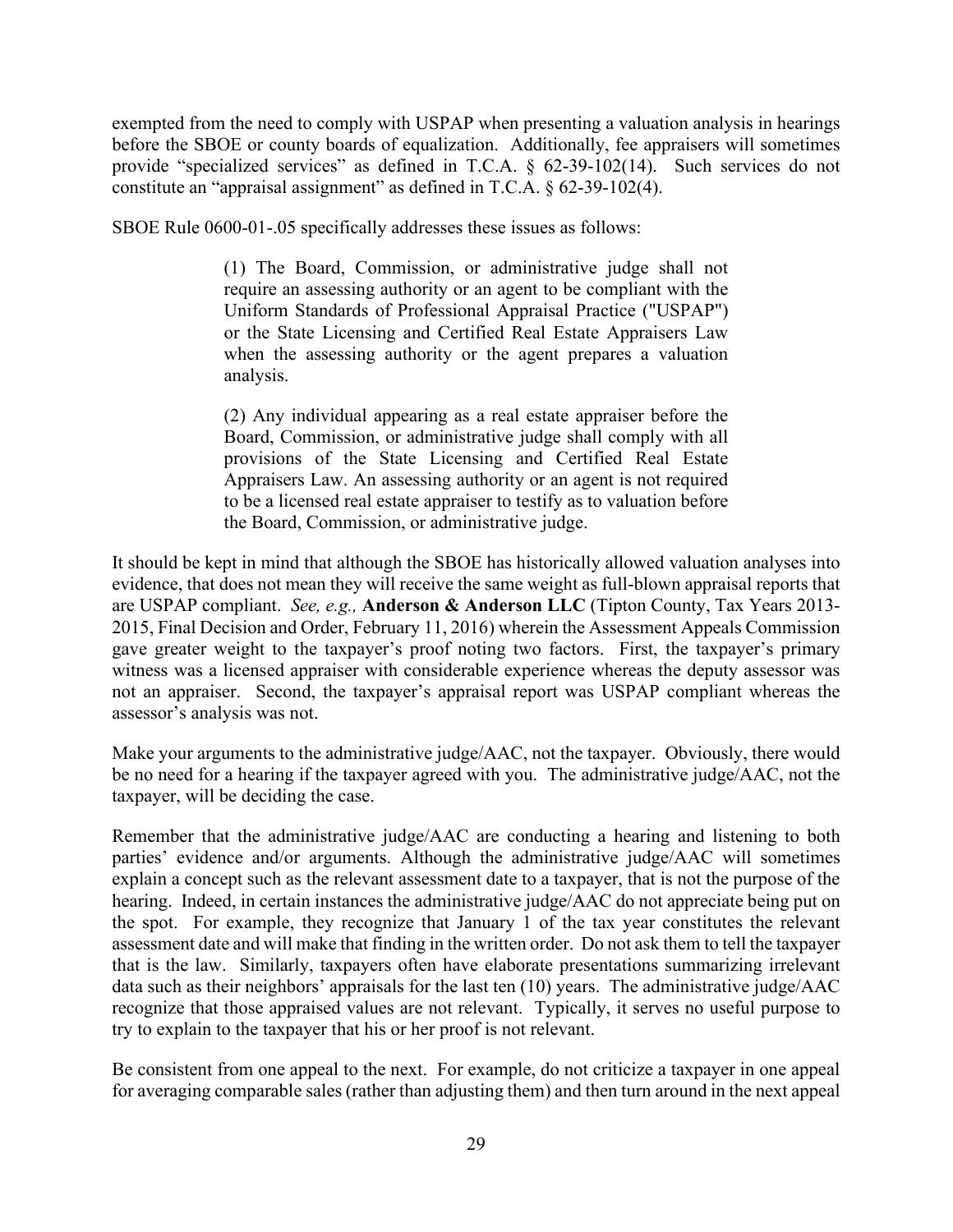and do the same exact thing. This situation often occurs in the context of post-assessment date sales. You cannot challenge them when they are to your detriment but try to use them when they support your position.

Surprisingly, many representatives introduce voluminous documents into evidence with no page numbers. In such situations, the individual(s) hearing the case cannot even find the page being referenced. If necessary, write the page numbers in longhand.

In more complex appeals, consider preparing a single sheet which summarizes the key components of your analysis. For example, the summary could simply outline the pertinent characteristics of the land and building(s) and your conclusions of value utilizing the cost, income and/or sales comparison approaches. Sometimes it is useful to provide a summary of the components of your approaches to value. For example, a summary of the cost approach might include your estimates of reproduction/replacement cost and depreciation. Similarly, a summary of the income approach might include the assumed market rent, potential gross income, vacancy and collection loss, expenses, and capitalization rate. Another effective technique is to have tabs that allow one to turn directly to the supporting documentation. For instance, the summary might indicate that a 7% capitalization rate was assumed. The tab would allow one to see the surveys and calculations constituting the support for the contended capitalization rate.

Be respectful to everybody at the hearing no matter how you actually feel. Do not become argumentative or condescending. You want to appear professional.

Remember, you may find yourself before the same individual(s) in the future. They will often remember you and the job you did the last time. Obviously, it is advantageous to be viewed in the best possible light. It is exceedingly difficult to regain lost credibility. Ideally, the administrative judge/AAC will view you as a reasonable person and assume there must be merit to your position.

It is imperative that all parties to an appeal believe that the hearing is being conducted by truly impartial administrative judges and AAC members. On occasion, assessors and agents know the administrative judges and/or AAC members and will address them by their first name rather than as "Judge, Mr., Ms." or the like. This results in the appearance of undue familiarity with the judge or tribunal, especially when dealing with individual taxpayers representing themselves. Thus, simply avoid calling the administrative judges and AAC members by their first names and do not act in a way suggesting that you are unduly familiar with the individual(s) hearing the appeal.

## **SECTION V – VALUATION**

## **A. General information**

T.C.A. § 67-5-601(a) provides that "[t]he value of all property shall be ascertained from the evidence of its sound, intrinsic and immediate value, for purposes of sale between a willing seller and a willing buyer without consideration of speculative values. . ." The SBOE routinely assumes that the foregoing requires property to be appraised at its fair market value (prior to application of the appraisal ratio).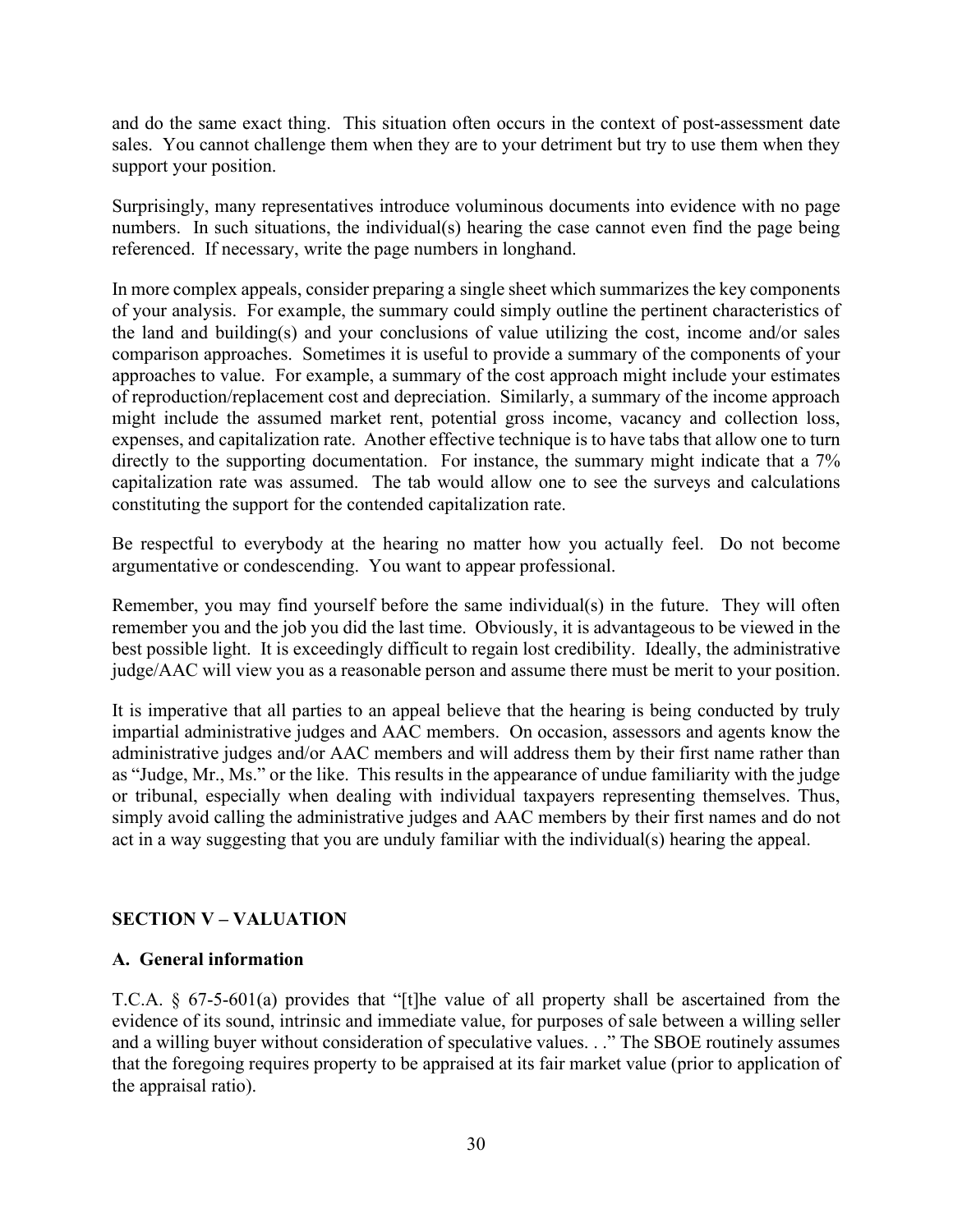T.C.A. § 67-5-602 requires that assessors utilize manuals prepared by the DPA and approved by the SBOE when valuing real property. The statute requires that such manuals provide for consideration of the following factors:

- 1. Location;
- 2. Current use;
- 3. Whether income bearing or non-income bearing;
- 4. Zoning restrictions on use;
- 5. Legal restrictions on use;
- 6. Availability of water, electricity, gas sewers, street lighting, and other municipal services;
- 7. Inundated wetlands;
- 8. Natural productivity of the soil, except that the value of growing crops shall not be added to the value of the land. As used in this subdivision, 'crops' includes trees; and
- 9. All other factors and evidence of value generally recognized by appraisers as bearing on the sound, intrinsic and immediate economic value at the time of assessment.

The SBOE website has a section devoted to manuals approved by the Board. At present, the SBOE has approved the following manuals:

- County Board of Equalization Manual
- Procedures for Sales Data Collection and Verification Manual
- Greenbelt Manual
- Exemption Manual
- Commercial Listing Manual

**NOTE:** The State of Tennessee Assessment Manual approved by the Board in 1972 is no longer the "official" manual for assessing property in Tennessee. In practical terms, the only possible significance to this concerns the valuation of special-purpose and limited-market properties discussed below.

For a good overview of the law and principles governing the valuation of property in Tennessee, see **[Aluminum Company of America](https://comptroller.tn.gov/content/dam/cot/administration/documents/o-g-c/Aluminum-Co-Of-America-AAC.pdf)** (Blount County, Tax Year 1991, Initial Decision and Order Adopting Proposed Findings of Fact and Conclusions of Law, January 8, 1993). For good discussions of the need at least to consider all three approaches to value and substantiate those approaches ultimately relied upon, see **[Stokely Hospitality Properties](https://comptroller.tn.gov/content/dam/cot/administration/documents/o-g-c/Stokely-Hospitality-Properties.pdf)** (AJ, Sevier County, Tax Year 1991, Initial Decision and Order, March 13, 1992); and **[William S. Paley d/b/a J.C. Penney](https://comptroller.tn.gov/content/dam/cot/administration/documents/o-g-c/William-S-Paley-dba-JC-Penny-Co-Inc.pdf)  Co., Inc.** (AJ, Hamilton County, Tax year 1989, Initial Decision and Order, April 3, 1992). Examples of factors which are simply irrelevant to the issue of market value include the increase in value resulting from reappraisal, **[E.B. Kissell, Jr.](https://comptroller.tn.gov/content/dam/cot/administration/documents/o-g-c/EB-KIssell-Jr.pdf)** (AAC, Shelby County, Tax Years 1991 & 1992, Final Decision and Order, June 29, 1993); and taxes. **[John C. and Patricia A. Hume](https://comptroller.tn.gov/content/dam/cot/administration/documents/o-g-c/John-C-and-Patricia-A-Hume.pdf)** (AAC, Shelby County, Tax year 1991, Final Decision and Order, November 12, 1993).

Typically, values established on appeal before the SBOE are carried forward until the next reappraisal or current value update program. It should be noted, however, that an assessor need not continue to utilize a value adjudicated by the SBOE for a prior tax year when values in the jurisdiction have been generally recalculated. *See* **[Harry & Linda England](https://comptroller.tn.gov/content/dam/cot/administration/documents/o-g-c/Harry-and-Linda-England.pdf)** (AAC, Dickson County, Tax Years 1991 & 1992, Final Decision and Order, January 6, 1995).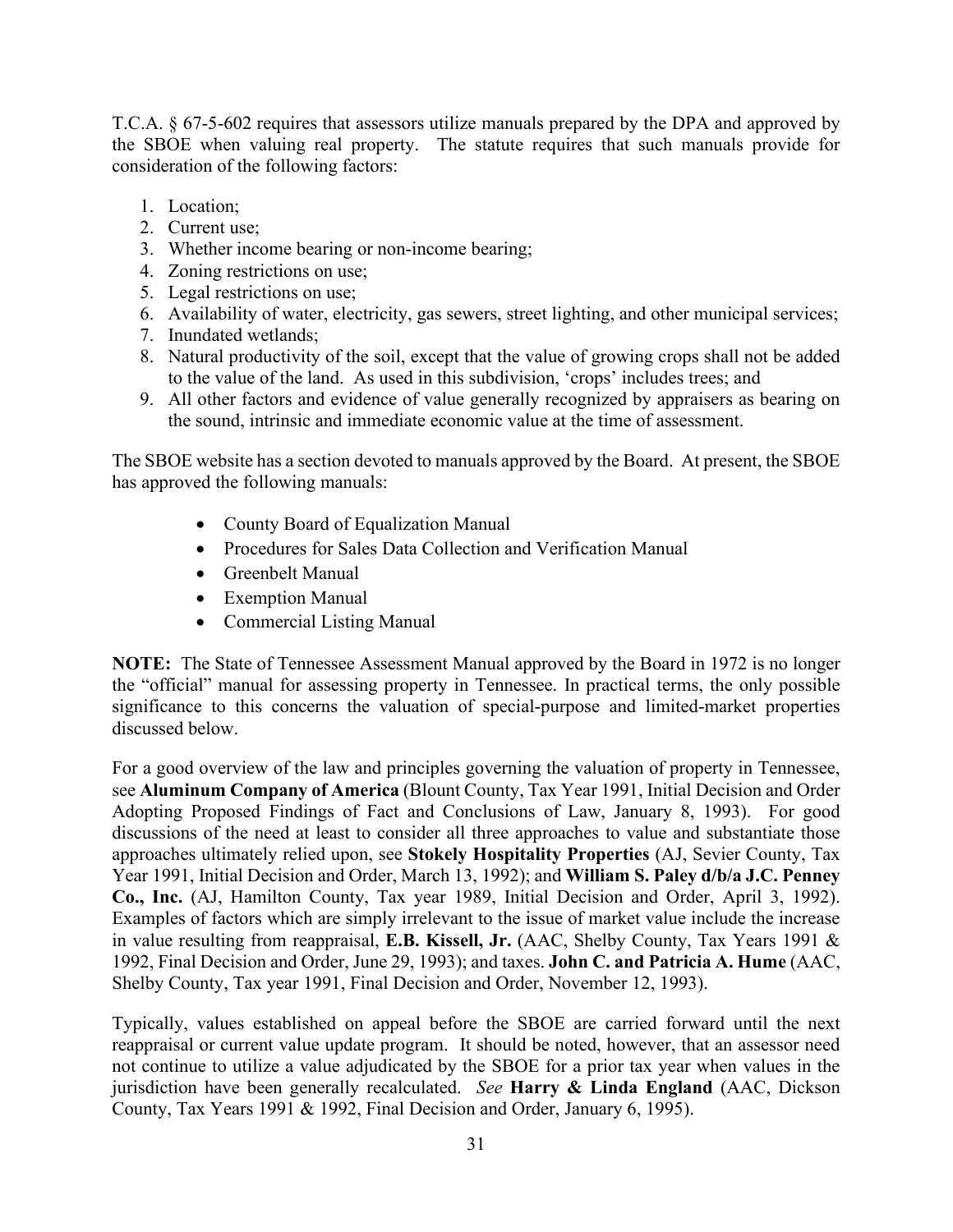In most cases where the appealing party has carried the burden of proof, the administrative judge and/or AAC (when the hearing is not confined to the record) weighs the evidence presented by the parties and reaches a conclusion of value. In some cases, one party's proof may be adopted in its entirety. For example, it might be decided that Appraiser Smith's appraisal report constituted the best evidence of value and should be adopted as the basis of valuation. On the other hand, it might be decided that Appraiser Smith's income approach and Appraiser Miller's sales comparison approach have greatest probative value and should be correlated in the middle of the range established by the two approaches. In certain cases, components of both parties' approaches to value will be adopted. For example, it might be concluded that the income approach should be accorded greatest weight using Appraiser Smith's capitalization rate and Appraiser Miller's estimates of potential gross income, vacancy and collection loss and expenses. Every case is different and ultimately a function of the evidence.

Since most decisions involve the weighing of evidence and utilize generally accepted appraisal principles, methodology is often not at issue. Nevertheless, many decisions have been issued by the SBOE over the years addressing particular aspects of the cost, sales comparison, and income approaches. Moreover, Tennessee law may require the use of a particular methodology when appraising certain types of property.

## **B. Greenbelt and conservation easements**

The Comptroller has recently revised the Greenbelt Handbook available online. It now includes numerous administrative rulings along with the statutes and other legal authority governing the administration of the greenbelt program. The handbook also includes information on conservation easements that might be helpful when such appeals are filed. The SBOE's Greenbelt Manual referenced above also addresses this issue so assessors will want to review that document for possible guidance.

## **C. Single family residences**

In virtually all appeals involving single family residences, it will be necessary to introduce comparable sales. The SBOE has issued countless rulings explaining the need to adjust those sales. Typically, the administrative judges cite the ruling of the AAC in **[E.B. Kissell, Jr.](https://comptroller.tn.gov/content/dam/cot/administration/documents/o-g-c/EB-KIssell-Jr.pdf)** (AAC, Shelby County, Tax Years 1991 & 1992, Final Decision and Order, June 29, 1993) wherein the Commission stated in relevant part at page 2 as follows:

> The best evidence of the present value of a residential property is generally sales of properties comparable to the subject, comparable in features relevant to value. Perfect comparability is not required, but relevant differences should be explained and accounted for by reasonable adjustments. If evidence of a sale is presented without the required analysis of comparability, it is difficult or impossible for us to use the sale as an indicator of value.

When a home has recently been constructed, the cost approach should also be utilized in the analysis of value. It is often useful to obtain actual construction costs from the taxpayer. However,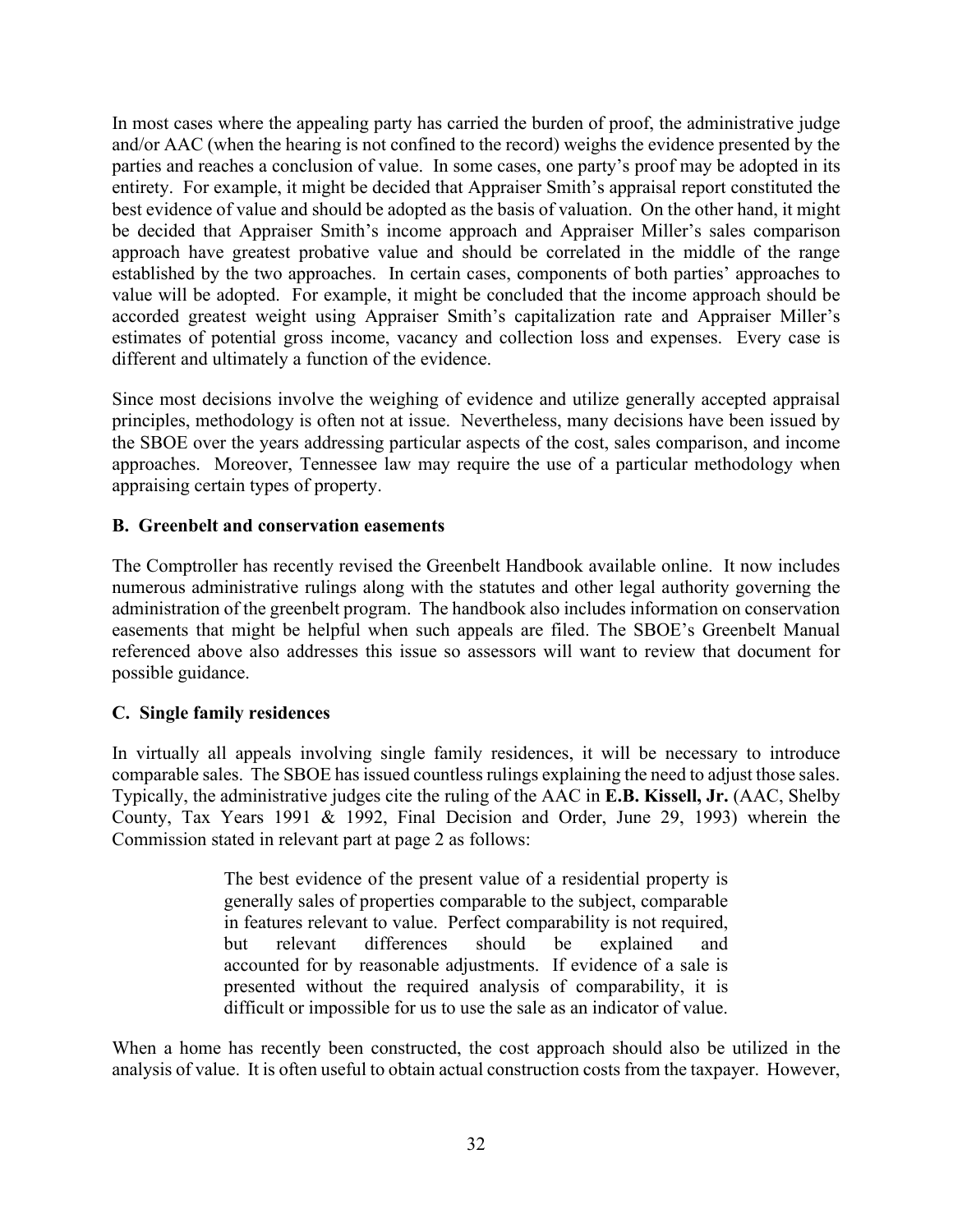unlike a cost approach prepared using Marshall Valuation Service, the taxpayer's costs often do not include all hard and soft costs normally considered by an appraiser.

## **D. Income-producing properties**

Not surprisingly, the SBOE will normally give the income approach significant, if not exclusive, weight when valuing income-producing properties such as apartment complexes and hotels. Depending upon the age of the property and the availability of comparable sales, the cost and sales comparison approaches might also be relevant in a given appeal.

The SBOE has consistently ruled that market rent rather than contract rent must be used in the income approach. *See* **[Hoover v. SBOE,](https://comptroller.tn.gov/content/dam/cot/administration/documents/o-g-c/Hoover-v-State-Bd-of-Equalization.pdf)** 579 S.W.2d 192 (Tenn. Ct. App. 1978). *See also,* **[First](https://comptroller.tn.gov/content/dam/cot/administration/documents/o-g-c/First-American-National-Bank-Bldg-Partnership.pdf)  [American National Bank Building Partnership](https://comptroller.tn.gov/content/dam/cot/administration/documents/o-g-c/First-American-National-Bank-Bldg-Partnership.pdf)** (AAC, Davidson County, Tax Years 1984- 1987, Final Decision and Order, May 27, 1988) which holds that real property is valued in fee simple for property tax purposes. In many cases, contract rent is less than market rent, and a valuation based upon contract rent would therefore constitute a leased fee valuation.

## **E. Special-purpose and limited-market properties**

In appeals involving special-purpose properties reference was historically made to page AP-8 of the Tennessee Assessment Manual which discussed the concepts of value in use versus value in exchange. In a nutshell, the Tennessee Assessment Manual provided that special purpose properties are valued in use and the cost approach generally constitutes the appropriate methodology. As previously noted in Section V, Part A, that manual is no longer one of the manuals approved by the Board. At this point in time, it is simply unclear whether special-purpose and limited-market properties will continue to be valued in use.

Notwithstanding the foregoing, assessors should be aware of two rulings often cited in appeals involving these type properties. First, an administrative judge held that limited-market properties, like special-purpose properties, must be valued in use. *See* **[UCAR Carbon Co., Inc.](https://comptroller.tn.gov/content/dam/cot/administration/documents/o-g-c/UCAR-Carbon-Co-Inc-3.pdf)** (AJ, Montgomery County, Tax year 1994, Initial Decision and Order, April 12, 1995). That decision also discusses the difference between special-purpose and limited-market properties. Second, in **[Teledyne Telemetry](https://comptroller.tn.gov/content/dam/cot/administration/documents/o-g-c/Teledyne-Telemetry.pdf)** (AJ, Marshall County, Tax Year 2007, Initial Decision and Order, December 13, 2007), the administrative judge concluded that an industrial facility used to manufacture circuit boards did not constitute a special-purpose property.

## **F. Going concern vs. market value**

In certain cases, taxpayers will assert that the sale of a business should be used to value the real property which is what the assessor is actually appraising for property tax purposes. It has been held that "market value" and "going concern value" are distinct concepts and a sale of the going concern is not necessarily indicative of the market value of the real property. *See, e.g.,* **[Dico Tire,](https://comptroller.tn.gov/content/dam/cot/administration/documents/o-g-c/Dico-Tire-Inc.pdf)  Inc.** (AJ, Anderson County, Tax Year 1989, Initial Decision and Order, July 27, 1990). *See also*  **[Morristown Medical Investors, et al.](https://comptroller.tn.gov/content/dam/cot/administration/documents/o-g-c/Morristown-Medical-Investors-Inc-et-al-AAC.pdf)** (AAC, Hamblen County, Tax Year 1994, Final Decision and Order, May 20, 1997), wherein the AAC found one of the appraisal reports deficient because, among other things, no adjustment was made for going concern value.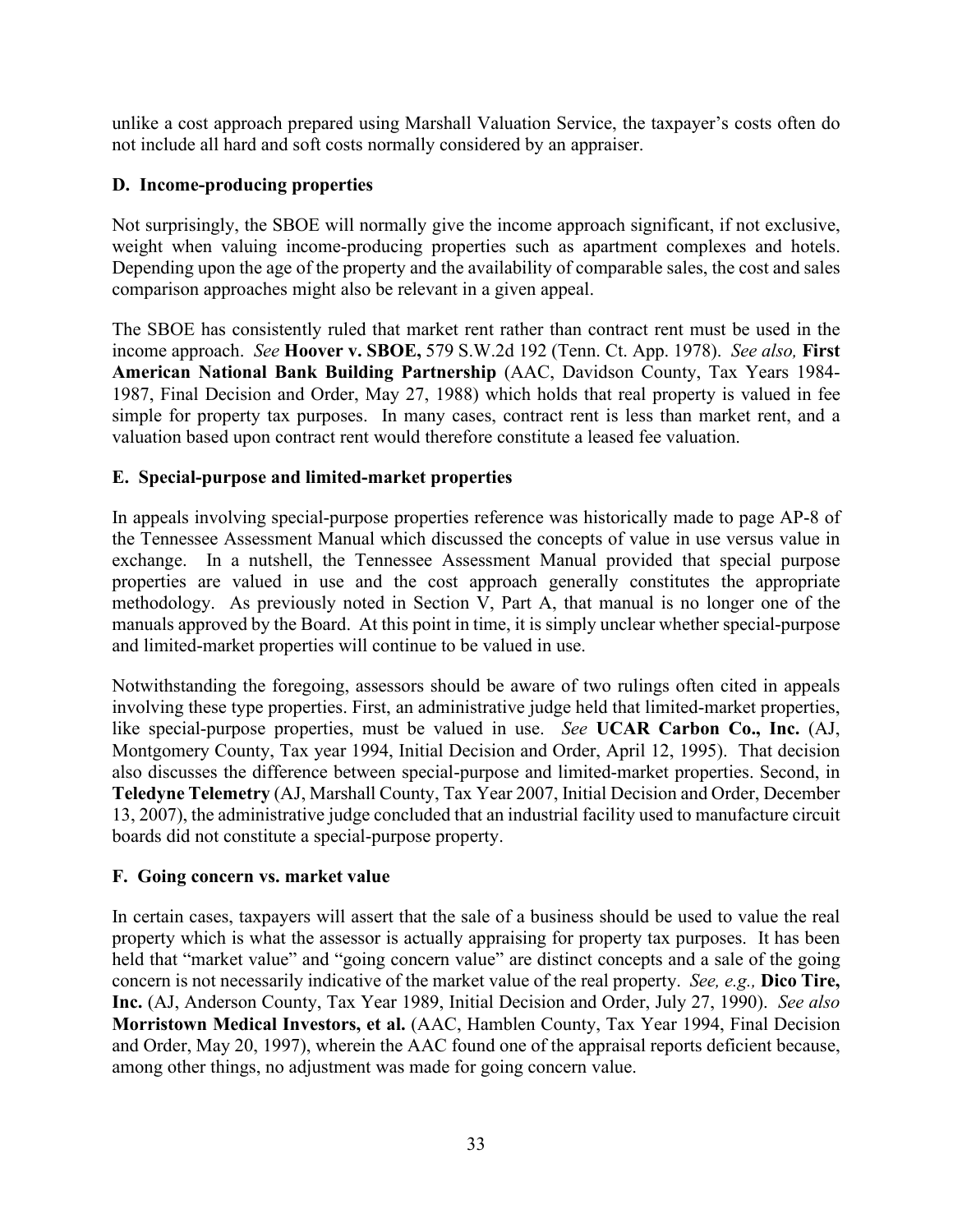## **G. Subsidized apartments**

For many years, the issue of how to value federally subsidized apartment complexes for property tax purposes was unsettled in Tennessee. In recent years, however, the SBOE and Tennessee Court of Appeals have consistently ruled that the present value of the subsidies should be included in the valuation of the real property. The various rulings by the AAC and Court of Appeals are summarized in **[Sevierville Senior Apartments, L.P., et al.](https://comptroller.tn.gov/content/dam/cot/administration/documents/o-g-c/Sevierville-Senior-Apartments-LP-et-al-AJ.pdf)** (AJ, Sevier, Davidson & Knox Counties, Tax Years 2011-2013, Consolidated Initial Decision and Order, October 25, 2013) which was affirmed by the AAC in **[Sevierville Senior Apartments, LP, et al.](https://comptroller.tn.gov/content/dam/cot/administration/documents/o-g-c/Sevierville-Senior-Apartments-LP-et-al-AJ.pdf)** (AAC, Sevier, Davidson & Knox Counties, Tax Years 2011-2013, Final Decision and Order, December 5, 2014). The ruling of the AAC was, in turn, affirmed in a lengthy opinion in **[Hickory Ridge Apartments,](https://comptroller.tn.gov/content/dam/cot/administration/documents/o-g-c/Hickory-Ridge-Apartments-v-SBOE-Davidson-Chancery.pdf)  [L.P. et al. v. SBOE](https://comptroller.tn.gov/content/dam/cot/administration/documents/o-g-c/Hickory-Ridge-Apartments-v-SBOE-Davidson-Chancery.pdf)**, No. 15-0261-I (Davidson Chancery, August 17, 2016). At each level of appeal, it was concluded that Tennessee statutes and case law require the inclusion of Section 1602 funds in valuing property for *ad valorem* tax purposes.

Significantly, the SBOE has since adopted rules (Chapter 0600-10 entitled "Subsidized Affordable Housing") which basically affirm the methodology used to value federally subsidized apartment complexes summarized in the above-referenced administrative judge ruling. The rules establish acceptable methods for property tax valuation of affordable housing in three categories: (1) IRC § 42 LIHTC (tax credit) housing; (2) loan subsidized rural renting housing (§ 515 Housing Act of 1949); and (3) loan-for-credit housing (§ 1602 American Reinvestment and Recovery Act of 2009). In each instance, the adopted methodology measures the property value contribution of the subsidy as a source of income or avoided expense supplementing restricted (below market) property rents.

## **H. Proration of new buildings and improvements**

Pursuant to Tenn. Code Ann. § 67-5-504(a), assessments of real property are normally made as of January 1 of the tax year. However, Tenn. Code Ann.  $\S 67-5-603(b)(1)$  requires the assessor to make a prorated assessment if, after January 1 and before September 1 of any tax year, an improvement or new building is completed and ready for use or occupancy, or the property has been sold or leased. In other words, the assessor must value the new construction as of the date of its completion. That value, however, is normally based upon the cost approach used to appraise similar buildings and improvements during the last countywide reappraisal, subject to any current value updates. This procedure is mandated by T.C.A.  $\S$  67-5-1601(a)(3) which provides that "[d]uring the review cycle between revaluations, new improvements discovered by on-site review or photo or otherwise shall be valued on the same basis as similar improvements were valued during the last revaluation or otherwise as necessary to achieve equalization of such values, subject to application of periodic value indexes established by the board."

Tennessee Code Ann.  $\S 67-5-603(a)(1)$  also requires the assessor to make a prorated assessment if after January 1 and before September 1 of any tax year, an improvement or building is "moved, demolished or destroyed, or substantially damaged by fire, flood, wind or any other disaster, *and is not restored and no other improvement is constructed in its place before September 1 of that year*. . ." [Emphasis supplied]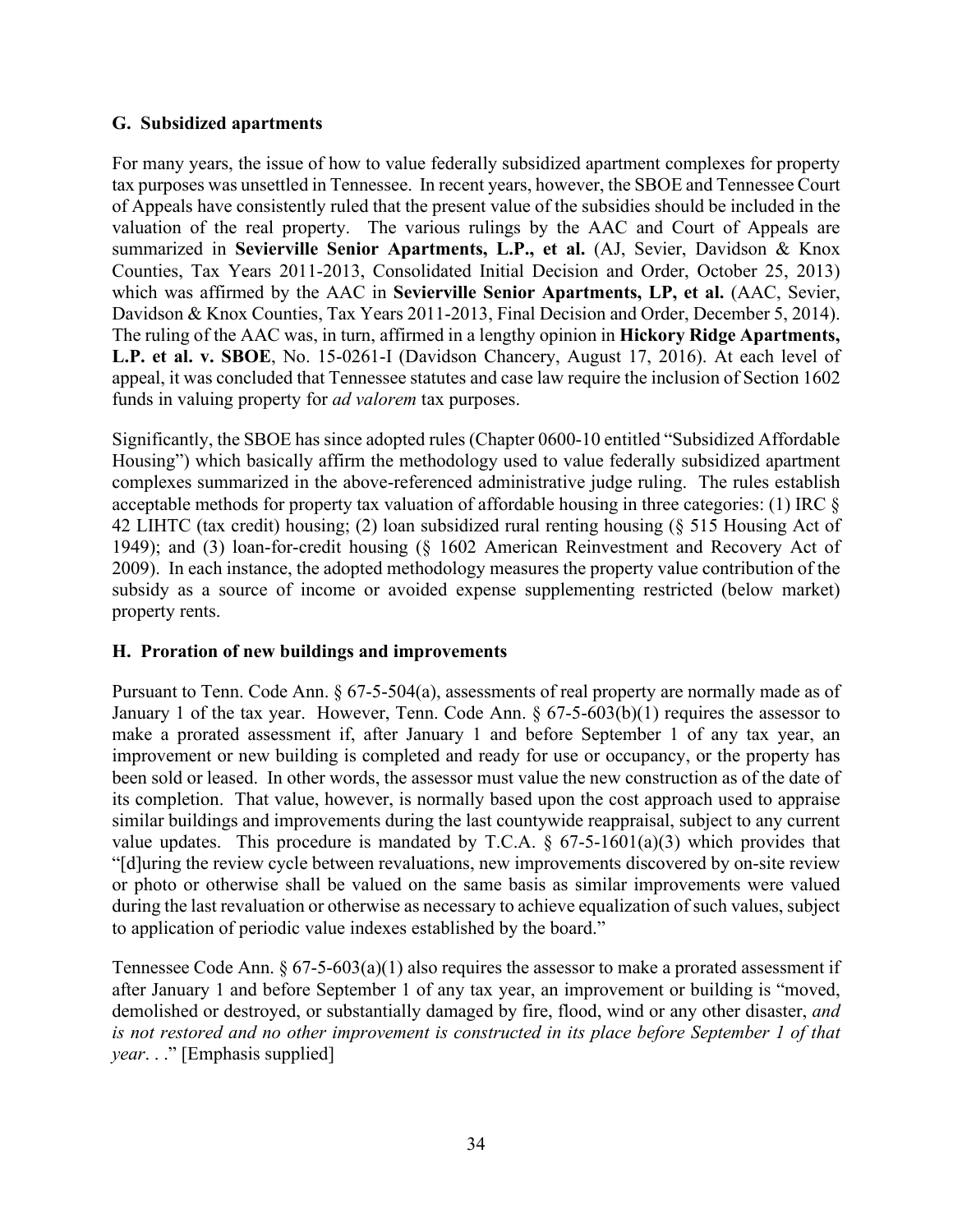*See* **[John and Kimberly Roberts](https://comptroller.tn.gov/content/dam/cot/administration/documents/o-g-c/John-and-Kimberly-Roberts.pdf)** (AJ, Knox County, Tax Year 2014, Initial Decision and Order, April 10, 2015); **[Lakes of Columbia](https://comptroller.tn.gov/content/dam/cot/administration/documents/o-g-c/Lakes-of-Columbia-AAC.pdf)** (AAC, Maury County, Tax Years 2005-2007, Final Decision and Order, October 9, 2008); and **[Lakes of Columbia](https://comptroller.tn.gov/content/dam/cot/administration/documents/o-g-c/Lakes-of-Columbia-AJ.pdf)** (AJ, Maury County, Tax Year 2005, Initial Decision and Order, June 27, 2006) for examples of how this issue is typically dealt with on appeal.

## **I. Leasehold assessments**

Tennessee Code Ann. § 67-5-502(d) provides in substance that assessors must make leasehold assessments when (1) the fee owner is exempt; (2) the lessee is not exempt; and (3) contract rent (including imputed rent) is less than market rent. Typically, a leasehold assessment is basically made by calculating the present worth of the lessee's savings for the remaining term of the lease. *See* T.C.A. § 67-5-605 which sets forth the methodology for computing the value of a taxable leasehold interest. The statute also provides as "an alternative in valuing an interest in *residential* property . . . [the assessor may utilize] the sales comparison approach using sales or transfers of similar interests in residential property." [Emphasis supplied]

The statute essentially codifies two rulings of the Tennessee Supreme Court concerning leasehold assessments. First, in **[State v. Grosvenor,](https://comptroller.tn.gov/content/dam/cot/administration/documents/o-g-c/State-v-Grosvenor-Sup-Ct-1924.pdf)** 149 Tenn. 158, 258 S.W. 140, 142 (1924), the Court held that "[t]he value of a leasehold is to be based on the difference between the rent paid and the value of the use of property." Second, in **[Metropolitan Government of Nashville and Davidson](https://comptroller.tn.gov/content/dam/cot/administration/documents/o-g-c/Metropolitan-Government-of-Nashville-and-Davidson-County-v-Schatten-Cypress-Co-Sup-Ct-1975.pdf)  [County v. Schatten Cypress Co.,](https://comptroller.tn.gov/content/dam/cot/administration/documents/o-g-c/Metropolitan-Government-of-Nashville-and-Davidson-County-v-Schatten-Cypress-Co-Sup-Ct-1975.pdf)** 530 S.W.2d 277, 281 (Tenn. 1975), the Court explained that "[t]he valuation of a leasehold for tax purposes . . . is normally accomplished by determining whether there is an excess in fair rental value over the rent reserved in the lease."

When faced with a leasehold valuation, assessors might want to review the following two articles written by David Cypress, a former SBOE administrative judge: (1) **[Assessing Leasehold](https://comptroller.tn.gov/content/dam/cot/administration/documents/o-g-c/Assessing-Leashold-Interests-Part-I.pdf)  [Interests Part I](https://comptroller.tn.gov/content/dam/cot/administration/documents/o-g-c/Assessing-Leashold-Interests-Part-I.pdf)** (Local Issues, November 1988); and (2) **[Leasehold Assessments Part II](https://comptroller.tn.gov/content/dam/cot/administration/documents/o-g-c/Leasehold-Assessment-Part-II.pdf)** (Local Issues, January 1989). Rulings assessors might find helpful include the following: **[Airport Inns,](https://comptroller.tn.gov/content/dam/cot/administration/documents/o-g-c/Airport-Inns-Inc-v-LaManna-C-A-1975.pdf)  [Inc. v. LaManna](https://comptroller.tn.gov/content/dam/cot/administration/documents/o-g-c/Airport-Inns-Inc-v-LaManna-C-A-1975.pdf)** (Tenn. Ct. App., Western Section, November 14, 1975) (not for publication); **[Nashville Flying Service](https://comptroller.tn.gov/content/dam/cot/administration/documents/o-g-c/Nashville-Flying-Service-Inc-SBOE-Davidson-County-Tax-Year-1973.pdf)** (SBOE, Davidson County, Tax Year 1973, Unstyled Order, February 14, 1975); **[Federal Express Corp.](https://comptroller.tn.gov/content/dam/cot/administration/documents/o-g-c/Federal-Express-Corp-AAC-Shelby-County-Tax-Years-1987-1989.pdf)** (AAC, Shelby County, Tax Years 1987-1989, Final Decision and Order, November 6, 1991); **[Wilton Corporation](https://comptroller.tn.gov/content/dam/cot/administration/documents/o-g-c/Wilton-Corporation-AAC-Franklin-County-Tax-Years-1990-and-1991.pdf)** (Franklin County, Tax Years 1990 & 1991, Final Decision and Order, January 22, 1993); and **[Herbert A. Johnson, Jr.](https://comptroller.tn.gov/content/dam/cot/administration/documents/o-g-c/Herbert-A-Johnson-Jr-AAC-Shelby-County-Tax-Year-1984.pdf)** (AAC, Shelby County, Tax Year 1984, Final Decision and Order, September 18, 1987).

## **J. Mineral interests**

T.C.A. § 67-5-502(d) provides for the assessment of all mineral interests and all other interests of whatever character which are owned separately from the general freehold, such as severed mineral rights. Historically, assessors and DPA relied on the Mineral Appraisal Section of the State of Tennessee Assessment Manual ["*Assessment Manua*l"] approved by the SBOE in 1972 for guidance in valuing mineral interests. The *Assessment Manual* was replaced in 2017 by Chapter 0600-11 of the rules of the SBOE entitled "*Appraisal of Parcels with Mineral Reserves*." The purpose of the rules is to outline policies and procedures for the appraisal of mineral interests subject to property taxation. The rules apply to properties having what are classified as active mineral reserves, depleted mineral reserves, inactive measured mineral reserves, and inactive indicated mineral reserves. The rules do not apply to severed mineral rights or parcels classified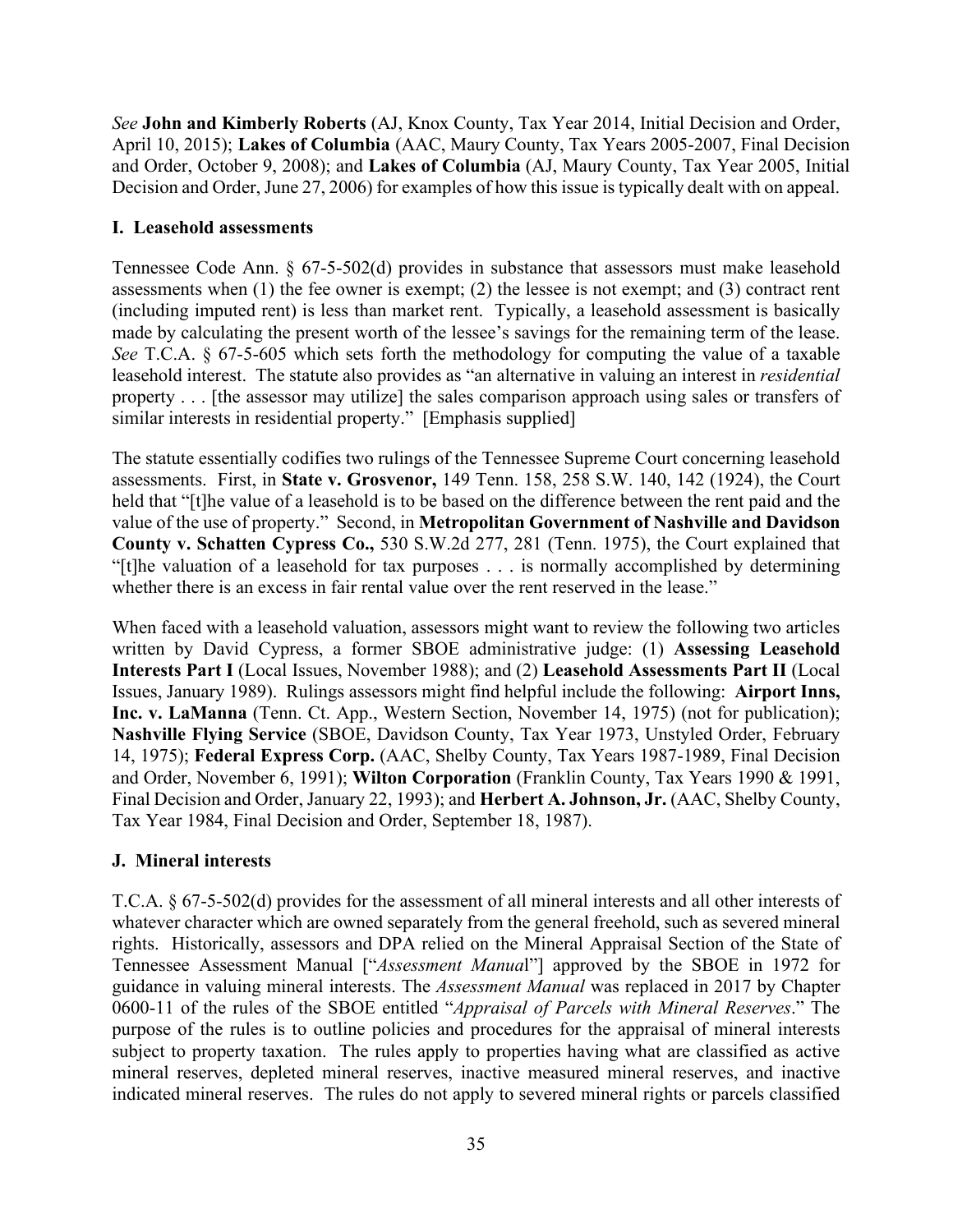as having minerals not subject to appraisal. Severed mineral rights are typically valued utilizing comparable sales. In certain instances, the income approach could also be relevant.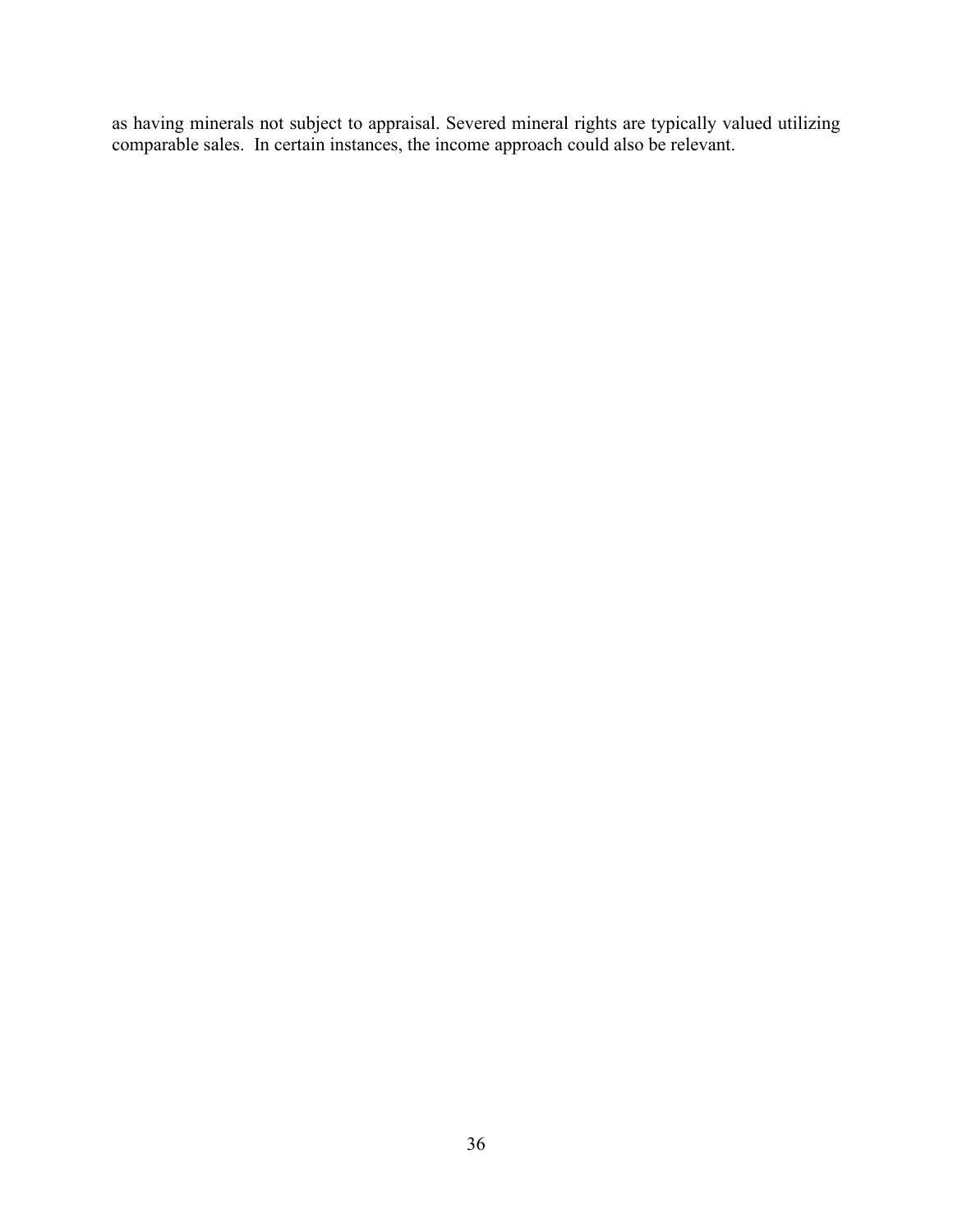## **APPENDIX A SAMPLE DISCOVERY REQUEST FOR APPEALS FILED BY INDIVIDUALS**

Blank County Assessor of Property 123 Main Street, Courthouse Hometown, TN 37777 (615) 555-5555

August 2, 2016

John Smith 123 Rural Road Hometown, TN 37777

Re: Appeal to State Board of Equalization

Dear Mr. Smith:

This office has recently become aware of your appeal to the State Board of Equalization concerning the property located at 123 Rural Road in Hometown. In order to determine whether the appeal can be settled, or a hearing will be necessary, this office needs certain information specific to your property. Our request is not intended to be burdensome. We simply need specific information about your property to formulate our position concerning its fair market value on the relevant assessment date of January 1, \_\_\_\_\_\_\_\_\_\_.

As you may know, once an assessment has been appealed to the State Board of Equalization, both the assessor and taxpayer are authorized to obtain information from one another in accordance with Rule 1360-04-01-.11 of the Uniform Rules of Procedure for Hearing Contested Cases Before State Administrative Agencies. For your convenience, below is a link to the rules:

[1360-4 Department of State Administrative Procedures \(tnsosfiles.com\)](https://sharetngov.tnsosfiles.com/sos/rules/1360/1360-04/1360-04.htm)

Pursuant to the rules, this office requests that you provide the following information concerning the property under appeal within thirty (30) days from the date of this letter. Should you need additional time, please contact me so we can agree on a mutually acceptable date.

- I. If the property has been under contract to sell or actually sold between January 1, and January 1, \_\_\_\_\_\_\_\_, please submit a copy of one or more of the following:
	- i. Listing Agreement; and/or
	- ii. Closing Statement.
- II. If the property has sold between January 1, \_\_\_\_\_\_\_\_\_ and January 1, \_\_\_\_\_\_\_\_, were any items of personal property included in the sale price? If so, please provide a list of each item of personal property and its estimated market value.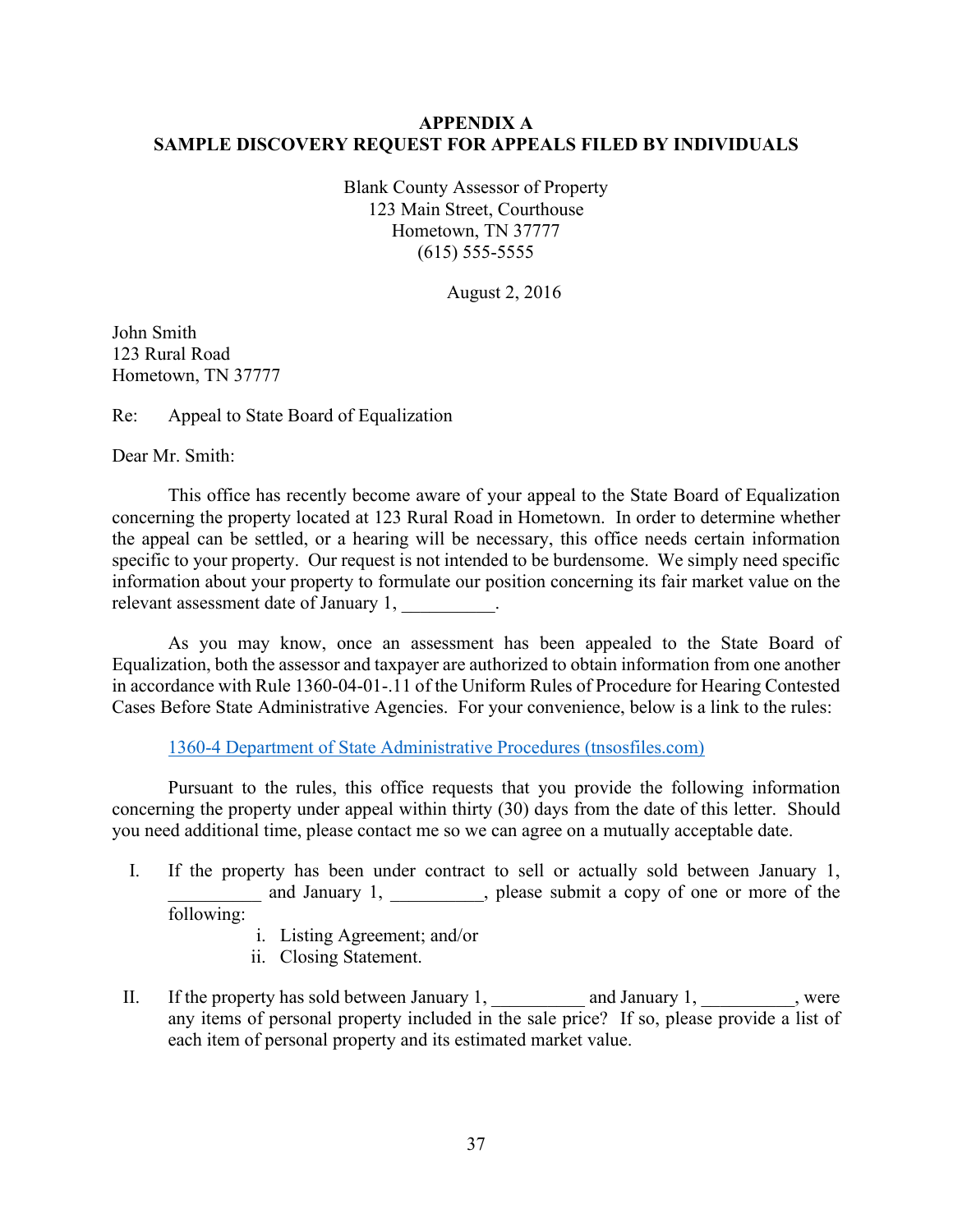- III. If the property or any structures on the property were constructed between January 1, and January 1, hease provide a detailed list itemizing the cost of construction.
- IV. Please provide the amount and type of insurance coverage on the property or any structures located on the property.
- V. Please provide copies of any appraisals which value the property, or any portion of the property, between January 1, and January 1,  $\qquad \qquad$
- VI. If your contention of value is based upon comparable sales, please provide the following information for each sale you are utilizing:
	- i. Address of the Property;
	- ii. Sale date; and
	- iii. Sale price.
- VII. If the property, or any portion of the property, is leased or available for lease, please provide the following information:
	- i. Rent roll as of January 1,  $\qquad \qquad ;$  and
	- ii. Annual profit and loss statements for the most recent three years.
- VIII. If the property, or any portion of the property, is leased or available for lease, please provide the responsible party for the following expenses:
	- i. Property Taxes: Owner \_\_\_\_\_ Tenant \_\_\_\_\_ Shared \_\_\_\_;
	- ii. Property Insurance: Owner Tenant Shared ; and
	- iii. Property Maintenance: Owner Tenant Shared .
- IX. Please provide any additional information you would like this office to consider.

Your appeal form indicates that you will be representing yourself. In the event you choose to have a representative, please let me know and I will direct any further communications to that person. As you may or may not know, Tennessee Code Annotated Section 67-5-1514(c)(1) allows the following persons to represent taxpayers before the State Board of Equalization: (a) a member of the taxpayer's immediate family; (b) attorneys; (c) if the taxpayer is a corporation or the like, its regular officers, directors or employees; (d) agents approved by the State Board of Equalization (commonly known as "tax reps"); and (e) a certified public accountant if the only issue concerns the valuation of tangible personal property.

Thank you for your anticipated cooperation and please do not hesitate to contact this office should you have any questions.

Sincerely,

County Assessor of Property

\_\_\_\_\_\_\_\_\_\_\_\_\_\_\_\_\_\_\_\_\_\_\_\_\_\_\_,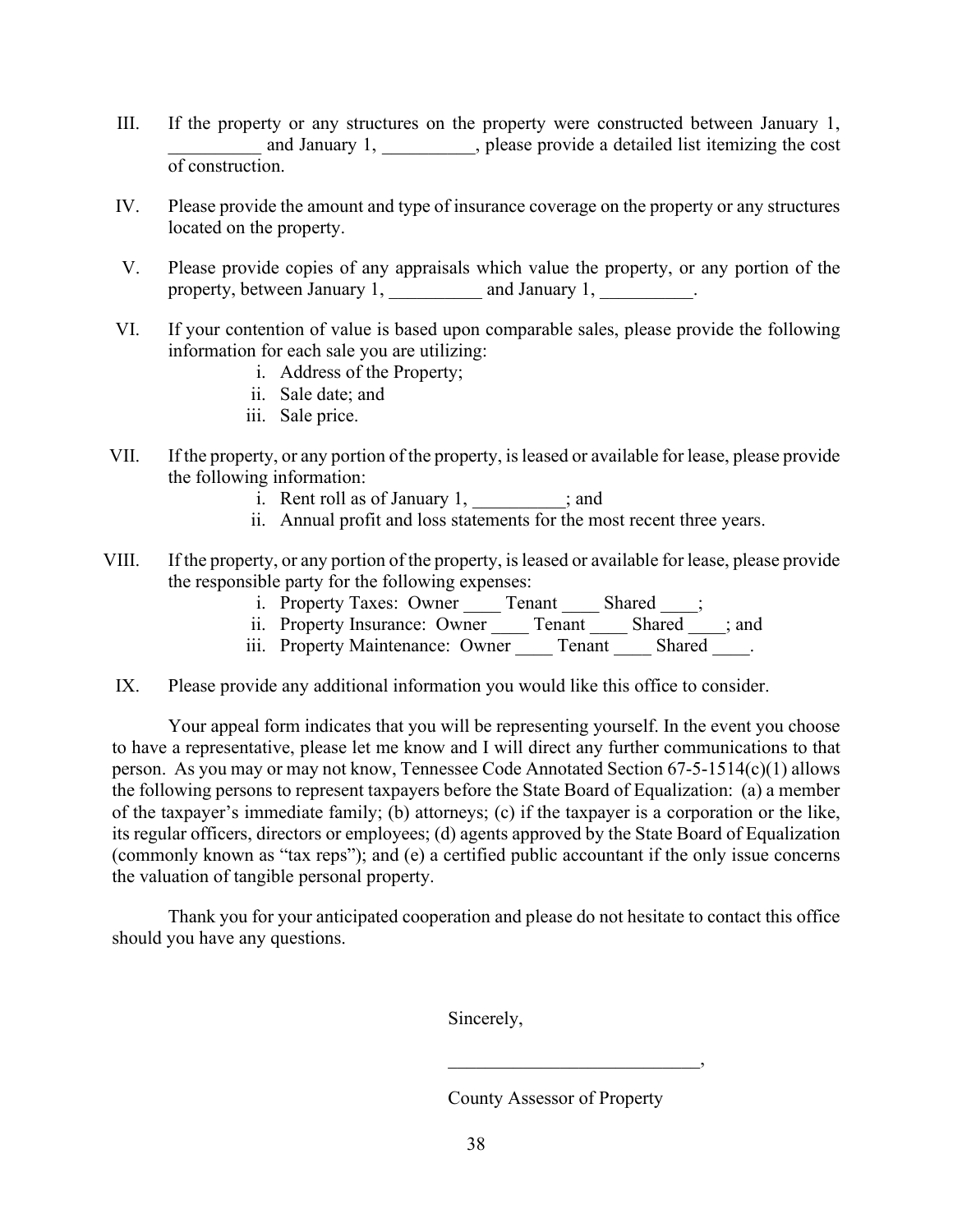#### **APPENDIX B**

## **SAMPLE DISCOVERY REQUEST FOR APPEALS FILED BY ATTORNEYS AND AGENTS**

## **TENNESSEE STATE BOARD OF EQUALIZATION BEFORE THE ADMINISTRATIVE JUDGE**

| IN RE: |  |        |
|--------|--|--------|
|        |  | County |
|        |  |        |

## **FIRST SET OF INTERROGATORIES AND REQUESTS FOR PRODUCTION OF DOCUMENTS AND THINGS TO \_\_\_\_\_\_\_\_\_\_\_\_\_\_\_,**

 $\mathcal{L}_\text{max}$  and  $\mathcal{L}_\text{max}$  and  $\mathcal{L}_\text{max}$  and  $\mathcal{L}_\text{max}$  and  $\mathcal{L}_\text{max}$  and  $\mathcal{L}_\text{max}$ 

**TAXPAYER, FROM \_\_\_\_\_\_\_\_\_\_\_\_\_\_\_ COUNTY ASSESSOR OF PROPERTY**

 $\mathcal{L}_\text{max}$  and  $\mathcal{L}_\text{max}$  and  $\mathcal{L}_\text{max}$  and  $\mathcal{L}_\text{max}$  and  $\mathcal{L}_\text{max}$  and  $\mathcal{L}_\text{max}$ 

| TO:   |  |
|-------|--|
|       |  |
|       |  |
|       |  |
| FROM: |  |
|       |  |

Pursuant to the Uniform Rules of Procedure for Hearing Contested Cases Before State Administrative Agencies and Tennessee Rules of Civil Procedure 26, 33, and 34,

County Assessor of Property propounds this first set of interrogatories and requests for documents and things on  $($ "Taxpayer"), to be answered under oath by the Taxpayer within thirty (30) days after service.

#### **INSTRUCTIONS**

1. These interrogatories and requests for production of documents are addressed to the Taxpayer, but are intended to include, if applicable, predecessor or successor entities, subsidiaries,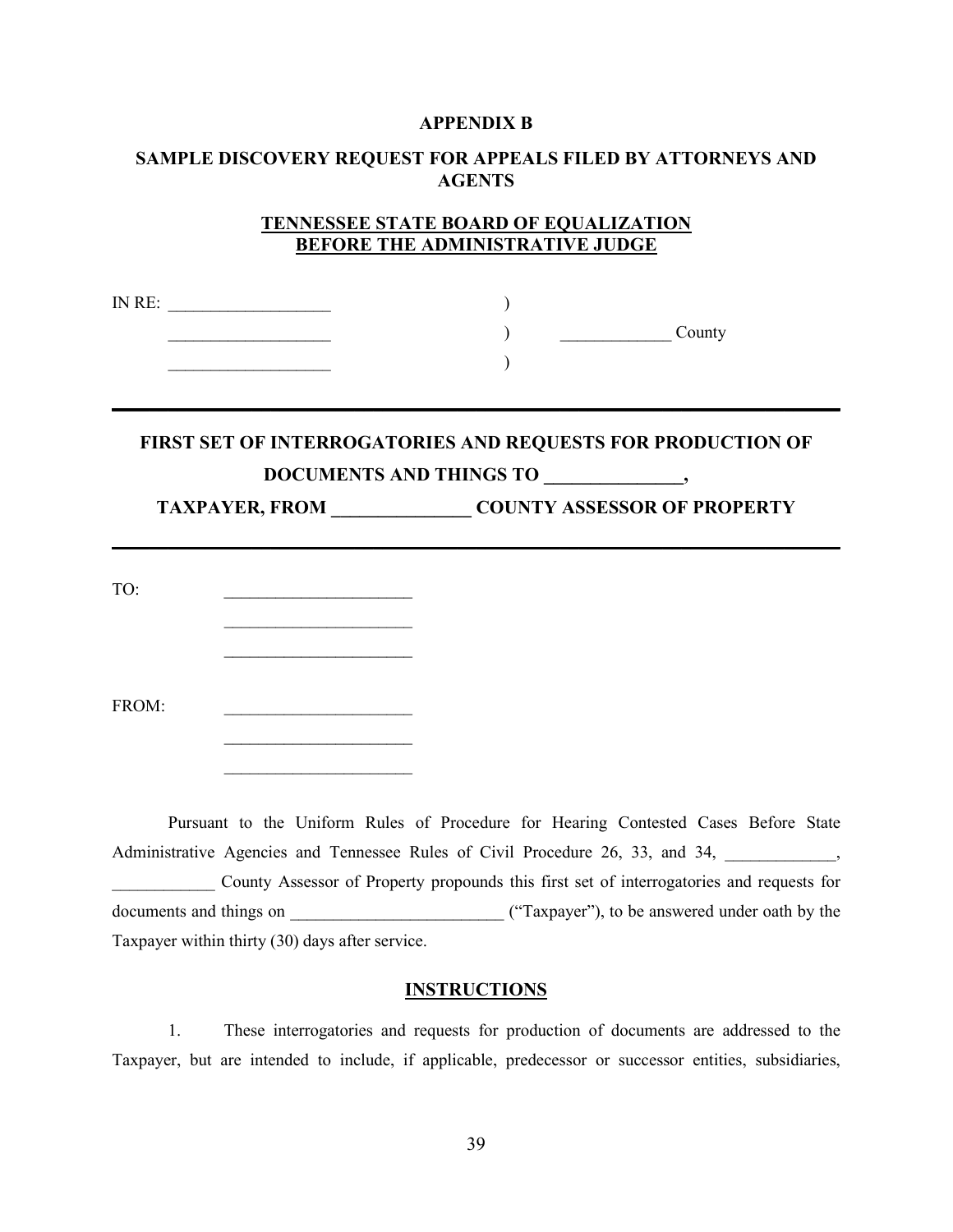partnerships, joint ventures, or other entities that are responsible for the property taxes on the subject property.

2. These interrogatories and requests for production of documents and things are to be answered within thirty (30) days after service unless the Administrative Judge has entered an Order setting forth a different timeframe. Unless otherwise agreed by the Assessor and Taxpayer, all responses to interrogatories, and all documents and things produced in response to these discovery requests, shall be received by the Assessor's office within thirty (30) days after service.

3. These interrogatories and requests for production of documents and things are continuing in nature and shall be promptly supplemented when new or additional information becomes available to the Taxpayer. Pursuant to Rule 26.05 of the Tennessee Rules of Civil Procedure, you are required to amend your Responses to these Interrogatories if in the future you determine either that:

- (a) one of your responses was incorrect when made; or
- (b) one of your responses to these interrogatories, although correct when made, is no longer correct.

4. These interrogatories and requests for production of documents and things are to be construed as broadly as any reasonable construction may allow. If there is any ambiguity in any interrogatory or request for documents and things, the ambiguity shall be resolved in the manner that provides for the broadest possible scope of the discovery request. The use of the singular form of any word shall include the plural and vice versa. The specificity of the scope of any discovery request shall not be construed as limiting or affecting the generality of the scope of any other discovery request.

5. If you decline to answer any interrogatory, or part thereof, please describe the nature of the information withheld, the source of the information, the grounds for withholding the information, and any other information necessary to enable the Assessor and Administrative Judge to assess the applicability of the privilege or protection claimed with respect to such information.

6. If any document or thing is withheld from production, please describe the nature and title (if any) of the document or thing withheld, the length or size of such document or thing, the location of such document or thing, the grounds for withholding the document or thing, and any other information necessary to enable the Assessor and Administrative Judge to assess the applicability of the privilege or protection claimed with respect to such document or thing.

7. If any document or thing requested herein was at one time in existence, but has been lost, discarded, or destroyed (including the deletion from any computer of any responsive document), then such

40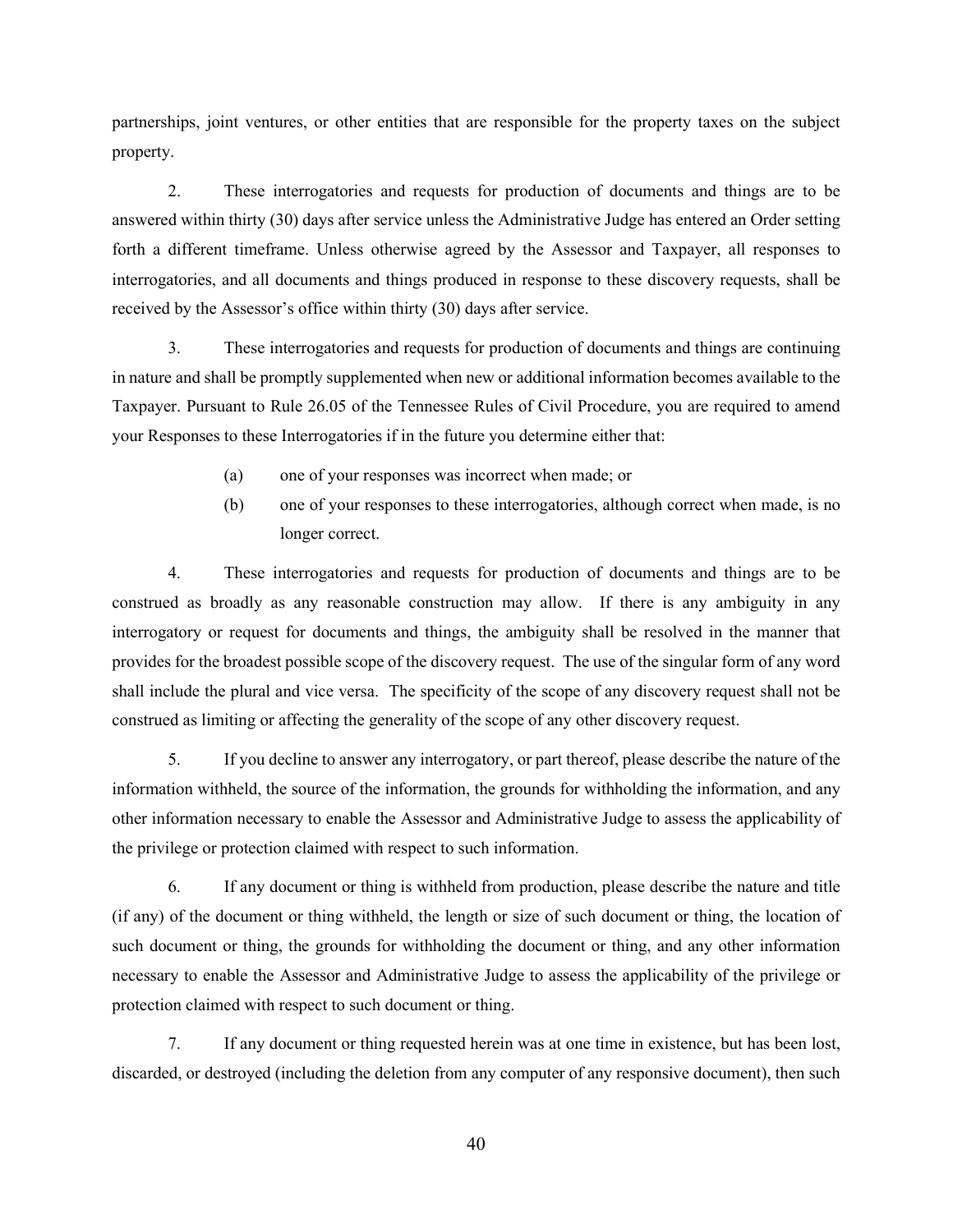document or thing shall be identified (within the meaning of the term "identify" as defined below) and the circumstances resulting in the loss, discarding, or destruction of such document or thing shall be explained.

8. If an interrogatory cannot be answered in full, then please answer to the extent possible and state the reason or reasons for your inability to provide a complete answer. If you are objecting to only a portion of an interrogatory, please answer the portion that is not objectionable.

#### **DEFINITIONS**

A. The terms "document" or "documents" include, but are not limited to, all paper material of any kind, whether written, typed, printed, punched, filmed, or marked in any way; recording tape or wires; film, photographs, movies or any graphic matter however produced or reproduced; all mechanical or electronic sound recordings or transcripts of such recordings; and all electronic and/or computerized information in any form or medium whatsoever, including, but not limited to, tapes, disks, printouts, and email messages.

B. The term "subject property" means the property being appealed by the Taxpayer.

C. The term "Taxpayer" means the owner of subject property and/or any other person or entity responsible for property taxes for the tax year(s) under appeal.

D. The term "relevant assessment date" means January 1 of each tax year under appeal.

E. The term "appraisal" means any oral report, written report, or other document prepared in connection with any feasibility, financial, economic, regulatory or other study or report which relates to, concerns or contains any conclusions or opinions as to the value of all or any portion of subject property, whether prepared for purposes of or in connection with this appeal, or for purposes of or in connection with the purchase, feasibility, construction, sale, lease, financing or insurance of subject property, or the regulation of the owner of the subject property, or in connection with any other purpose.

F. The terms "relating to," "relate to," "regarding," "concern," or "concerning," mean referring to, describing, evidencing, pertaining to, consisting of, constituting, reflecting, or in any way logically connected with, in whole or in part, the matter described in the interrogatory.

G. The term "describe" means to provide a comprehensive, full, fair, frank, complete, accurate, and detailed description of the matter that is the subject of the inquiry.

41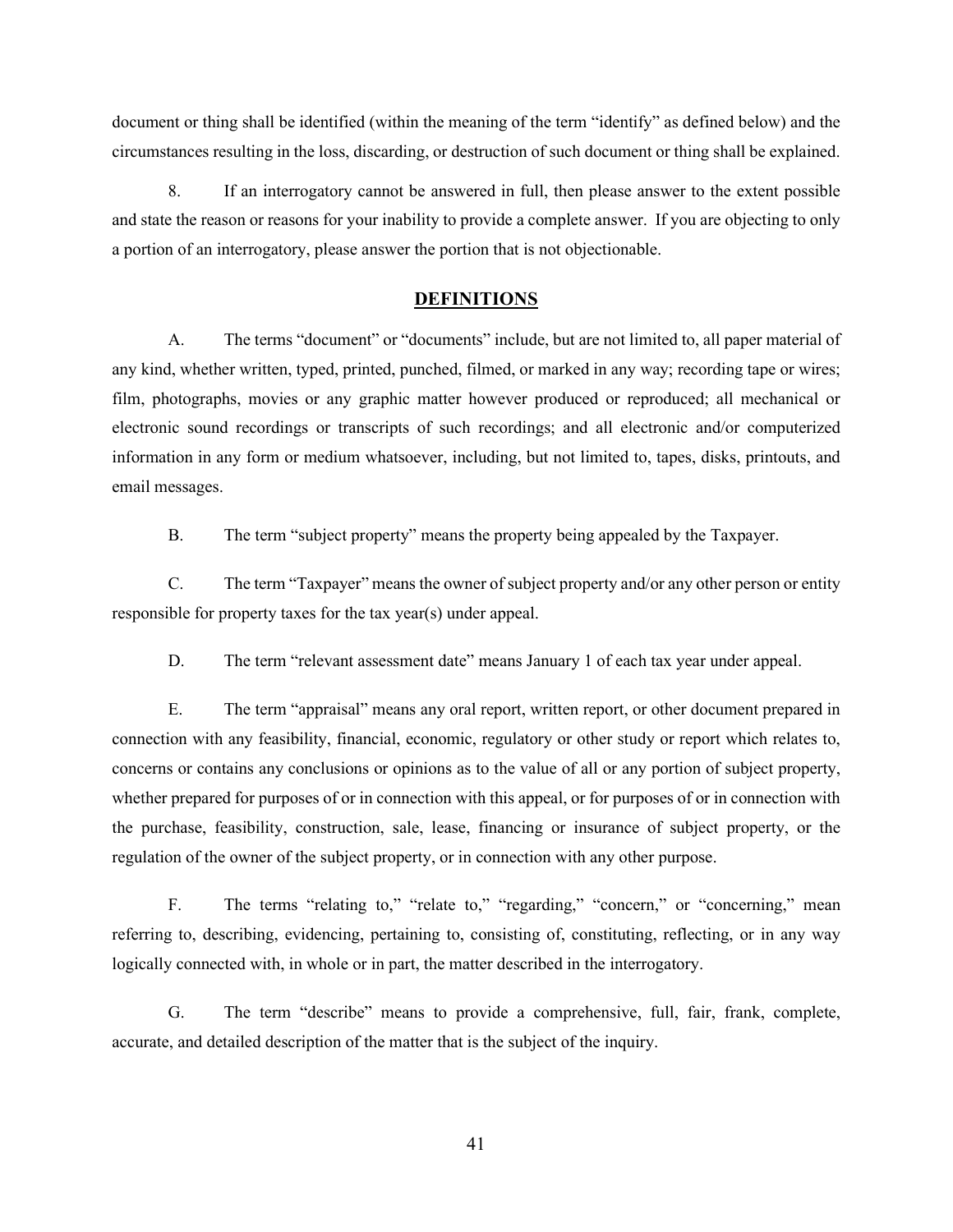H. The terms "person" or "persons" mean any natural person, firm, proprietorship, partnership, joint venture, corporation, association, limited liability company, or other business entity, and all present and former officers, directors, agents, employees, and others acting for or purporting to act on behalf of such natural person, firm, proprietorship, partnership, joint venture, corporation, association, limited liability company, or other business entity, with respect to the matter referred to in the interrogatory and/or your response.

I. The term "identify" when used with respect to a document or documents, means: (1) to specify the nature of the document (e.g. letter, memorandum etc.); (2) to state the date appearing on the document, or if no date appears, the date on which such document was prepared; (3) to describe in general the subject matter of the document; (4) to identify each person who wrote, signed, dictated, or otherwise participated in the preparation of the document; (5) to identify each person who was an addressee thereof and all other persons receiving copies thereof; (6) to identify the present location of the document; and (7) to identify each person who presently has the care, custody or control of the document or record and each copy thereof. If such document was, but is no longer, in your possession or subject to your control, state what disposition was made of it and the facts or reasons for such disposition.

J. The term "identify" when used in reference to an individual person, means to state his or her full name, employer, job title, present home address and telephone number, and present business address and telephone number. If the present home address and telephone number and/or present business address and telephone number are unknown, please provide the last known address(es) and/or telephone number(s).

K. The terms "you" or "your" mean the Taxpayer and/or the individual answering the interrogatory as the context of the particular interrogatory or request for production requires.

L. The term "income and expense statement" means any and all financial reports that list any and all sources of income, and any and all fixed and variable expenses generated by subject property over a specific period of time. The time period is typically twelve (12) months.

M. The term "income' means all sources of money or other consideration paid to the property owner or the owner's representative (e.g. property manager) for the purpose of use, occupancy, rights of access, and other reasons for possession of the premises in the past, present or future. Income may also include additional sources not directly attributable to the rental of space (e.g., common area maintenance charges, income from laundry facilities for tenants, etc.).

42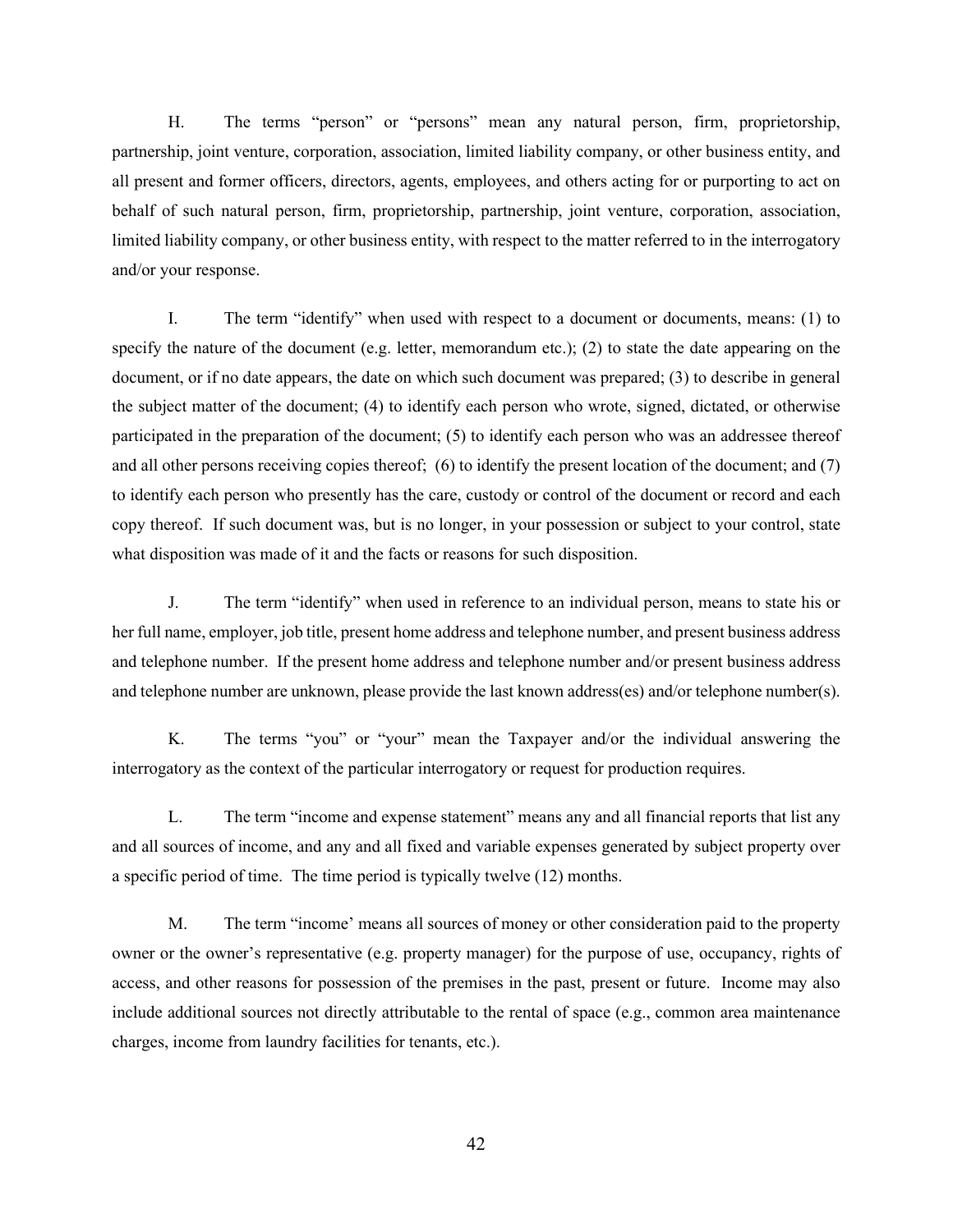N. The term "expenses" means fixed and variable costs paid, or to be paid, that are relevant to ownership or occupancy of the subject property, excluding mortgage debt service, book depreciation, depletion allowances or other special tax considerations, income taxes, special corporation costs, and additions to capital.

#### **INTERROGATORIES**

1. Please identify all persons who participated in preparing the responses to these written discovery requests. Please state the name, address, telephone number and official capacity of each person. For each person so identified, please describe in detail that person's role.

#### **RESPONSE:**

2. Please identify all documents relied on by the Taxpayer in responding to these interrogatories.

#### **RESPONSE:**

3. Please state your opinion concerning the fair market value of subject property on the relevant assessment date.

#### **RESPONSE:**

4. Please state the basis for your opinion concerning the fair market value of subject property on the relevant assessment date. In lieu of stating the basis for the fair market value of subject property on the relevant assessment date, you may provide a copy of the appraisal(s) or other analyses that you will rely upon at the hearing of this appeal to support your opinion of value(s).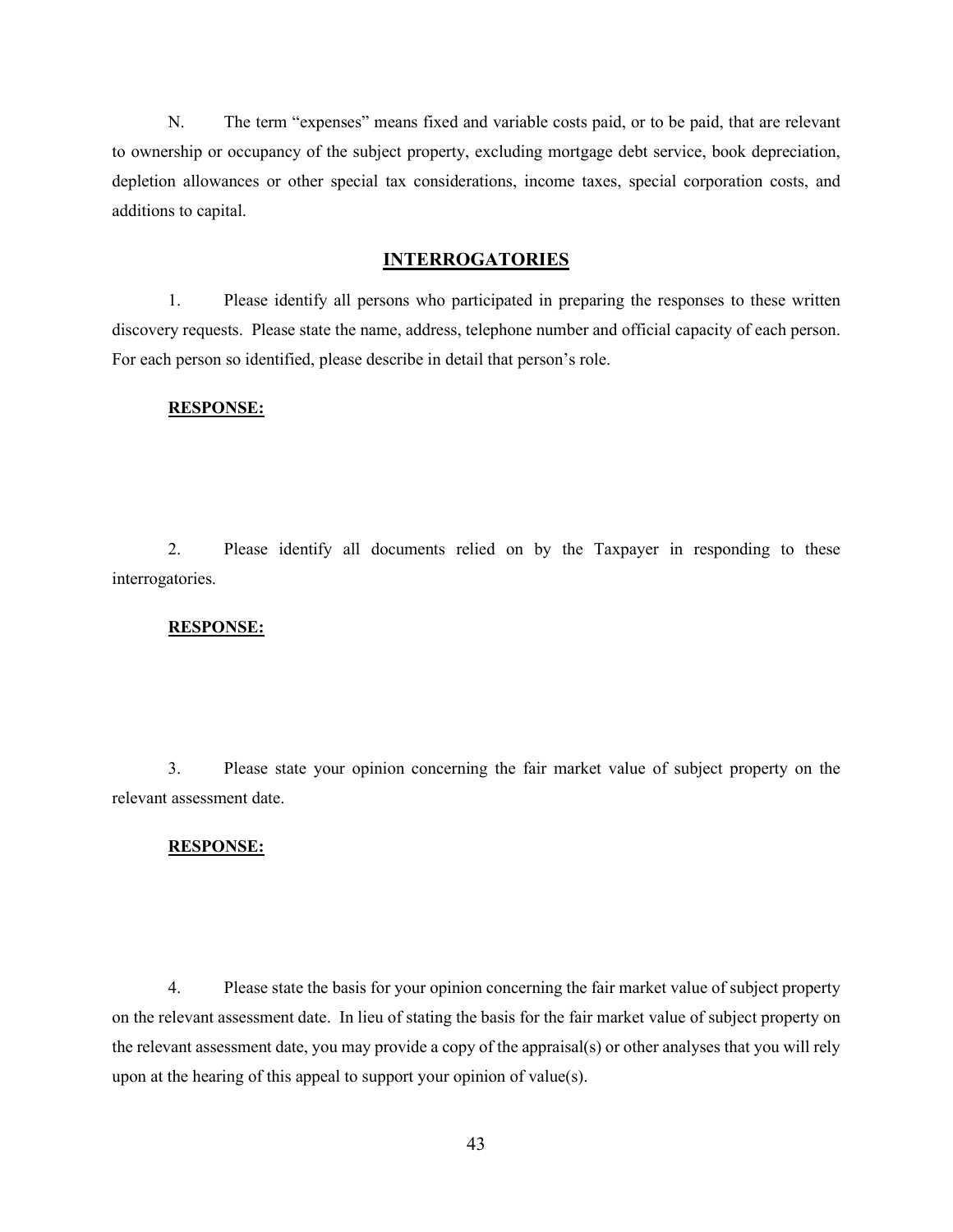#### **RESPONSE:**

- 5. For each expert witness the Taxpayer expects to call at hearing, please state:
	- a. the name, address, and telephone number of the expert;
	- b. the qualifications of the expert;
	- c. the subject matter on which the expert is expected to testify;
	- d. the substance of the facts and opinions to which the expert is expected to testify; and
	- e. a summary of the grounds for each opinion.

#### **RESPONSE:**

6. Please identify any party who assisted the expert in preparing any documents he or she may reference in the hearing of this matter.

#### **RESPONSE:**

7. Please identify all documents and describe all information each expert witness you intend to call to testify in this matter considered and/or reviewed in formulating his or her opinion(s), to substantiate his or her opinion(s), and to prepare to testify in this matter. In the case of an article, manual, treatise, book, or other written document, please identify, by chapter, page number, or other appropriate designation, the portion of said publication. In lieu of identifying all documents, you may provide a copy of all documents considered and/or reviewed.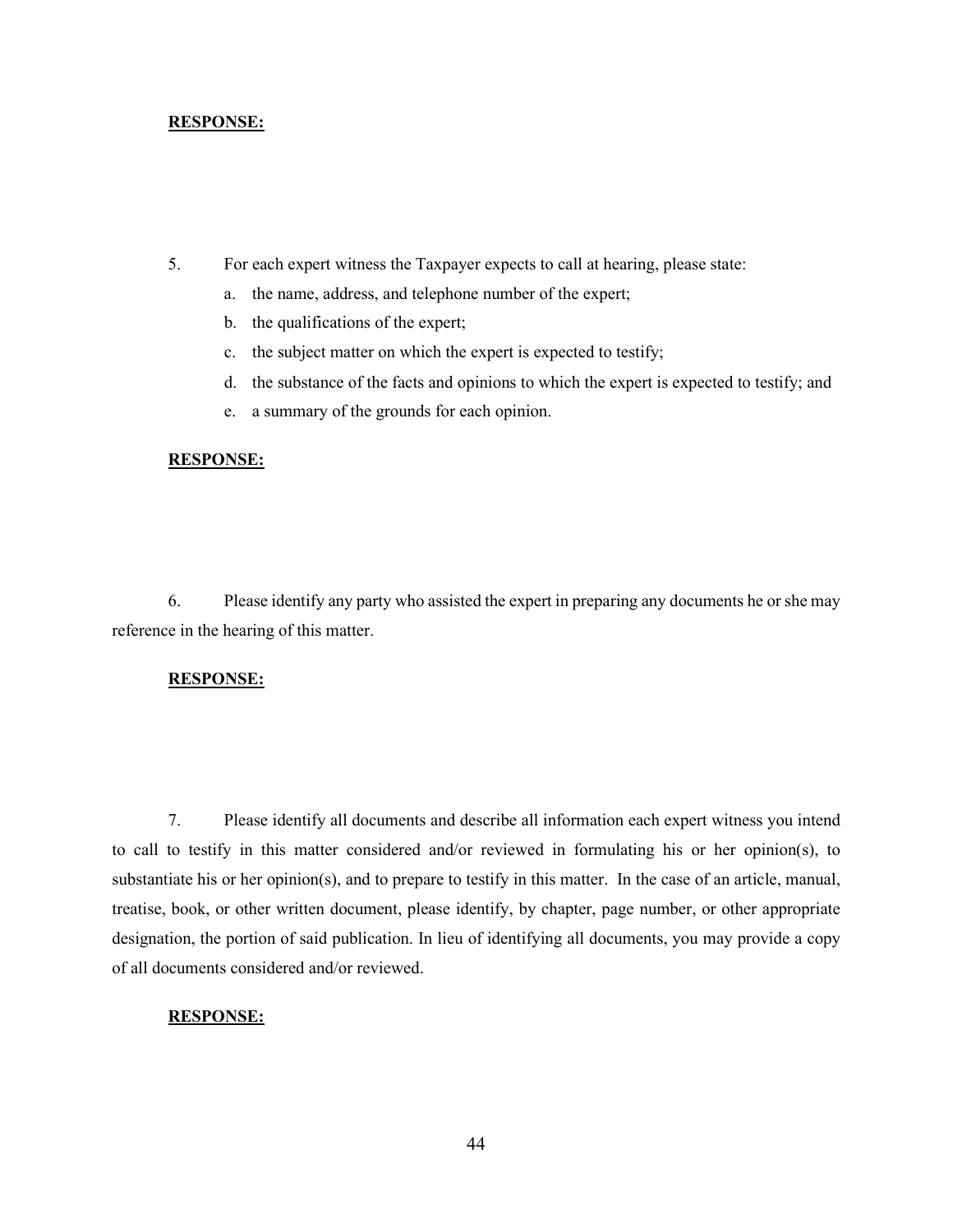8. For each non-expert valuation or appraisal witness that the Taxpayer expects to call at hearing, please state:

a. the name, address, and telephone number of the witness;

b. the qualifications of the witness;

- c. the value or appraisal conclusion(s) to which the witness is expected to testify; and
- d. a summary of the grounds for the valuation or appraisal opinion.

#### **RESPONSE:**

9. Please state the name, address, place of employment and business telephone number for each lay witness you intend to call in this matter.

#### **RESPONSE:**

10. Please identify the nature of and briefly summarize the anticipated testimony of each lay witness.

#### **RESPONSE:**

11. Please identify any and all appraisal(s), oral or reduced to writing, made for any purpose, which value subject property, or any portion thereof, between \_\_\_\_\_\_\_\_\_\_\_\_\_\_\_\_\_\_\_ and \_\_\_\_\_\_\_\_\_\_\_\_\_.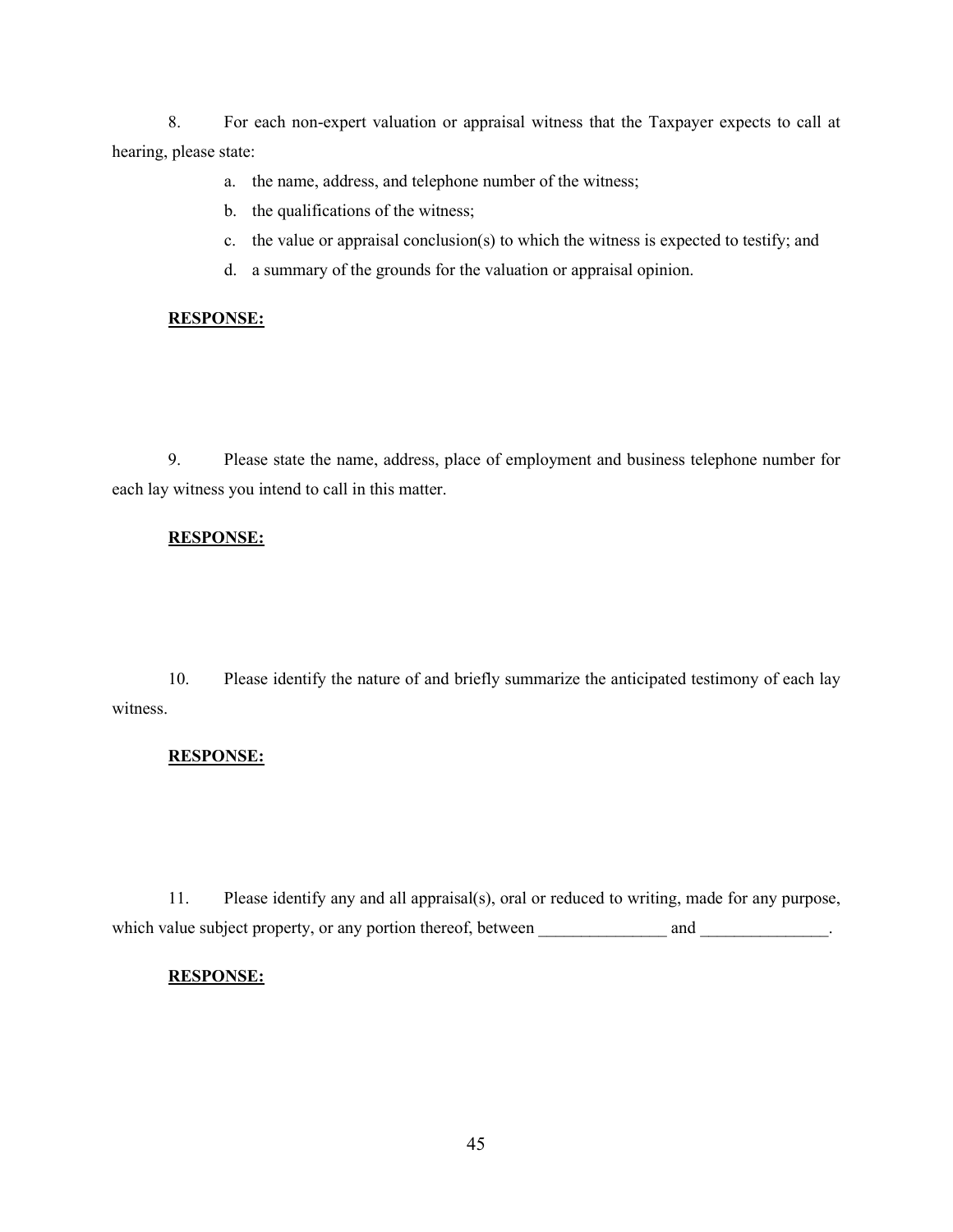12. Please state the amount and type of insurance coverage on the property or any structures located on the property as of the relevant assessment date. Please provide the insurance carrier, policy number and renewal date for each insurance policy. Alternatively, you may provide a copy of the insurance policy.

#### **RESPONSE:**

13. If you are of the opinion that there existed as of the relevant assessment date any special facts, conditions or circumstances which materially and adversely affected the fair market value of subject property, please identify each such circumstance or condition, describing with particularity the manner in which each is believed to have affected the fair market value, and the degree to which fair market value is believed to have been affected. Please identify all documents which contain facts upon which such opinion is based and state whether such facts, circumstances or conditions continue to exist as of the date of your answer hereto.

#### **RESPONSE:**

14. If your contention of value is based upon comparable sales, please provide the following information for each sale you are utilizing:

- a. address of the property;
- b. sale date;
- c. sale price; and
- d. the names and addresses of the sellers and buyers.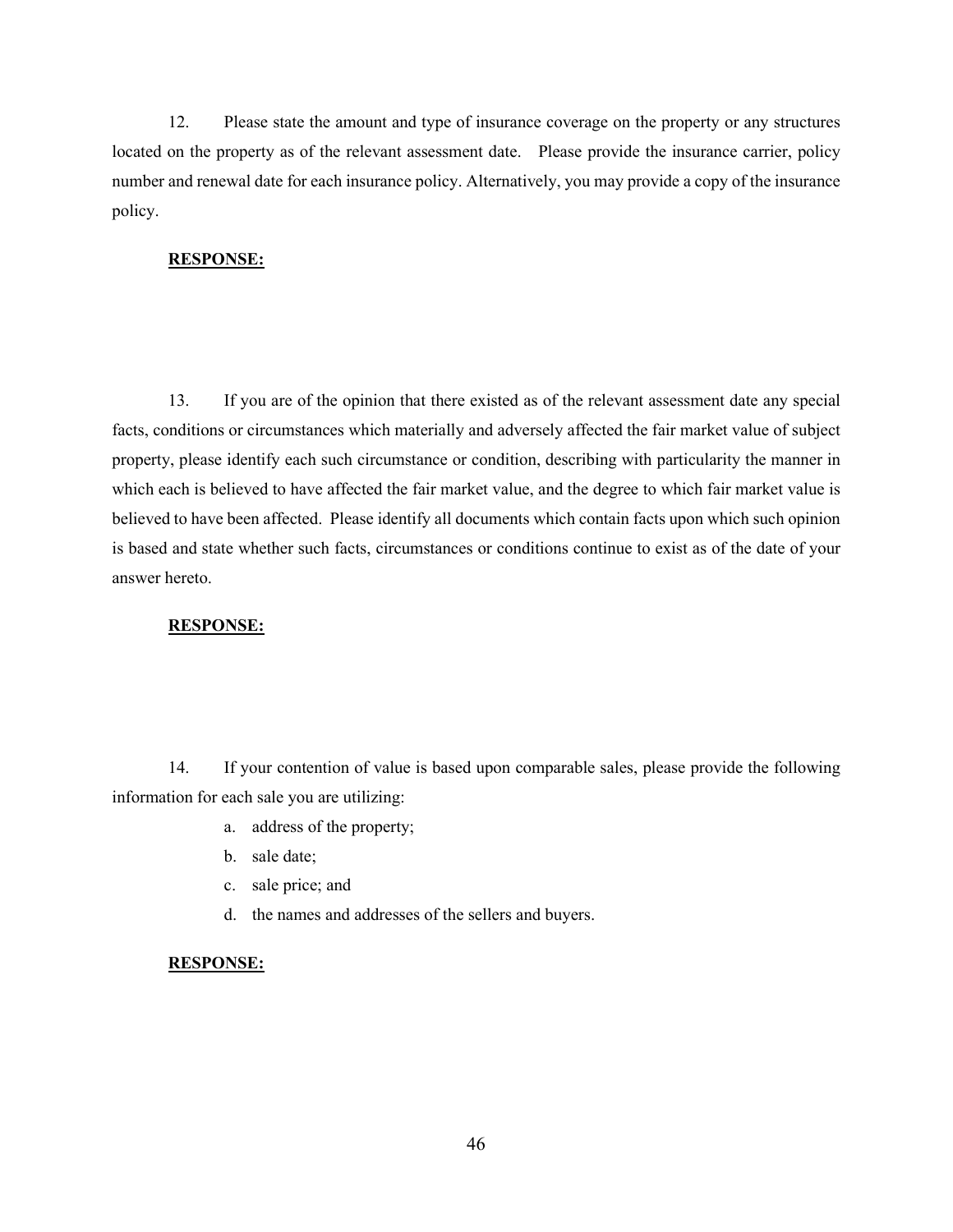15. If subject property, or any portion of subject property, is leased or available for lease, please state whether the property owner or tenant is responsible for the following expenses:

- a. property taxes;
- b. property insurance;
- c. building repairs and maintenance;
- d. parking lot and common area maintenance; and
- e. utilities.

#### **RESPONSE:**

16. If your contention of value is based upon the income approach, please state the figures being assumed for the following components of your analysis:

- a. market rent;
- b. net leasable area;
- c. potential gross rental income;
- d. other income;
- e. vacancy and collection loss allowance
- f. operating expenses excluding reserves for replacement;
- g. reserves for replacement;
- h. base capitalization rate; and
- i. if applicable, effective tax rate.

#### **RESPONSE:**

17. If your contention of value is based upon the cost approach, please state the applicable figures being assumed for the following components of your analysis:

- a. replacement cost;
- b. reproduction cost;
- c. historical cost;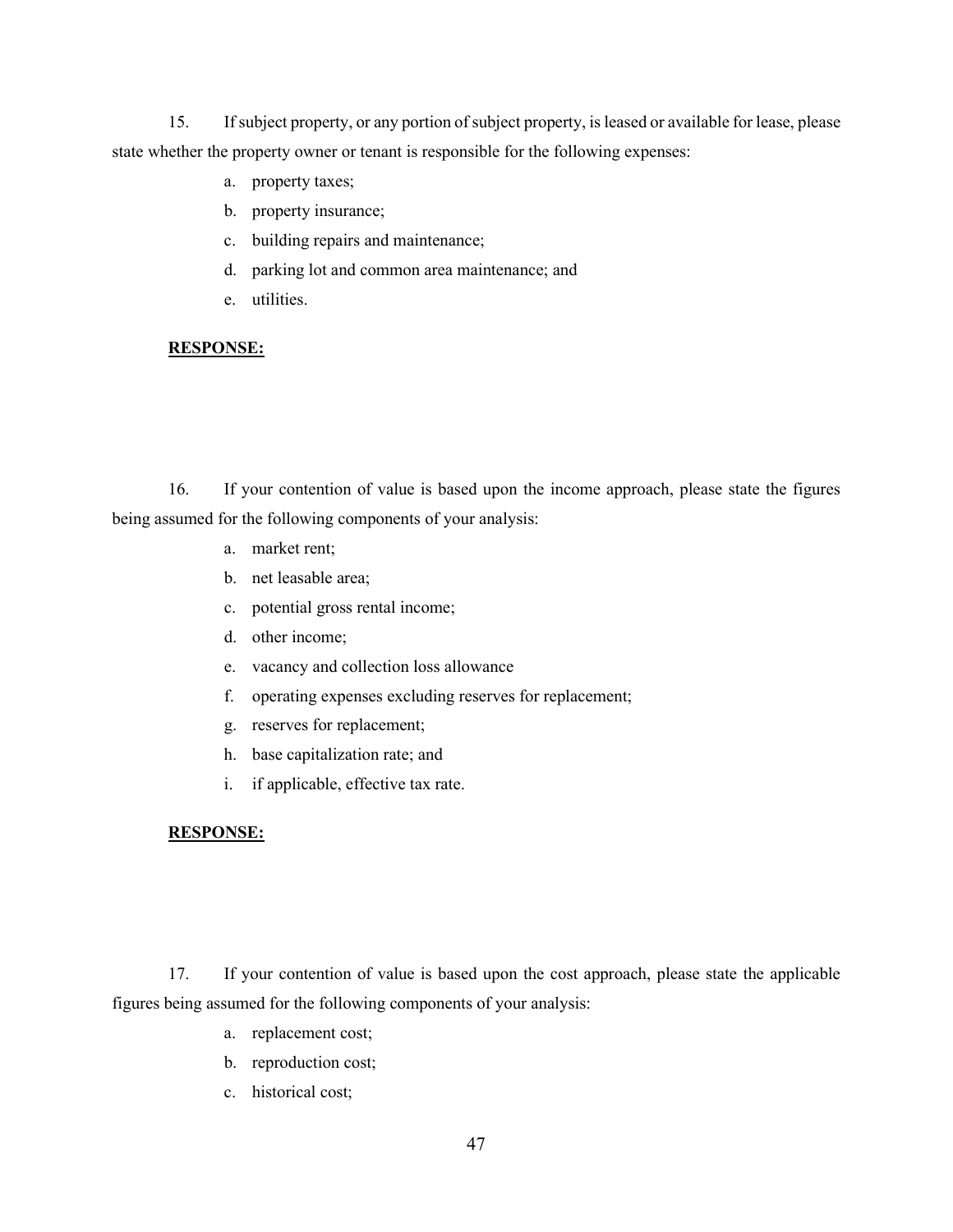- d. physical deterioration;
- e. functional obsolescence;
- f. external obsolescence;
- g. depreciated cost of site improvements; and
- h. estimated land value.

#### **RESPONSE:**

18. If subject property, or any portion thereof, was constructed since January 1, \_\_\_\_\_\_\_,

#### please state:

- a. total cost of construction;
- b. type of construction;
- c. contact information for contractor;
- d. date(s) of construction; and
- e. total square footage constructed and/or added.

#### **RESPONSE:**

- 19. If you acquired subject property between and and , please state:
	- a. the date of acquisition;
	- b. the consideration paid;
	- c. the amount and terms of any financing;
	- d. the name and address of the listing broker and the amount of time the property was listed;
	- e. the relationship, if any, between the buyer and seller; and
	- f. if you contend your acquisition was not an arms-length purchase at fair market value, set forth in detail the factual basis for such contention.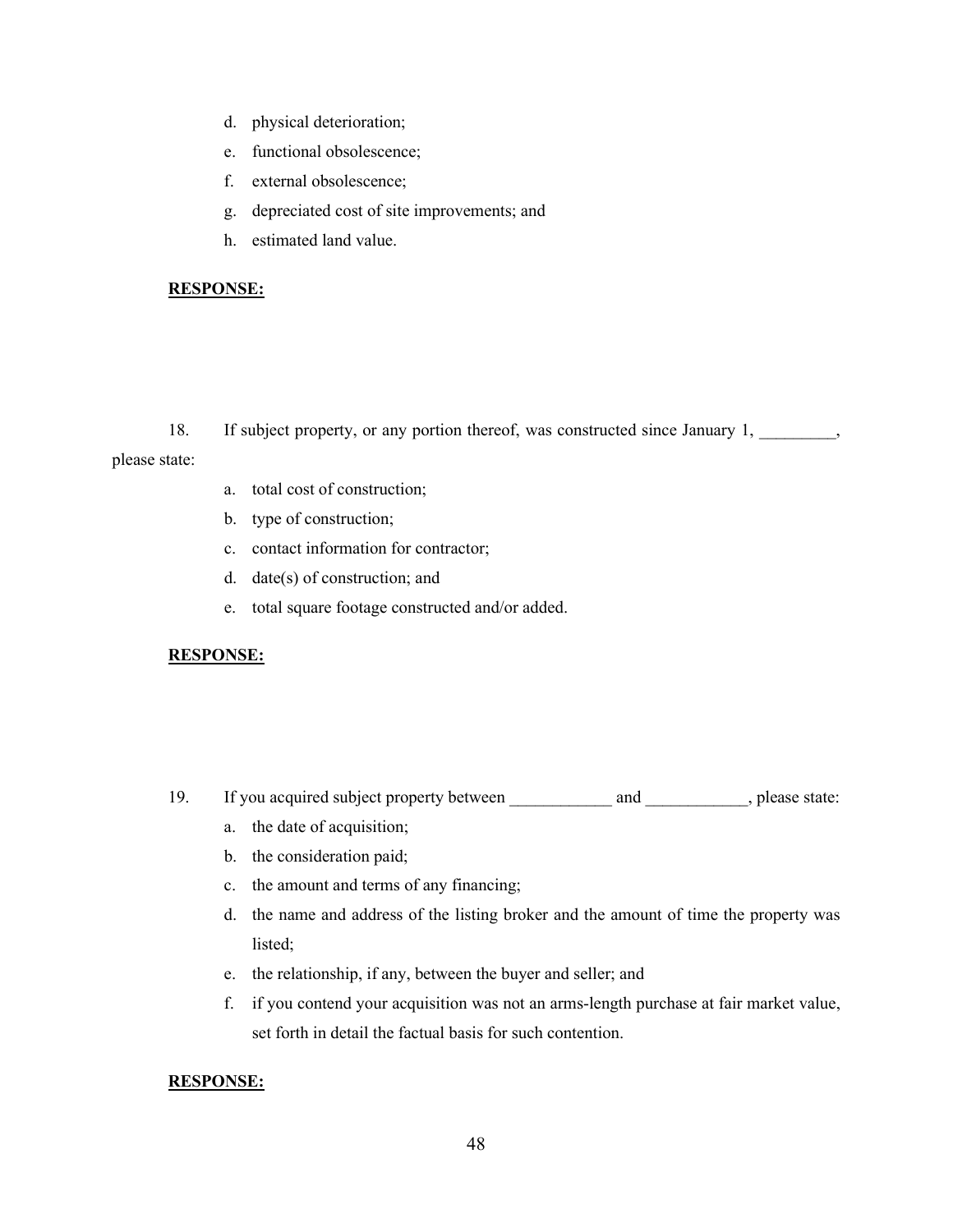20. Please list the name and address of any person who either now holds or has held, at any time since January 1, \_\_\_\_\_\_\_\_\_\_, an option to purchase subject property, the date said option expires or expired, the amount paid for the option, the price at which said option can be exercised and the terms for payment of that amount.

#### **RESPONSE:**

21. Please state whether the property has been offered for sale since January 1, \_\_\_\_\_\_\_\_\_\_\_. If so, state: (a) when the property has been offered for sale; (b) the name and address of any brokers with whom the property has been listed; (c) the terms of any offers, either written or oral, that were received; and (d) how the property was advertised.

#### **RESPONSE:**

22. Please state whether any offers to lease subject property have been received since January 1, \_\_\_\_\_\_\_\_\_\_\_\_. If so, set forth the date and terms of each offer.

#### **RESPONSE:**

23. Please state whether any contract of sale has been executed since January 1, for any interest in subject property. If so, please state the names and addresses of the parties to each contract, describe the interest being sold, state the amount of consideration to be paid for the property and the terms for payment of that amount.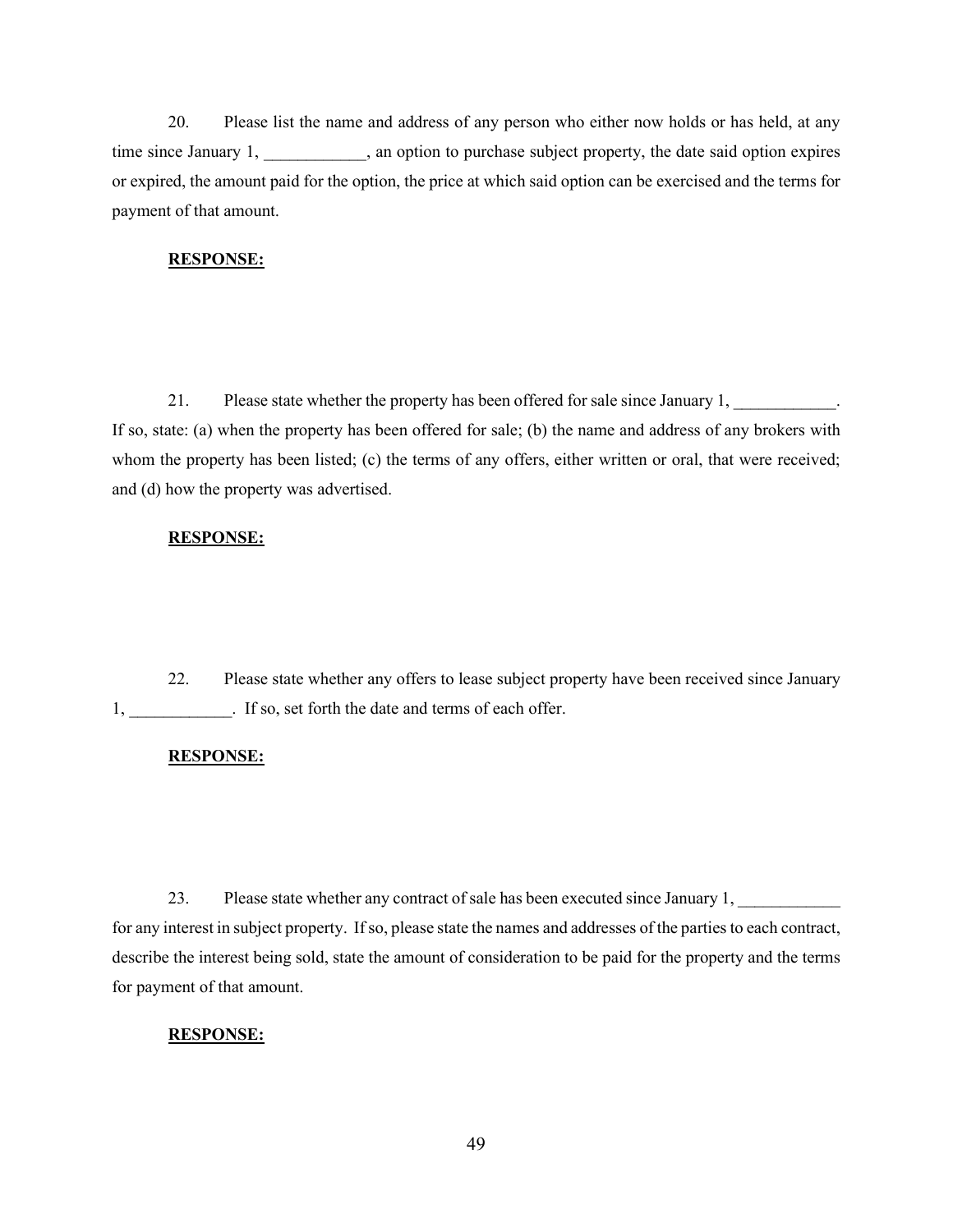24. Please state the name and address of each person known to you who has knowledge of facts bearing upon or relating to this appeal or the subject property, and summarize the facts known to each such person and the basis for their knowledge.

#### **RESPONSE:**

25. Please identify all mortgages, deeds of trust, or other financial encumbrances of record on the subject property as of the relevant assessment date, and for each such encumbrance state the original principal amount, the term, and the interest rate.

#### **RESPONSE:**

26. Please state the name, address and job title of the person signing the Verification of Responses below.

#### **RESPONSE:**

27. Please state the name, address, and telephone number of the person to contact in order to arrange an inspection of subject property.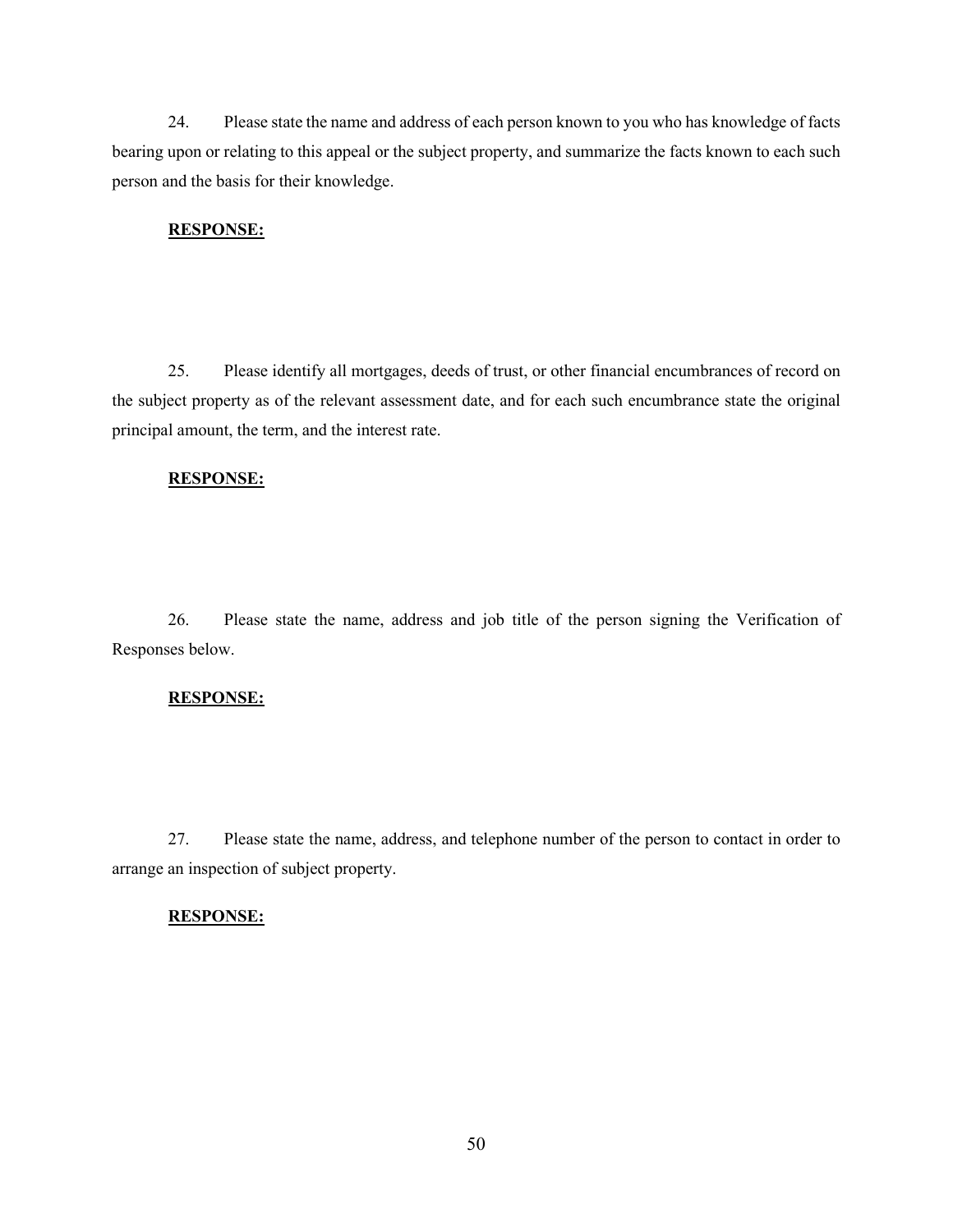#### **VERIFICATION OF RESPONSES**

STATE OF TENNESSEE )

COUNTY OF QUESTION (2001)

I swear, or affirm, that the foregoing answers to the Interrogatories as set forth above are true and correct.

|                                               | $\rm\,By:$ |    |  |
|-----------------------------------------------|------------|----|--|
|                                               | Capacity:  |    |  |
| Sworn to and subscribed before me on this the | day of     | 20 |  |

Notary Public

\_\_\_\_\_\_\_\_\_\_\_\_\_\_\_\_\_\_\_\_\_\_\_\_\_\_\_\_\_\_\_\_

My commission expires: \_\_\_\_\_\_\_\_\_\_\_\_\_\_\_\_\_\_\_\_\_\_\_\_\_\_\_

## **REQUESTS FOR PRODUCTION OF DOCUMENTS AND THINGS**

#### **Request Number 1**

Produce copies of all documents used in the preparation of the responses to the foregoing interrogatories, all documents identified or referred to in any of the responses to the foregoing interrogatories, and all documents containing or referring to any of the information set forth in the responses to the foregoing interrogatories.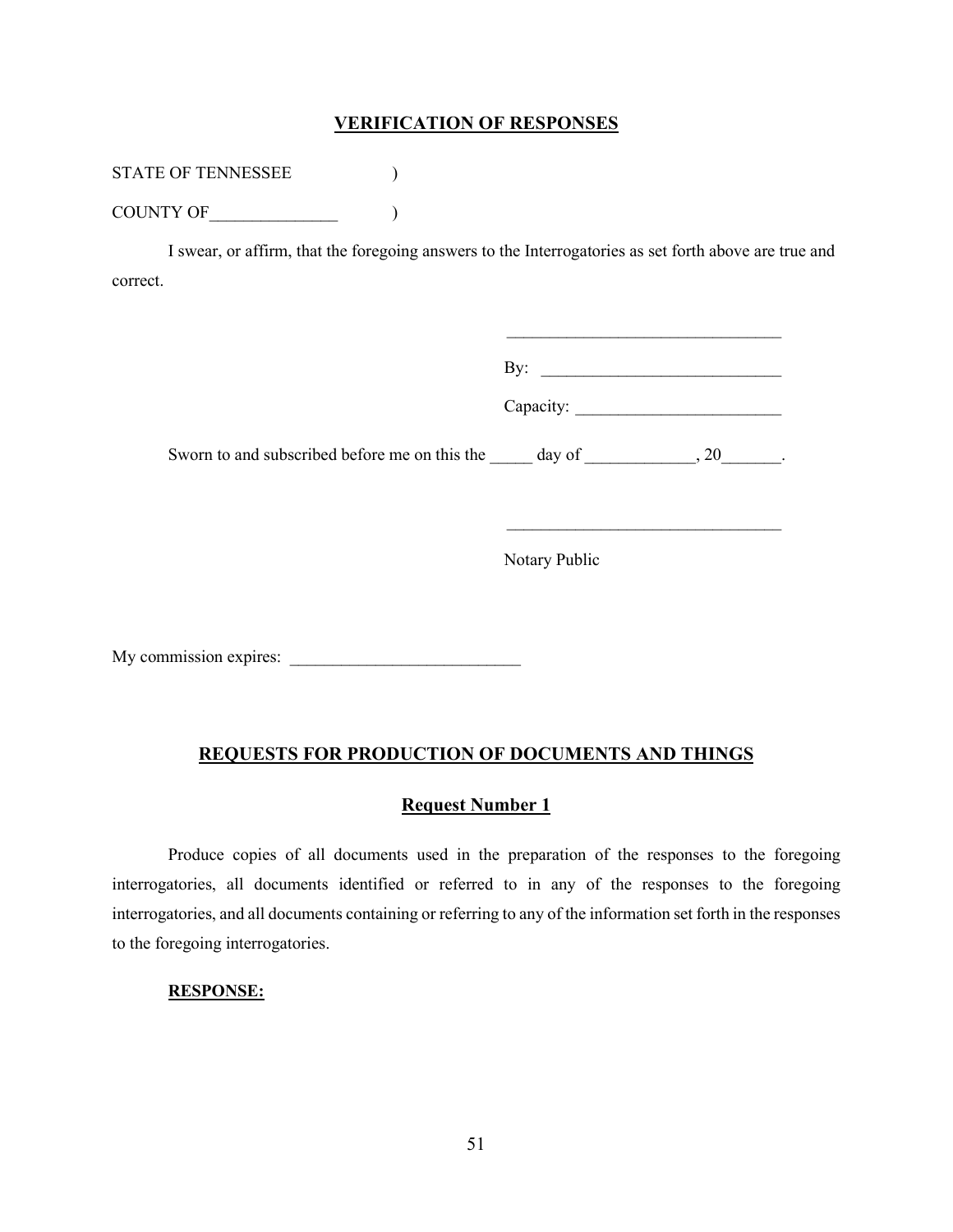#### **Request Number 2**

Produce copies of all appraisals or valuation analyses made with respect to the subject property since January 1, \_\_\_\_\_\_\_\_\_\_\_\_\_, including but not limited to the pending property tax appeal.

#### **RESPONSE:**

#### **Request Number 3**

Produce copies of the rent rolls for subject property for the years \_\_\_\_\_\_\_\_\_\_\_\_\_

#### **RESPONSE:**

#### **Request Number 4**

Produce copies of property management's annualized income and expense statements for subject property for the years expense income and expense statements of historical performance in place of management reports or the like are **not** acceptable.

#### **RESPONSE:**

#### **Request Number 5**

Produce copies of all leases for subject property, or any portion thereof, in effect on the relevant assessment date. Alternatively, you may provide lease summaries which identify the individual tenant spaces; whether occupied or vacant; the tenants leasing each space; the net leasable space; the beginning and ending dates of each lease's primary term together with any renewals; the base rent together with rent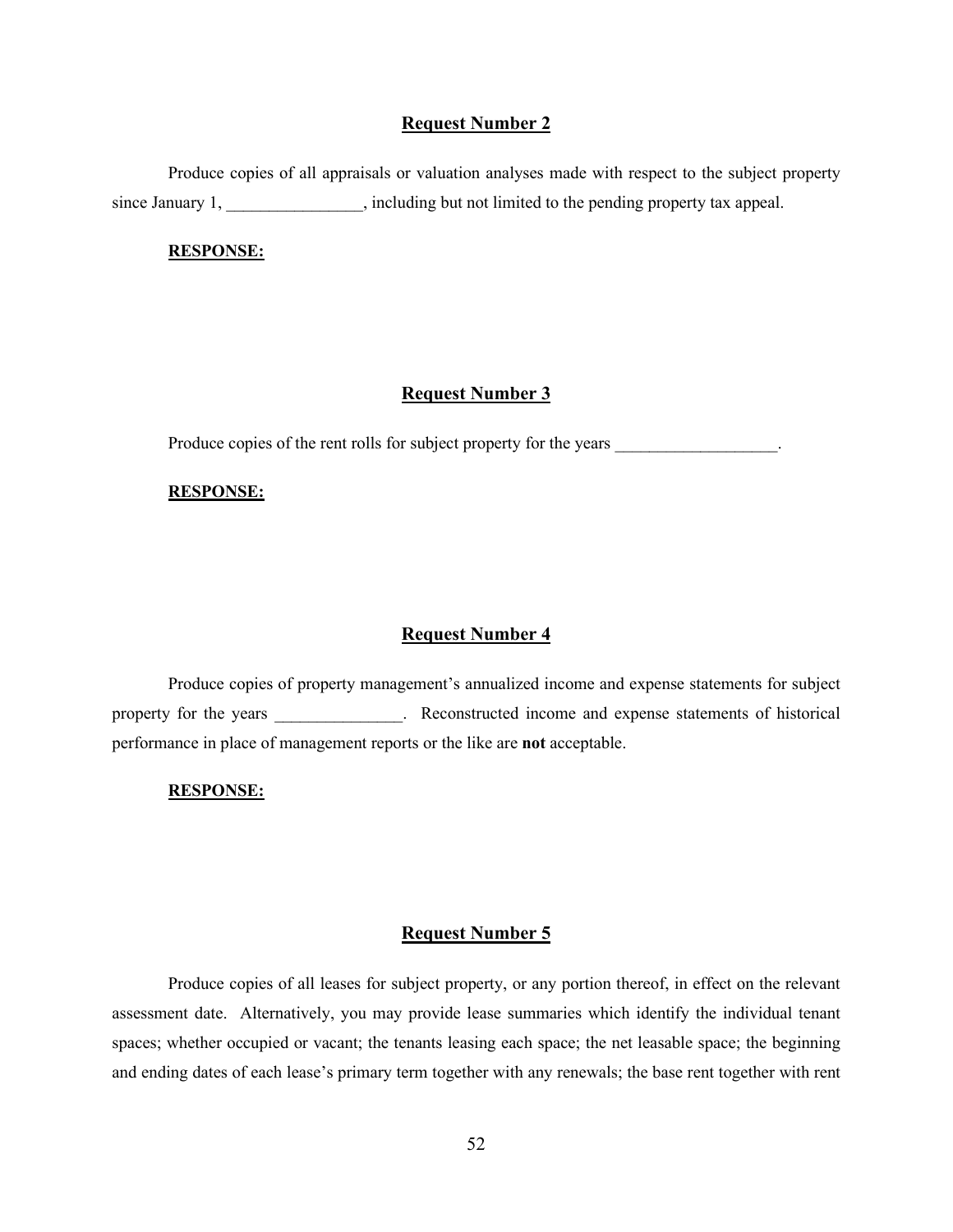escalations or reductions and the timing thereof; any additional rentals per tenant space such as expense stops and/or pass-throughs, percentage rents; parking rents and any other rentals specified by each lease.

## **RESPONSE:**

## **Request Number 6**

If subject property has sold since January 1, produce copies of the sales contract and closing statement.

#### **RESPONSE:**

#### **Request Number 7**

If subject property has been listed for sale at any time since January 1, \_\_\_\_\_\_\_\_\_\_, produce copies of any and all listing agreements.

#### **RESPONSE:**

#### **Request Number 8**

If subject property or any buildings or improvements on subject property have been constructed since January 1, \_\_\_\_\_\_\_\_\_\_, produce copies of any and all construction contracts.